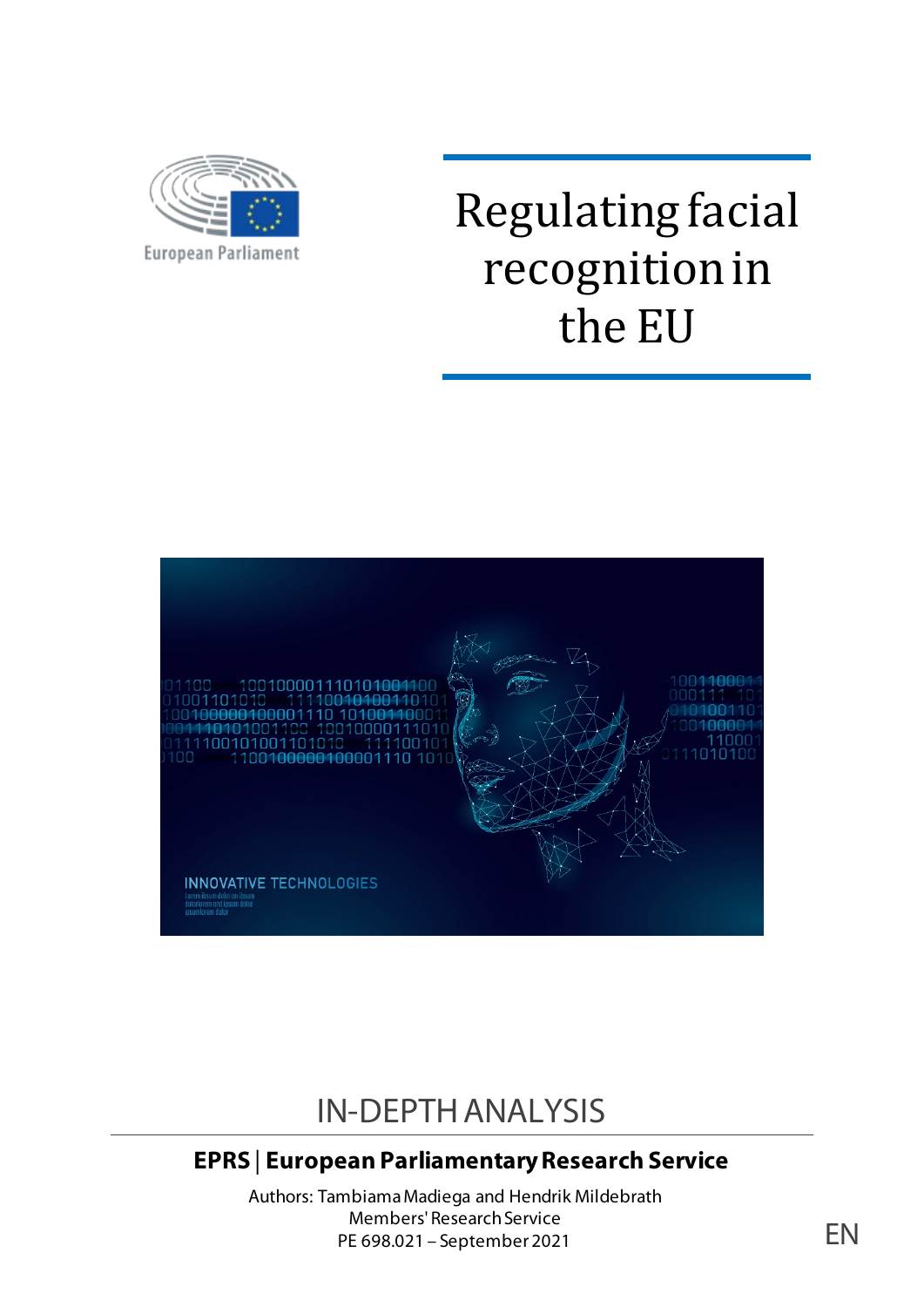Artificial intelligence has powered the use of biometric technologies, including facial recognition applications, which are increasingly used for verification, identification and categorisation purposes. This paper: (1) provides an overview of the technologies, economics and different uses of facial recognition technologies; (2) highlights concerns arising from the technology's specific characteristics and from its potential impacts on people's fundamental rights; (3) takes stock of the legal framework, especially the data protection and non-discrimination rules currently applicable to facial recognition in the European Union (EU); and (4) examines the recent proposal for an EU artificial intelligence act, regulating facial recognition technologies. Finally, (5) the paper briefly looks at the approaches taken to facial recognition regulation outside the EU and at an international level.

#### **AUTHOR(S)**

Tambiama Madiega and Hendrik Mildebrath, Members' Research Service, EPRS (with research support from Fabiana Fracanzino)

This paper has been drawn up by the Members' Research Service, within the Directorate-General for Parliamentary Research Services (EPRS) of the Secretariat of the European Parliament.

To contact the authors, please email: eprs@ep.europa.eu

#### **LINGUISTIC VERSIONS**

Original: EN

Translations: DE, FR

Manuscript completed in September 2021.

#### **DISCLAIMER AND COPYRIGHT**

This document is prepared for, and addressed to, the Members and staff of the European Parliament as background material to assist them in their parliamentary work. The content of the document is the sole responsibility of its author(s) and any opinions expressed herein should not be taken to represent an official position of the Parliament.

Reproduction and translation for non-commercial purposes are authorised, provided the source is acknowledged and the European Parliament is given prior notice and sent a copy.

Brussels © European Union, 2021.

Photo credits: © LuckyStep / Adobe Stock.

PE698.021 ISBN: 978-92-846-8503-5 DOI:10.2861/140928 QA-01-21-197-EN-N

[eprs@ep.europa.eu](mailto:eprs@ep.europa.eu) [http://www.eprs.ep.parl.union.eu](http://www.eprs.ep.parl.union.eu/) (intranet) <http://www.europarl.europa.eu/thinktank> (internet) [http://epthinktank.eu](http://epthinktank.eu/) (blog)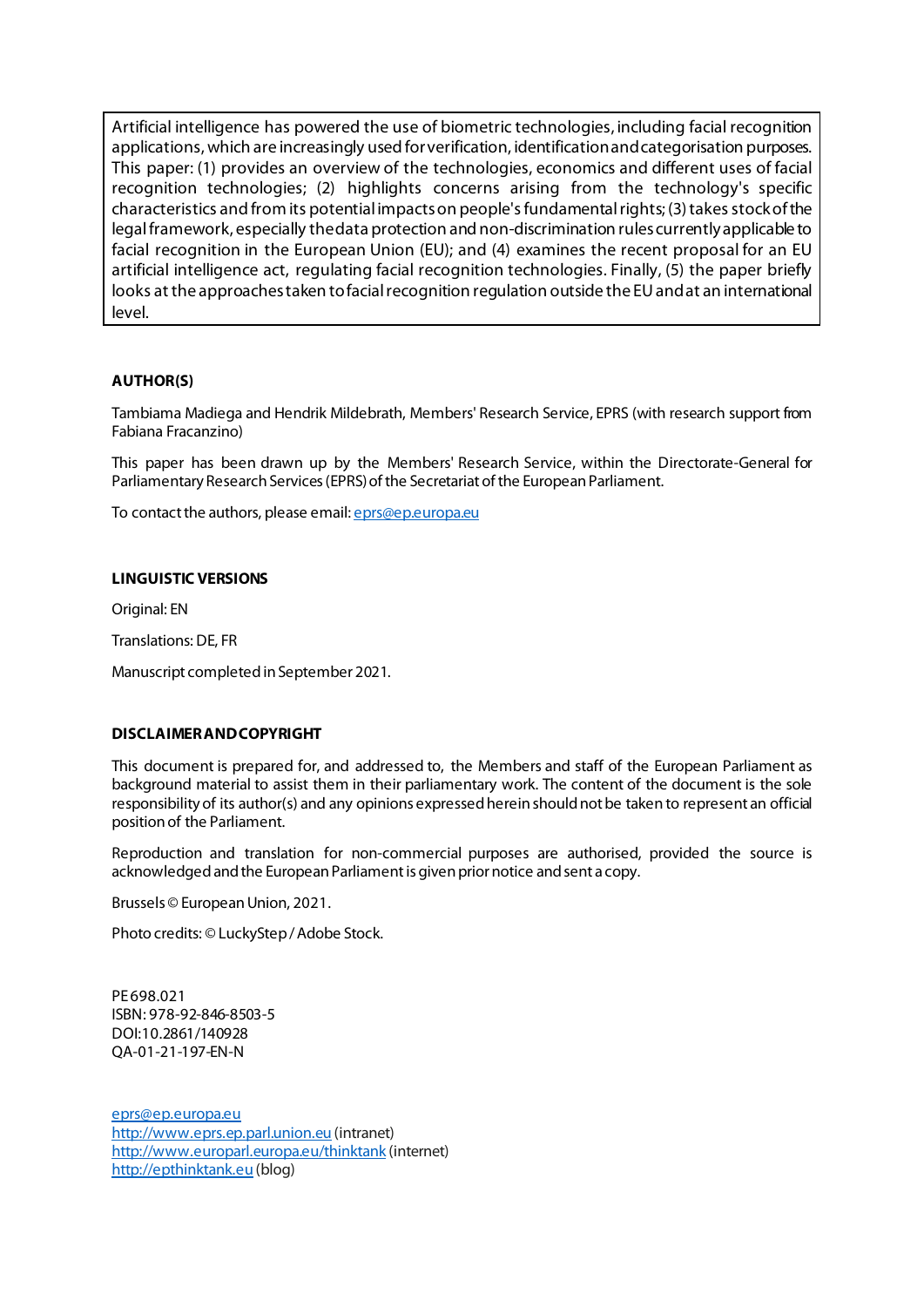#### Executive summary

Artificial intelligence (AI) powers the use of biometric technologies, including facial recognition applications, which are used for verification, identification and categorisation purposes by private or public actors. While facial recognition markets are poised to grow substantially in the coming years, the increasing use of facial recognition technologies (FRTs) has emerged as a salient issue in the worldwide public debate on biometric surveillance.

While there are real benefits to using facial recognition systems for public safety and security, their pervasiveness and intrusiveness, as well as their susceptibility to error, give rise to a number of fundamental rights concerns with regard, for instance, to discrimination against certain segments of the population and violations of the right to data protection and privacy. To address such effects, the EU has already put strict rules in place under the Charter of Fundamental Rights, the General Data Protection Regulation, the Law Enforcement Directive and the EU framework on nondiscrimination, which also apply to FRT-related processes and activities. However, various actors question the effectiveness of the current EU framework in adequately addressing the FRT-induced fundamental rights concerns. Even if courts attempted to close gaps in protection through an extensive interpretation of the pre-existing legal framework, legal uncertainties and complexities would remain.

Against this backdrop, the draft EU artificial intelligence (AI) act, unveiled in April2021, aims to limit the use of biometric identification systems including facial recognition that could lead to ubiquitous surveillance. In addition to the existing applicable legislation (e.g. data protection and nondiscrimination), the draft AI act proposes to introduce new rules governing the use of FRTs in the EU and to differentiate them according to their 'high-risk' or 'low-risk' usage characteristics. A large number of FRTs would be considered 'high risk' systems which would be prohibited or need to comply with strict requirements. The use of real-time facial recognition systems in publicly accessible spaces for the purpose of law enforcement would be prohibited, unless Member States choose to authorise them for important public security reasons, and the appropriate judicial or administrative authorisations are granted. A wide range of facial recognition technologiesused for purposes other than law enforcement (e.g. border control, market places, public transport and even schools) could be permitted subject to a conformity assessment and compliance with some safety requirements before entering the EU market. Conversely, facial recognition systems used for categorisation purposes would be considered 'low risk' systems and only subject to limited transparency and information requirements. While stakeholders, researchers and regulators seem to agree on a need for regulation, some critics question the proposed distinction between low-risk and high-risk biometric systems, and warn that the proposed legislation would enable a system of standardisation and self-regulation without proper public oversight. They call for amendments to the draft text, including with regard to the Member States' leeway in implementing the new rules. Some strongly support stricter rules – including an outright ban on such technologies.

Looking beyond the EU, there is a global surge in use of facial recognition technologies, whilst concerns about state surveillance are mounting and amplified by the fact that there are, so far, very limited legally binding rules applicable to FRTs even in major jurisdictions such as the United States of America (USA) and China. Policy- and law-makers around the globe have the opportunity to discuss – in a multilateral and possibly in a bilateral context – how to put in place adequate controls on the use of facial recognition systems.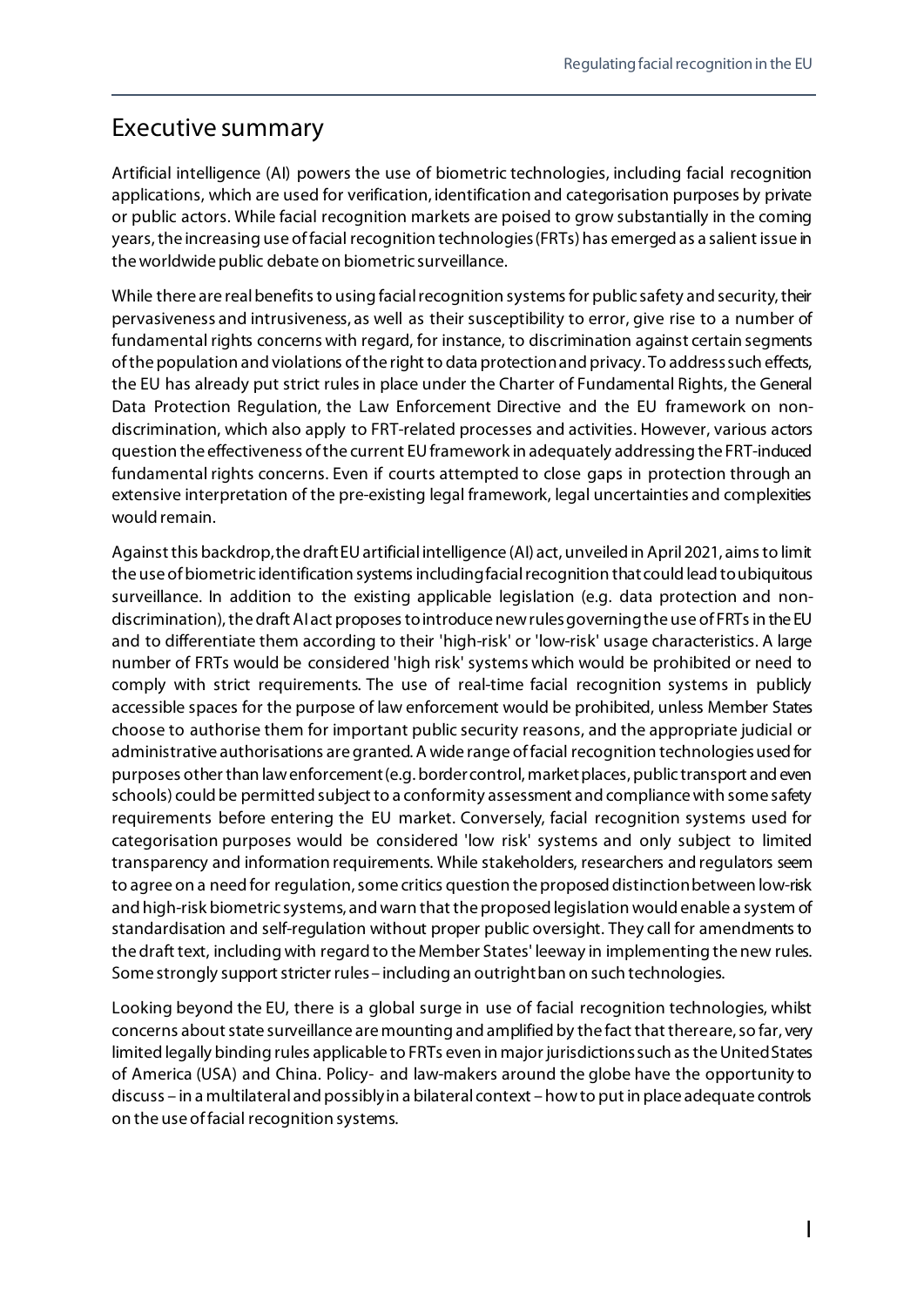## Table of contents

| 2.1. Technical features and accuracy of facial recognition technology __________________5               |                  |
|---------------------------------------------------------------------------------------------------------|------------------|
|                                                                                                         |                  |
|                                                                                                         |                  |
| 2.4. Mass surveillance and concerns for fundamental rights __________________________________8          |                  |
|                                                                                                         |                  |
|                                                                                                         | $\boldsymbol{9}$ |
| 3.1. Interplay and functioning of EU multi-level framework _________________________________9           |                  |
|                                                                                                         |                  |
|                                                                                                         |                  |
|                                                                                                         |                  |
| 3.2.3. Data minimisation, data accuracy, storage limitation, data security and accountability ______ 15 |                  |
|                                                                                                         |                  |
|                                                                                                         |                  |
|                                                                                                         |                  |
|                                                                                                         |                  |
| 3.4. Other relevant legislation_                                                                        | 21               |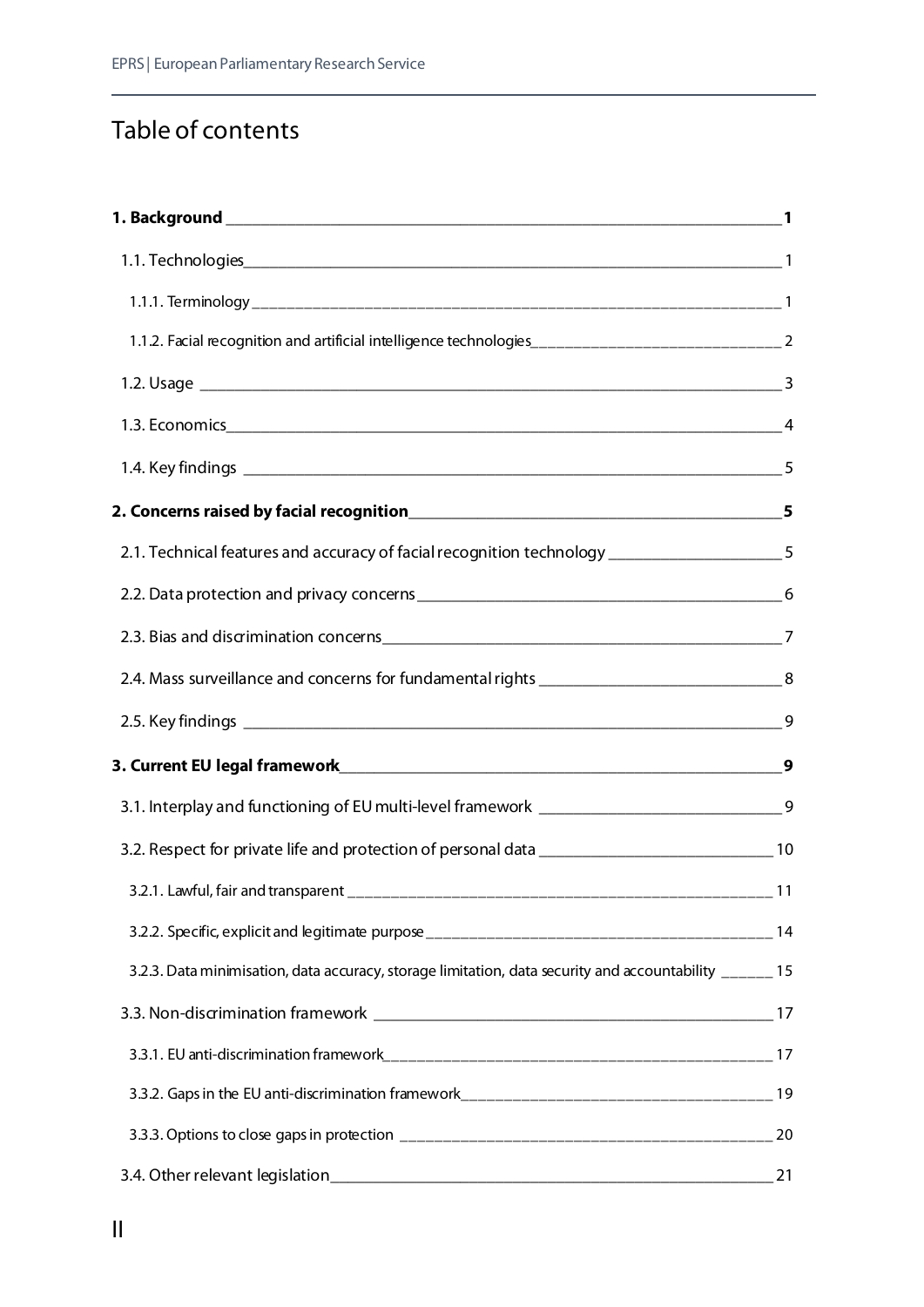|                                                                                                       | 22 |
|-------------------------------------------------------------------------------------------------------|----|
|                                                                                                       |    |
|                                                                                                       |    |
|                                                                                                       |    |
|                                                                                                       |    |
|                                                                                                       |    |
|                                                                                                       |    |
| 4.3.1. Differentiating high-risk and low-risk biometrics systems__________________________________ 28 |    |
|                                                                                                       |    |
|                                                                                                       |    |
|                                                                                                       |    |
|                                                                                                       |    |
|                                                                                                       |    |
|                                                                                                       |    |
|                                                                                                       |    |
|                                                                                                       |    |
| 5.3. Discussions on global norms                                                                      | 33 |
|                                                                                                       | 34 |
|                                                                                                       | 34 |
|                                                                                                       | 36 |
| Annex 1 - Examples of FRT use in some EU Member States__________________________                      | 37 |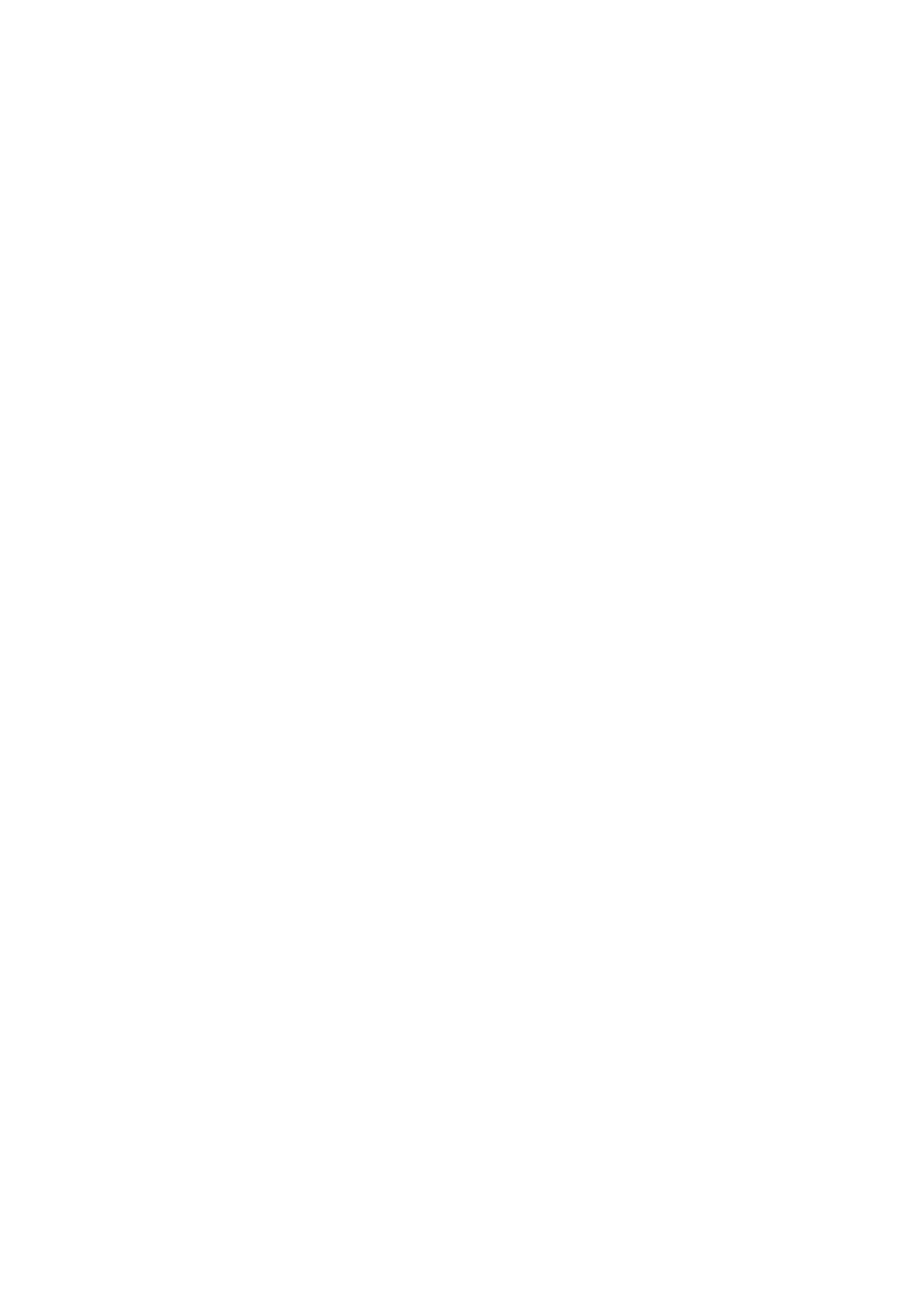## <span id="page-6-0"></span>1. Background

## <span id="page-6-1"></span>1.1. Technologies

#### <span id="page-6-2"></span>1.1.1. Terminology

#### 1.1.1.1. Biometrics

Biometrics technologies are used to identify, verify, or confirm a person's identity based on their physiological (external appearance) or behavioural (how they act) characteristics. [1](#page-6-3) **Physiological characteristics** are assessed through morphological identifiers (mainly consisting of fingerprints, the hand's shape, the finger, vein pattern, the eye (iris and retina), and the face's shape) and biological analyses (DNA, blood, saliva, or urine). **Behavioural characteristics** are commonly assessed using voice recognition, signature dynamics (speed of movement of pen, accelerations, pressure exerted, inclination), gait (i.e. individual walking style) or gestures.[2](#page-6-4)

Biometrics allows a person to be identified and authenticated based on verifiable unique and specificdata. **Biometric identification**consists of determining the identity of a person by capturing an item of their biometric data (e.g. a photograph) and comparingit to the biometric data of several other persons kept in a database, providing an answer to the question 'Who are you?'. **Biometric authentication** compares data on a person's characteristics to their biometric data to determine resemblance and provides an answer to the question 'Are you Mrs or Mr X?'. [3](#page-6-5) **Biometric technologies** include 'fingerprint recognition', 'signature recognition', 'DNA matching', 'eyes – iris recognition', 'eyes – retina recognition', 'voice – speaker identification', 'gait', 'hand geometry recognition' or 'face recognition'. [4](#page-6-6)

#### 1.1.1.2. Facial recognition

**'Facial (or face) recognition' technologies (or FRTs)** are a specific type of biometric technologies that refer to a multitude of technologies used for different purposes, ranging from the simple **detection** of the presence of a face in an image, to more complex verification, identification, and categorisation or classification of individuals. [5](#page-6-7) **Verification** (one-to-one comparison) enables the comparison of two biometric templates, usually assumed to belong to the same individual. **Identification** (one-to-many comparison) means that the template of a person's facial image is compared to other templates stored in a database to discover if their image is stored there. FRTs are also used to perform a **categorisation** (or classification) of individuals, based on their personal characteristics. In this respect, a wide range of software has been developed to assess the attributes of a person from their face, for the purpose of **'face attribute classification'** (e.g., gender, race, or ethnicity), or for **'face attribute estimation'** (e.g., age). Furthermore, FRTs can be used to **classify facial expressions** (such as a smile), or the emotional state of a person (such as 'happy', 'sad' or 'angry').<sup>6</sup>

<span id="page-6-3"></span><sup>&</sup>lt;sup>1</sup> See A. Kak[, Regulating Biometrics: Global Approaches and Urgent Questions,](https://ainowinstitute.org/regulatingbiometrics.pdf) 2020, p. 6.

<span id="page-6-4"></span><sup>&</sup>lt;sup>2</sup> See Thales, [Biometrics: definition, use cases and latest news,](https://www.thalesgroup.com/en/markets/digital-identity-and-security/government/inspired/biometrics) 2021.

<span id="page-6-5"></span> $3$  Ibid.

<span id="page-6-6"></span><sup>4</sup> See Biometrics Institut[e, Types of Biometrics,](https://www.biometricsinstitute.org/what-is-biometrics/types-of-biometrics/) 2021.

<span id="page-6-8"></span><span id="page-6-7"></span><sup>&</sup>lt;sup>5</sup> See J. Buolamwini, V. Ordóñez, J. Morgenstern, and E. Learned-Miller, **Facial Recognition Technologies: A Primer**, Algorithmic Justice League, 2020, p. 2-6. See also: European Union Agency for Fundamental Rights[, Facial recognition](https://fra.europa.eu/sites/default/files/fra_uploads/fra-2019-facial-recognition-technology-focus-paper-1_en.pdf)  [technology: fundamental rights considerations in the context of law enforcement,](https://fra.europa.eu/sites/default/files/fra_uploads/fra-2019-facial-recognition-technology-focus-paper-1_en.pdf) 2020, p. 7-8.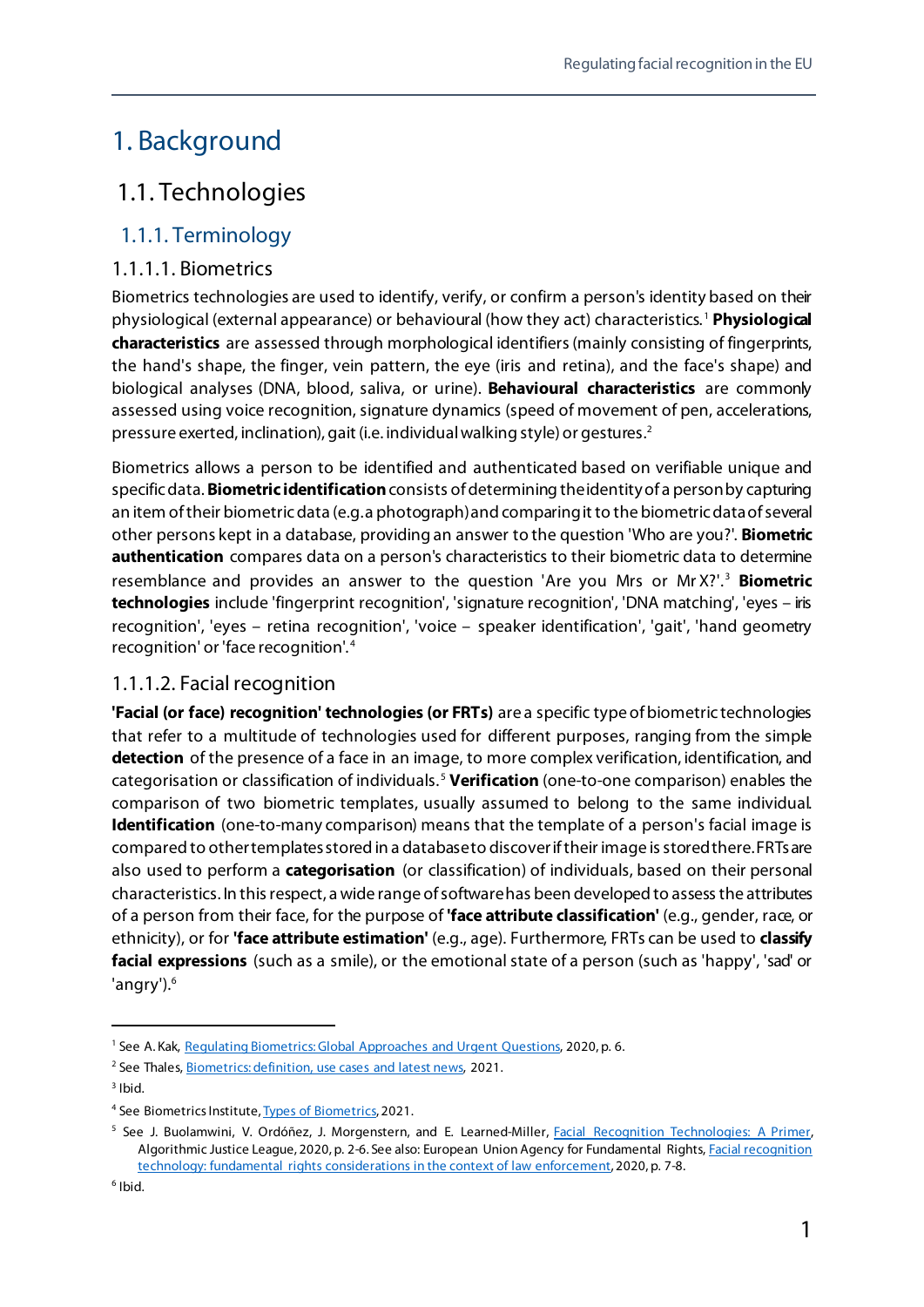#### <span id="page-7-0"></span>1.1.2. Facial recognition and artificial intelligence technologies

Facial recognition technologies have greatly evolved from their creation in the early 1990s to their early commercialisation powered by the creation of a larger, more substantial datasets in the 2000s and with the integration of deep learning techniques from 2014 onwards.<sup>[7](#page-7-1)</sup>

Today, technologies within the realm of artificial intelligence (AI) such as **machine learning**, including **deep learning** and **computer vision algorithms**, increasingly enable computers to see, collect and process the content of images and videos. Algorithms are routinely trained to learn and extract facial features and properties from large datasets and deep learning is now the dominant approach to facial detection and analysis.<sup>[8](#page-7-2)</sup> Artificial intelligence improves traditional facerecognition systems by allowing, for instance, for faster and more accurate identification (e.g., in cases of poor lighting and obstructed targets). This shift towards **'AI-based'(or 'AI-powered') facial recognition systems** is fostering the emergence of real-world FRT applications. [9](#page-7-3) However, at the same time, this 'second wave' biometric technology collects highly sensitive and personal data.<sup>[10](#page-7-4)</sup>



Source[: The Alan Turing Institute,](https://zenodo.org/record/4050457#.YO2aECTisox) 2020.

<span id="page-7-1"></span><sup>&</sup>lt;sup>7</sup> For an overview of the technological evolution see I. Raji and G. Fried, About Face: A Survey of Facial Recognition [Evaluation,](https://arxiv.org/pdf/2102.00813.pdf) 2021.

<span id="page-7-2"></span><sup>&</sup>lt;sup>8</sup> See D. Leslie[, Understanding bias in facial recognition technologies,](https://zenodo.org/record/4050457#.YH7RdTHivD4) The Alan Turing Institute, 2020.

<span id="page-7-3"></span><sup>&</sup>lt;sup>9</sup> See M. Wang and W. Deng[, Deep Face Recognition: A Survey,](https://arxiv.org/pdf/1804.06655.pdf) 2020. See also: OECD, [Artificial Intelligence in Society,](https://doi.org/10.1787/eedfee77-en) 2019, p. 88.

<span id="page-7-4"></span><sup>&</sup>lt;sup>10</sup> See European Commission, Study to Support an Impact Assessment of Regulatory Requirements for Artificial [Intelligence in Europe,](https://digital-strategy.ec.europa.eu/en/library/study-supporting-impact-assessment-ai-regulation) 2021, p. 8.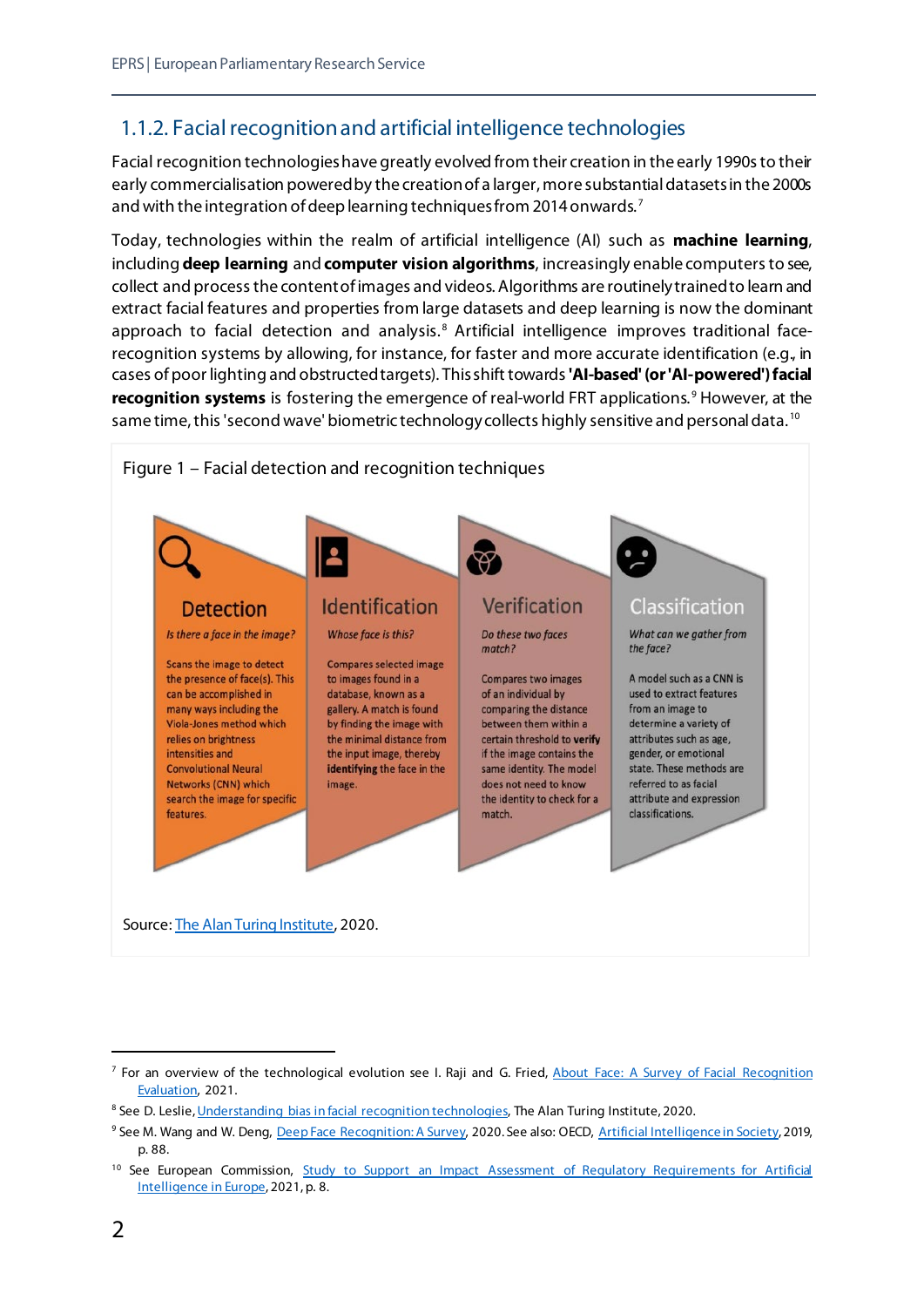## <span id="page-8-0"></span>1.2. Usage

Biometric applications are used in everyday private and public life. Facial recognition applications in particular have become very popular among companies, consumers and governments (See Annex 1) and are spreading at a fast rate.<sup>[11](#page-8-1)</sup> Today's uses are diverse and include:

#### **Consumer applications**

Information technology (IT) devices such as smartphones, computers or smart doorbells increasingly comprise facial recognition technologies to identify the user. For instance, face verification systems are used to grant access to a computer or a cell phone. Such technologies – used even by children – are increasingly used to **access digital services** such as Snapchat (which is based on computer vision) or Facebook, (which detects human faces present in users' pictures).<sup>[12](#page-8-2)</sup> Car manufacturers are also integrating these technologies to allow drivers to **access cars** and monitor drivers for warning signs of drowsiness or inattentiveness[.13](#page-8-3)

#### **Business and payment applications**

In the banking sector, facial recognition technologies are decreasing the need for human intervention. Banks are using such systems to authenticate customers' identity as soon as they approach an ATM or open a banking app on a mobile device, as well as to conduct relevant fraud checks. [14](#page-8-4) They facilitate **mobile banking**by authenticating users via fingerprint or facial recognition captured by smart phones.<sup>[15](#page-8-5)</sup> Retailers are also integrating face-based payment systems, to assess the demographics of shoppers for marketing purposes or block entry to commercial premises if the system flags a customer as 'suspect'. [16](#page-8-6)

#### **Surveillance or access control to physical spaces** S.

Facial recognition technologies that capture people's biometric measurements from a specific distance without interacting with the person are providing vast benefits compared to other biometric security solutions, such as palm prints and fingerprints. For **law enforcement** purposes, facial recognition can help identify a person who has any kind of criminal record or other legal issues.<sup>[17](#page-8-7)</sup> Law enforcement officers can use facial recognition to compare images of suspects in databases in support of investigations. Such FRTs are also already widely used to verify passport identification in airports and ports for **border control** purposes, [18](#page-8-8) and could become a key technology in identifying travellers and handling immigration applicants in the future.<sup>[19](#page-8-9)</sup>

<span id="page-8-1"></span> <sup>11</sup> See E. Rowe[, Regulating Facial Recognition Technology in the Private Sector,](https://law.stanford.edu/publications/regulating-facial-recognition-technology-in-the-private-sector/) *Stanford Technology Law Review*, Vol. 24(1), 2021.

<span id="page-8-2"></span><sup>&</sup>lt;sup>12</sup> See A. Dirin, J. Suomala and A. Alamäki, Al-based Facial Recognition in Emotional Detection, 2019.

<span id="page-8-3"></span><sup>&</sup>lt;sup>13</sup> See J. Buolamwini et al., 2020.

<span id="page-8-4"></span><sup>&</sup>lt;sup>14</sup> See McKinsey, Al-powered decision making for the bank of the future, 2021.

<span id="page-8-5"></span><sup>15</sup> See OECD, 2019, p. 57.

<span id="page-8-6"></span><sup>&</sup>lt;sup>16</sup> See S. Fourtané[, AI Facial Recognition and IP Surveillance for Smart Retail, Banking, and the Enterprise,](https://interestingengineering.com/ai-facial-recognition-and-ip-surveillance-for-smart-retail-banking-and-the-enterprise) 2020.

<span id="page-8-7"></span><sup>&</sup>lt;sup>17</sup> D. Salama AbdELminaam, [A deep facial recognition system using computational intelligent algorithms,](https://journals.plos.org/plosone/article?id=10.1371/journal.pone.0242269) PLoS ONE, Vol. 15(12), 2020, p. 2.

<span id="page-8-8"></span><sup>&</sup>lt;sup>18</sup> See C. Dumbrava, [Artificial intelligence at EU borders: Overview of applications and key issues,](https://www.europarl.europa.eu/thinktank/en/document.html?reference=EPRS_IDA(2021)690706) EPRS, European Parliament, July 2021.

<span id="page-8-9"></span><sup>&</sup>lt;sup>19</sup> See United Kingdom Government, New Plan for Immigration: Legal Migration and Border Control Strategy Statement, 2021. The United Kingdom (UK) plans to install new technologies (including facial biometrics) to ensure that the majority of all arrivals at the main UK ports will pass through some form of contactless corridor or automated gates for identity and security.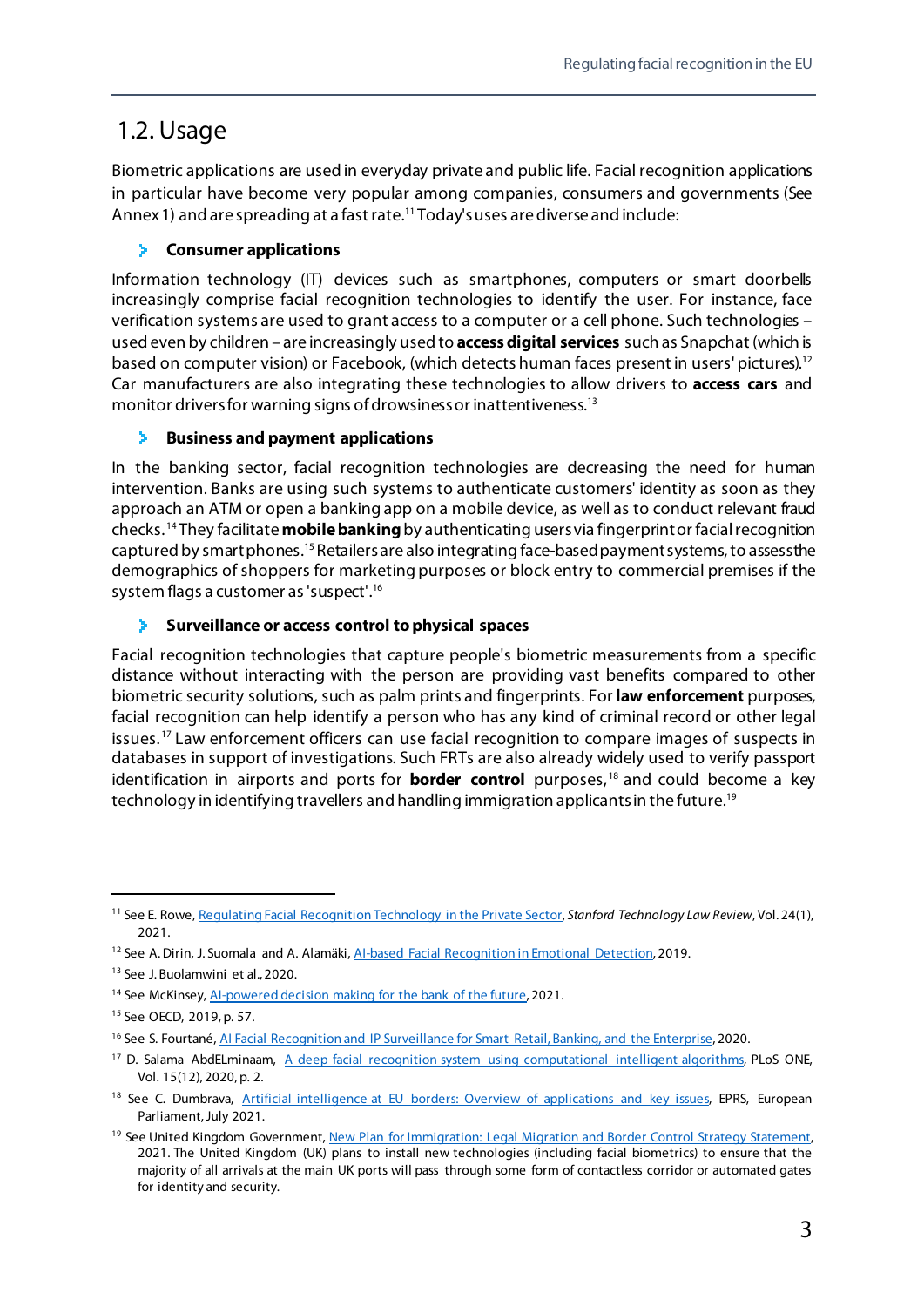In addition, there is a tendency to adopt identification recognition technology in **public spaces**. [20](#page-9-1) For instance, public gatherings or protests may be subject to real-time face identification, and entertainment events (e.g. sporting events and concerts) may use face verification for ticketing. Even in the **workplace and education** contexts, facial recognition systems are already deployed. For instance, employers are using face technologies to limit employee access to workspaces and to assess candidates during job interviews, and FRTs are being introduced in schools to take attendance and assess student attentiveness.<sup>[21](#page-9-2)</sup>

#### ×. **Others**

There are multiple other applications for FRTs, including for **digital marketing** purposes, in **healthcare** (i.e. patient screening), and in **election organisation** (i.e. e-voting). [22](#page-9-3) In addition, in recent years, facial recognition has even become a key technology to enable **sentiment analysis**. Beyond identifying people, new systems are now developed to infer demographic characteristics, emotional states, and personality traits. Such '**emotion recognition technologies**' are increasingly used to analyse facial expressions and other biometric data to track sentimental state and measure human emotion. [23](#page-9-4) Emotion recognition has even beenframed as a natural next step in the evolution of biometric applications, leading to the integration of emotion recognition in places where facial recognition has already been implemented.<sup>24</sup> Potential uses of such technology cover a wide range of applications, including for customer behaviour analysis and advertising and healthcare (e.g. autism detection).<sup>[25](#page-9-6)</sup> Another remarkable related evolution is the current testing of facial recognition technology to **assess individuals' political orientation**. [26](#page-9-7)

## <span id="page-9-0"></span>1.3. Economics

As facial recognition technologies are quickly entering many aspects of everyday life, the **facial recognition market is poised to grow fast**.<sup>[27](#page-9-8)</sup> Facial recognition is becoming widely used as a key technology for payment authentication. The number of users of software-based facial recognition to secure mobile payments is expected to grow substantially and exceed 1.4billion globally by 2025, given the relatively low barriers to entry to this market (i.e. need for a front-facing camera and appropriate software), and the implementation of such technology on a large scale by big platforms (e.g. FaceID by Apple). [28](#page-9-9) A number of companies are now developing and providing biometric solutions to governments, public authorities and private entities in the fields of civil identity and

<span id="page-9-1"></span><sup>&</sup>lt;sup>20</sup> See Crawford et al.[, AI Now Report,](https://ainowinstitute.org/AI_Now_2019_Report.pdf) 2020, p.11. Public surveillance using facial recognition technology has already been installed in in Hong Kong, Delhi, Detroit and Baltimore.

<span id="page-9-2"></span><sup>&</sup>lt;sup>21</sup> See J. Buolamwini et al., 2020. See also, Trades Union Congress[, Technology managing people -](https://www.tuc.org.uk/sites/default/files/2020-11/Technology_Managing_People_Report_2020_AW_Optimised.pdf) The worker experience, 2021.

<span id="page-9-3"></span><sup>&</sup>lt;sup>22</sup> Se[e Facial recognition 2020 and beyond –](https://www.i-scoop.eu/facial-recognition/) trends and market, i-SCOOP.

<span id="page-9-4"></span><sup>&</sup>lt;sup>23</sup> See A Dirin et al., 2019. See also Crawford et al., Al Now Report, 2020.

<span id="page-9-5"></span><sup>&</sup>lt;sup>24</sup> See ARTICLE 19, *Emotional Entanglement: China's emotion recognition market and its implications for human rights,* London, 2021, p. 18.

<span id="page-9-6"></span><sup>&</sup>lt;sup>25</sup> Se[e Facial Emotion Recognition,](https://edps.europa.eu/data-protection/our-work/publications/techdispatch/techdispatch-12021-facial-emotion-recognition_fr) European Data Protection Supervisor website, May 2021.

<span id="page-9-7"></span><sup>26</sup> See M. Kosinski[, Facial recognition technology can expose political orientation from naturalistic facial images,](https://www.nature.com/articles/s41598-020-79310-1) *Sci Rep 11*, 100, January 2021.

<span id="page-9-8"></span><sup>27</sup> See i-SCOOP[, Facial recognition 2020 and beyond –](https://www.i-scoop.eu/facial-recognition/) trends and market, 2020. See also, *Fortune Business Insights*[, Facial](https://www.fortunebusinessinsights.com/industry-reports/facial-recognition-market-101061)  [recognition market, Global Industry Analysis, Insights and Forecast, 2016 2027,](https://www.fortunebusinessinsights.com/industry-reports/facial-recognition-market-101061) 2021. The report found that the global facial recognition market size will grow from US\$4.35 billion in 2019 to close to US13.00 billion by 2027.

<span id="page-9-9"></span><sup>&</sup>lt;sup>28</sup> Se[e Mobile payment authentication: Biometrics, Regulation & forecasts 201-2025,](https://www.juniperresearch.com/researchstore/fintech-payments/mobile-payment-authentication-market-research) Juniper Research, 2021. See also Press Releases, [Facial Recognition for Payments Authentication to Be Used by Over 1.4 Billion People Globally by 2025,](https://www.juniperresearch.com/press/facial-recognition-payments-authentication-users)  Juniper Research, 2021.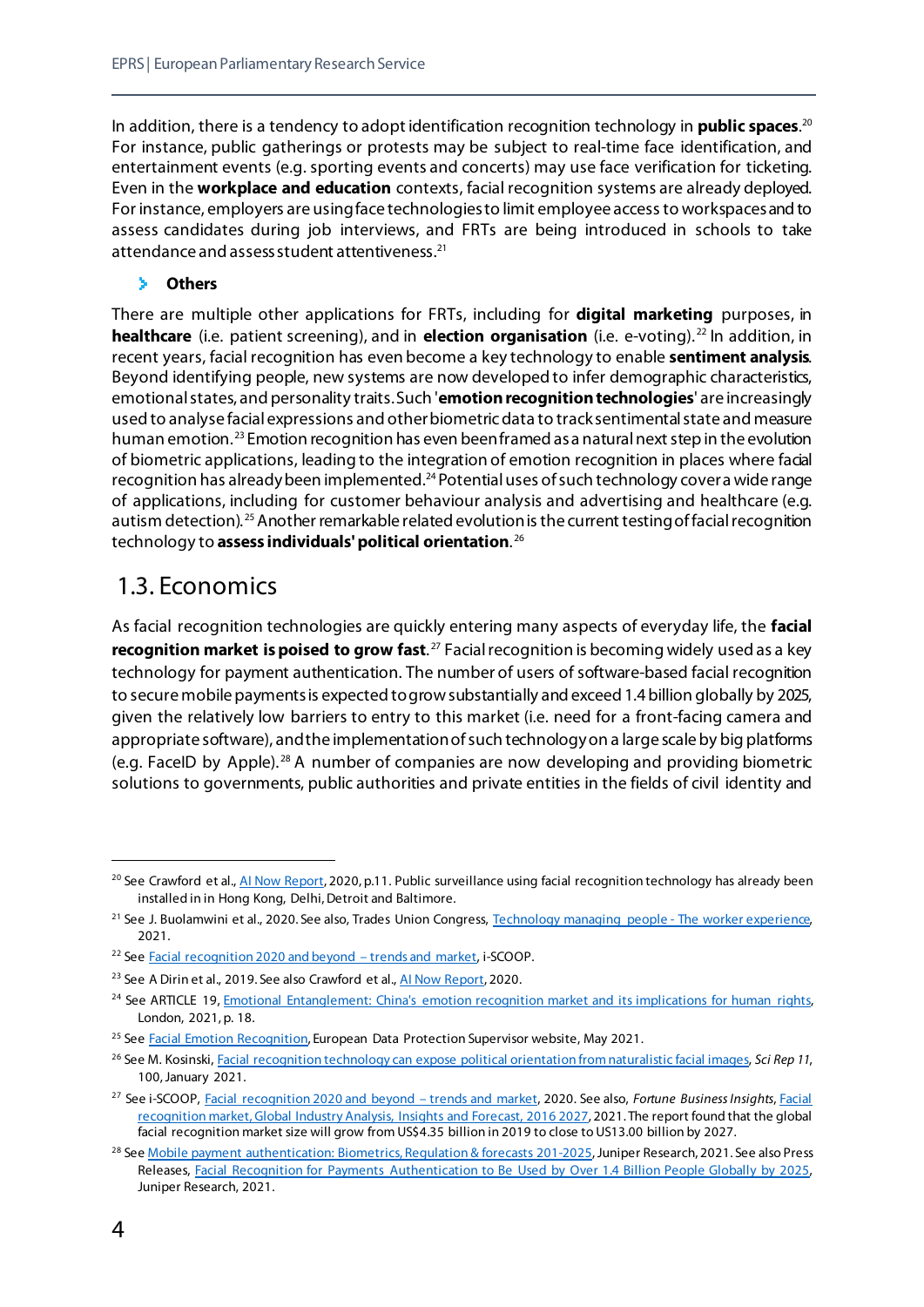public security. They provide services for border checks, public security and law enforcement, including criminal forensics and real-time facial recognition.<sup>[29](#page-10-3)</sup>

As a corollary, investments in face recognition technologies increase as technologies mature. A Stanford study found that, after the autonomous vehicle and health sectors, facial recognition received **the third largest share of global investment devolved to AI** in 2019, with close to US\$4.7 billion,.<sup>[30](#page-10-4)</sup> The Covid-19 crisis appears to have accelerated massive investment in facial recognition systems, which are increasingly used in digital healthcare and seen as complementary to other technologies, such as AI, the internet of things (IoT) and 5G.<sup>[31](#page-10-5)</sup>

## <span id="page-10-0"></span>1.4. Key findings

Significant technological progress has been made in recent years in the field of facial recognition. Artificial intelligence has powered the use of biometric technologies, including facial recognition applications that are increasingly used today to ensure verification and identification of consumers, for business and payment applications and for surveillance by private or public actors. Investment in face recognition technologies is also expected to grow in the coming years, as their usage will surge and diversify and the number of FRT system deployments and experiments is rapidly increasing.

## <span id="page-10-1"></span>2. Concerns raised by facial recognition

While there are real benefits associated with identity verification in terms of public safety, security and efficiency,<sup>[32](#page-10-6)</sup> the development of facial recognition raises a number of concerns stemming from a combination of the specific characteristics of this technology and from its potential impacts on fundamental rights.

## <span id="page-10-2"></span>2.1. Technical features and accuracy of facial recognition technology

The fact that facial recognition technology is **pervasive**, while **human control is difficult to implement**, is a primary source of concern. Facial recognition technology records features of the human body that a person cannot change (unlike mobile phone identifiers), a wide number of images are already available (for instance on the internet), and facial images can be captured remotely without a person's knowledge, while an individual's consent is very difficult to obtain when the technology operates in public spaces.<sup>[33](#page-10-7)</sup> In addition, the use of deep learning techniques enables incredibly sensitive information about a very large number of persons to be collected, and makes manual verification and labelling almost impossible, as data sets grow[.34](#page-10-8) Furthermore, **security risks**

<span id="page-10-3"></span><sup>&</sup>lt;sup>29</sup> See, for instance, th[e services](https://www.thalesgroup.com/en/markets/digital-identity-and-security/government) provided by the Thales company.

<span id="page-10-4"></span><sup>&</sup>lt;sup>30</sup> See Stanford University[, The AI Index 2019 Annual Report,](https://hai.stanford.edu/sites/default/files/ai_index_2019_report.pdf) 2019.

<span id="page-10-5"></span><sup>31</sup> See i-SCOOP and *Fortune Business Insights*, above.

<span id="page-10-6"></span><sup>&</sup>lt;sup>32</sup> For an overview of the benefits, see Centre for Data Ethics and Innovation, [Facial Recognition Technology,](https://assets.publishing.service.gov.uk/government/uploads/system/uploads/attachment_data/file/905267/Facial_Recognition_Technology_Snapshot_UPDATED.pdf) Snapshot Series, p. 21.

<span id="page-10-7"></span><sup>33</sup> See C. Castelluccia and D. Le Métayer Inria, *Impact Analysis of Facial Recognition*, Centre for Data Ethics and Innovation, 2020, p. 7-8.

<span id="page-10-8"></span><sup>34</sup> K. Haoarchive[, This is how we lost control of our faces,](https://www.technologyreview.com/2021/02/05/1017388/ai-deep-learning-facial-recognition-data-history/) *MIT Technology review*, 2021.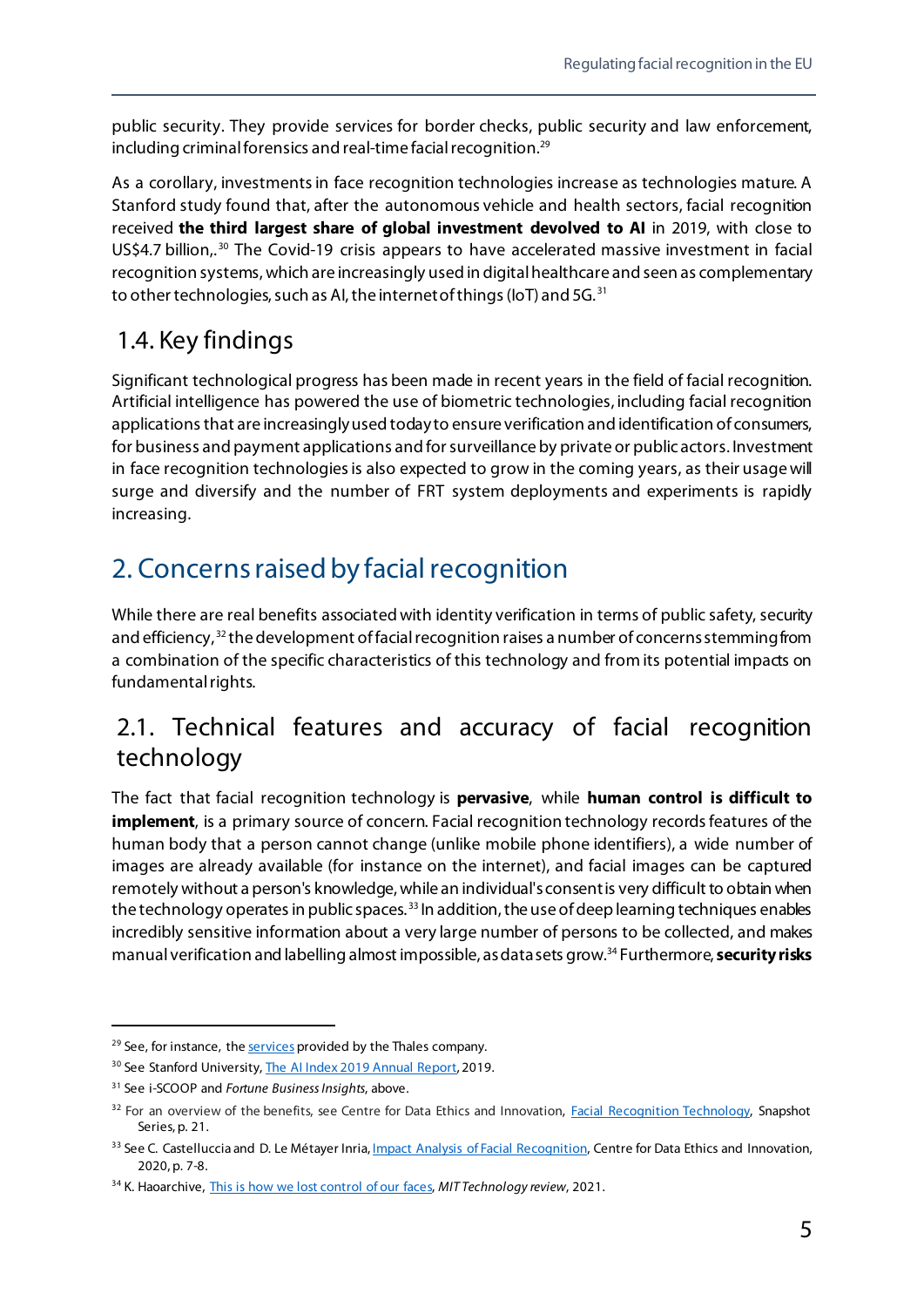posed by the collection and retention of face recognition data, with a risk of breach and misuse of face recognition data, have been highlighted.<sup>[35](#page-11-1)</sup>

Moreover, the **risk of error** has been highlighted. Empirical studies [36](#page-11-2) show that the technical performance of most facial recognition systems remains quite limited and that face detection software can make two types of errors. A **false negative** occurs when the FTR software fails to find a face that is present on a picture. A **false positive**occurs when a face detector identifies a non-face structure as a real face.<sup>[37](#page-11-3)</sup> The error rates can be significant particularly when photographs that are compared to one another contain different lighting, shadows, backgrounds, poses, or expressions, when low resolution images are used,and FRT systems are also less accurate when there is large age discrepancies (e.g. between an image of someone in their youth and 10 years later). [38](#page-11-4) **Insufficient training data** is another cause of algorithmic bias in facial recognition software.<sup>[39](#page-11-5)</sup> These risks may have very far-reaching consequences for fundamental rights.

Companies withdrawing from the FRT market

The risk of errors has led some companies to decide to withdraw from the FRT market. **Axon**, a leading supplier of police body cameras in the USA decided not to commercialise face-matching technology, given the serious ethical concerns and the technological limitations at stake. [40](#page-11-6) Similarly, **Microsoft** and **Amazon** announced moratoria on their production of facial recognition software and services, and **IBM** announced that it will not remain in this business. [41](#page-11-7)

## <span id="page-11-0"></span>2.2. Data protection and privacy concerns

Using facial recognition technologies implies collecting, comparing or storing facial images for identification purposes. The use of AI-powered facial recognition technologies, especially 'second wave' biometrics, deploy more elaborate technologies and algorithms, collecting highly sensitive and personal data. [42](#page-11-8) The increasing combination of AI and IoT technologies means that more data, including personal data, are constantly collected and analysed through devices (e.g. surveillance cameras or autonomous vehicles), with the use of improvedAI technology (e.g. facial recognition) leading to more invasive outcomes for individual privacy and data protection. [43](#page-11-9) Such practices underpin strong concerns regarding the **right to protection of personal data** set out in **Article 8**  of the Charter of Fundamental Rights of the European Union (the Charter) and with the **right to private life** under **Article 7** of the Charter (See Section 3 below).<sup>[44](#page-11-10)</sup> Concerns largely relate to the **difficultly to ensure explicit consent** for the use of FRTs. It has been reported that a number of vendors have been scraping publicly available facial images from other websites to build their

<span id="page-11-1"></span><sup>&</sup>lt;sup>35</sup> See N. Turner Lee, P. Resnick, and G. Barton, Algorithmic bias detection and mitigation: Best practices and policies to [reduce consumer harms,](https://www.brookings.edu/research/algorithmic-bias-detection-and-mitigation-best-practices-and-policies-to-reduce-consumer-harms/) Brookings, 2019. See E. Rowe, 2021, p. 32-34.

<span id="page-11-2"></span><sup>&</sup>lt;sup>36</sup> See P. Grother et al.[, Face Recognition Vendor Test](https://nvlpubs.nist.gov/nistpubs/ir/2019/NIST.IR.8280.pdf) (FRVT), 2019.

<span id="page-11-3"></span> $37$  See J. Buolamwini et al., 2020, p. 3.

<span id="page-11-4"></span><sup>38</sup> See J. Lynch, [Face Off: Law Enforcement Use of Face Recognition Technology,](https://www.eff.org/wp/law-enforcement-use-face-recognition) Electronic Frontier Foundation, 2020, p. 11-12.

<span id="page-11-5"></span><sup>&</sup>lt;sup>39</sup> See N. Turner Lee, P. Resnick, and G. Barton, Algorithmic bias detection and mitigation: Best practices and policies to [reduce consumer harms,](https://www.brookings.edu/research/algorithmic-bias-detection-and-mitigation-best-practices-and-policies-to-reduce-consumer-harms/) Brookings, 2019.

<span id="page-11-6"></span><sup>40</sup> See R. Smith[, The future of face matching at Axon and AI ethics board report,](https://www.axon.com/company/news/ai-ethics-board-report) 2019.

<span id="page-11-7"></span><sup>&</sup>lt;sup>41</sup> See D. Leslie, 2020, p. 22. See also, R. Smith[, The future of face matching at Axon an AI ethics Board report,](https://www.axon.com/company/news/ai-ethics-board-report) 2019.

<span id="page-11-8"></span><sup>&</sup>lt;sup>42</sup> See European Commission, [Study supporting the impact assessment of the AI regulation,](https://digital-strategy.ec.europa.eu/en/library/study-supporting-impact-assessment-ai-regulation) 2021.

<span id="page-11-9"></span><sup>43</sup> See also, OECD[, Artificial Intelligence in Society,](https://doi.org/10.1787/eedfee77-en) 2019, p. 88.

<span id="page-11-10"></span><sup>44</sup> See European Union Agency for Fundamental Rights[, Facial recognition technology: fundamental rights considerations](https://fra.europa.eu/sites/default/files/fra_uploads/fra-2019-facial-recognition-technology-focus-paper-1_en.pdf)  [in the context of law enforcement,](https://fra.europa.eu/sites/default/files/fra_uploads/fra-2019-facial-recognition-technology-focus-paper-1_en.pdf) 2020.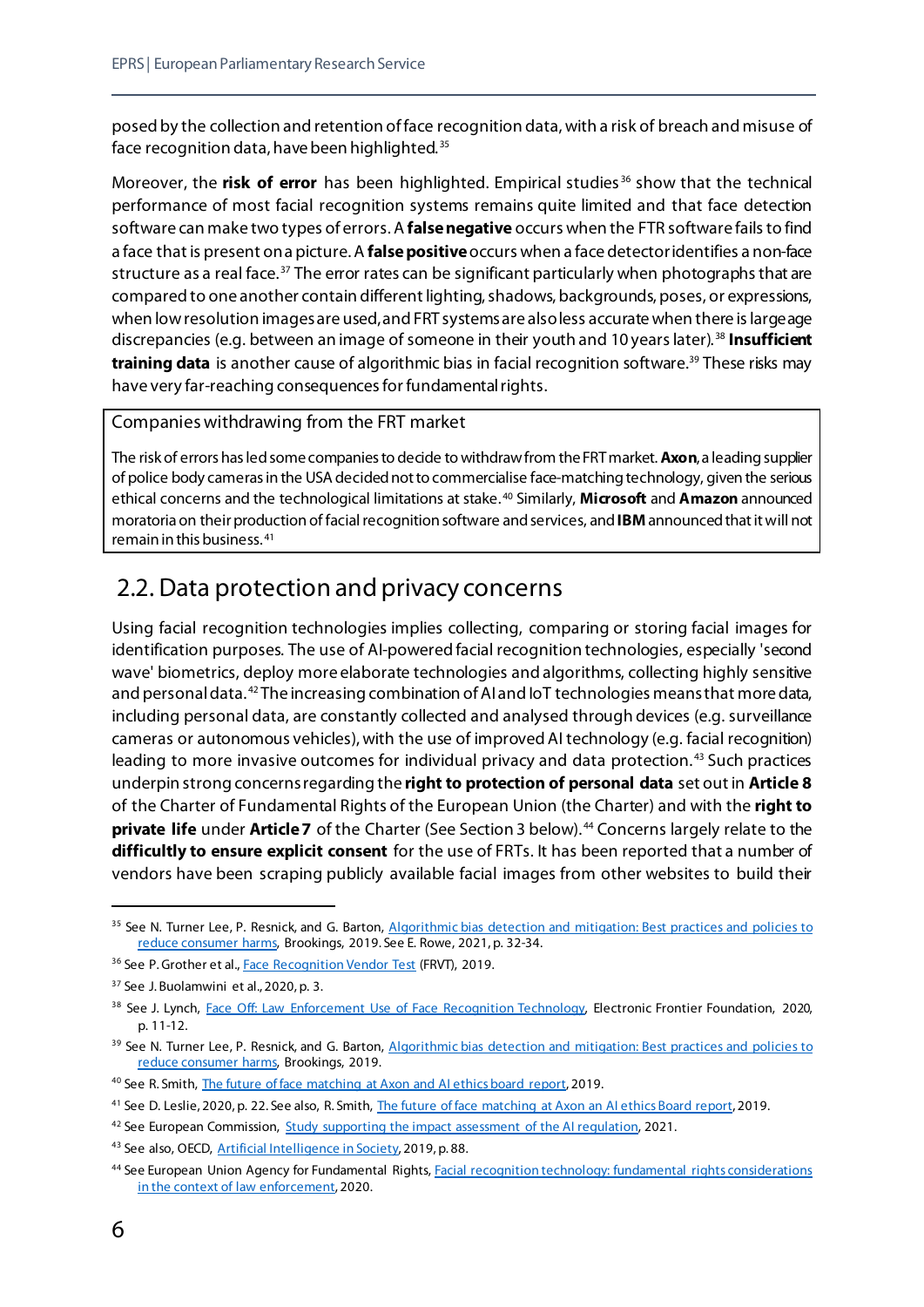biometric databases, [45](#page-12-1) and even FRT researchers have gradually abandoned asking for people's consent. [46](#page-12-2)

## <span id="page-12-0"></span>2.3. Bias and discrimination concerns

Discrimination refers to a situation when one person is, has been or would be, treated less favourably than another in a comparable situation.[47](#page-12-3)Discrimination in algorithmic decision-making can occur during the design, testing and implementation of algorithms used for facial recognition, through biasincorporated in the algorithm itself, or because of the way the results are handed over by the person or authority performing the facial recognition.<sup>[48](#page-12-4)</sup> Facial recognition technology can have very high rates of false positives/false negatives and bias may lead to different types of discrimination against certain categories of populations. **Gender and race biases** have been especially documented, with the accuracy of facial recognition technology varying significantly and being less accurate for women and people of colour than for white men. [49](#page-12-5)

Empirical studies show that the risk of discriminatory treatment regarding dark-skinned people/persons of colour is higher in the law enforcement context. [50](#page-12-6) The use of training data incorporating sampling bias is a typical issue for numerous facial recognition technologies that perform less well with black people than with white people – and least well with black women. It has been found that, in the USA, the incidence of false-positives disproportionately impacts people of colour and **alters the traditional presumption of innocence** in criminal cases, by placing more of a burden on suspects and defendants to prove they are not who the system identifies them to be.<sup>[51](#page-12-7)</sup> Such outcome interferes with Article 21 of the Charter, which prohibits any discrimination based on grounds such as sex, race, colour, ethnic or social origin, genetic features, language, religion or belief, political or any other opinion, membership of a national minority, property, birth, disability, age or sexual orientation. [52](#page-12-8)

Furthermore, academicshave highlighted there are broader implications and moral harms,suffered by people whose lives are directly impacted by the risks of misuse and abuse in using FRTs. There are concerns related to **'distributive injustice'**, e.g. when members of a discriminated-against social group are refused access to benefits, resources or opportunities because of their affiliation with that group. Concerns also relate to **'recognitional injustice',** e.g. when the identity claims of members of a discriminated-against social group are denied or violated in ways that reaffirm and augment their marginalised position.<sup>[53](#page-12-9)</sup>

<span id="page-12-1"></span> <sup>45</sup> A. Kak, ['Introduction',](https://ainowinstitute.org/regulatingbiometrics.pdf) in A. Kak, *Regulating Biometrics*, AI now, September 2020, p. 7.

<span id="page-12-2"></span><sup>&</sup>lt;sup>46</sup> K. Hao, *This is how we lost control of our faces*, MIT Technology Review, 2021.

<span id="page-12-3"></span><sup>47</sup> See European Union Agency for Fundamental Rights, 2020.

<span id="page-12-4"></span><sup>48</sup> Ibid, p. 27.

<span id="page-12-5"></span><sup>49</sup> See J. Buolamwini and T. Gebru, Gender Shades: Intersectional Accuracy Disparities in Commercial Gender Classification, 2018. See also J. Cavazos et al., Accuracy Comparison Across Face Recognition Algorithms: Where Are We on [Measuring Race Bias?,](https://ieeexplore.ieee.org/abstract/document/9209125) IEEE Transactions on Biometrics, Behaviour and Identity Science, 2021.

<span id="page-12-6"></span><sup>&</sup>lt;sup>50</sup> Se[e Amnesty international, Ban dangerous facial recognition technology that amplifies racist policing,](https://www.amnesty.org/en/latest/news/2021/01/ban-dangerous-facial-recognition-technology-that-amplifies-racist-policing/) 2021. See also L. Hardesty, [Study finds gender and skin-type bias in commercial artificial-intelligence systems,](https://news.mit.edu/2018/study-finds-gender-skin-type-bias-artificial-intelligence-systems-0212) MIT News, 2018.

<span id="page-12-7"></span><sup>51</sup> See J. Lynch, [Face Off: Law Enforcement Use of Face Recognition Technology,](https://www.eff.org/wp/law-enforcement-use-face-recognition) Electronic Frontier Foundation.

<span id="page-12-8"></span><sup>52</sup> See European Union Agency for Fundamental Rights, 2020.

<span id="page-12-9"></span><sup>&</sup>lt;sup>53</sup> See D. Leslie, 2020, p. 21-25. One example is when an automated system, built with the intended purpose of making an administrative process more efficient, systematically achieves its goals for some privileged social group or groups but does the opposite for marginalised groups (i.e. increases the burden of time and effort needed to complete the same process).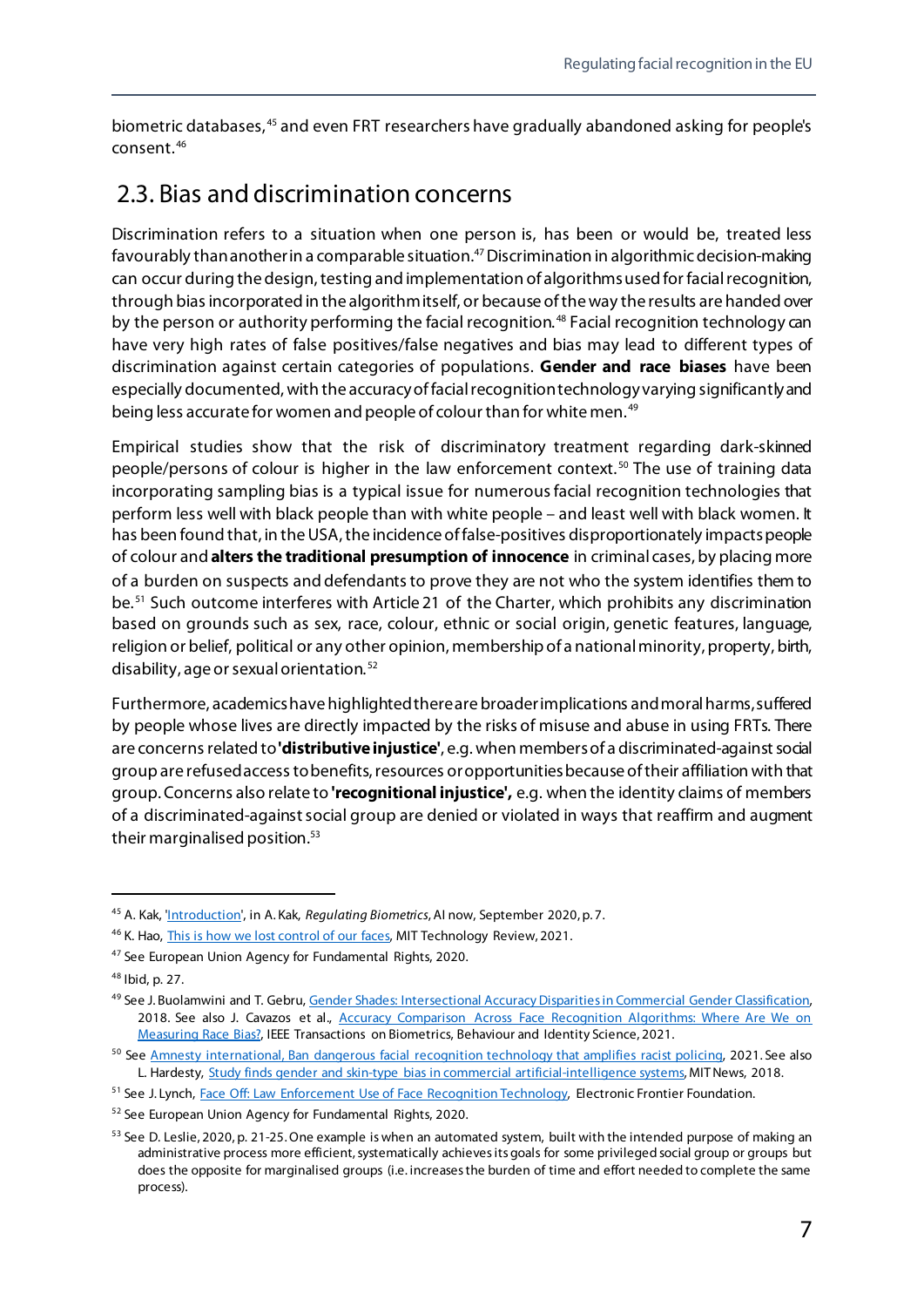## <span id="page-13-0"></span>2.4. Mass surveillance and concerns for fundamental rights

Risks related to a possible generalisation of the use of facial recognition technologies have also been pointed out. The possibility of **extending the use of facial recognition systems** beyond their initially authorised and controlled purpose entails some risks in the medium or long-term. Such extensions can take place, for instance, by using data collected on social networks or databases originally set up for different purposes, by using a database beyond its allowed purpose or introducing new functionalities to an existing system (e.g. for example by extending facial recognition used for passport control to payments in an airport and then throughout the whole city). [54](#page-13-1) It has been argued that such an extension may constitute part of a deliberate strategy by promoters using facial recognition systems first in contexts where the purpose seems legitimate and then gradually extending their use (i.e. **'slippery slope' argument**). [55](#page-13-2)

There is an increasing use of remote biometric identification systems in publicly accessible spaces and face recognition seems to be rapidly becoming the norm in the EU. European Commission investigations show that wherever such a system is in operation, the whereabouts of persons included in the reference database can be followed, therebyimpacting their personal data, privacy, autonomy and dignity. [56](#page-13-3) Consequently, new social concerns such as the **impossibility of moving in public space anonymously**, or a **conformism** detrimental to free will, could derive from such a mass surveillance system induced by the use of facial recognition systems. In this sense, the Italian Data Protection Authority stated that the automated processing of biometric data for facial recognition could constitute a form of **indiscriminate mass surveillance**. [57](#page-13-4)

Furthermore, the use of FRTs raises some concerns with respect to a number of other civil liberties including **religious freedoms**[58](#page-13-5) and the **rights of the child** – as vulnerable people deserving a higher standard of protection, especially when used for law enforcement and border management purposes, [59](#page-13-6) given the lower accuracy with which the technology detects rapidly-changing young faces.<sup>[60](#page-13-7)</sup> It has also been stressed that using facial recognition technologies to process facial images captured by video cameras in the public space may interfere with a person's**freedom of opinion and expression** and have a negative effect on their **freedom of assembly and of association**. [61](#page-13-8) The use of facial recognition technology to identify persons in the context of assemblies has considerable adverse effects on the rights to privacy, freedom of expression and peaceful assembly according to a United Nations Human Rights Council report.<sup>[62](#page-13-9)</sup> Furthermore, the automatic identification and traceability of persons may have strong impact on social and psychological behaviour of citizens and highlight important **ethical questions** raised with the use of such technology<sup>63</sup>. The effect can be even stronger with a risk to see the development of entrench structural racism and threatening of modern democratic forms or life social solidarity because of

<span id="page-13-1"></span> <sup>54</sup> See C. Castelluccia and D. Inria, 2020, p. 8-9.

<span id="page-13-2"></span><sup>55</sup> Ibid, p. 17.

<span id="page-13-3"></span><sup>&</sup>lt;sup>56</sup> See European Commission, *Impact assessment accompanying the Proposal for a Regulation of the European Parliament* [and of the Council,](https://eur-lex.europa.eu/resource.html?uri=cellar:0694be88-a373-11eb-9585-01aa75ed71a1.0001.02/DOC_1&format=PDF) 2021, p. 18.

<span id="page-13-4"></span><sup>57</sup> Mentioned in European Parliament[, Question for written answer](https://www.europarl.europa.eu/doceo/document/E-9-2021-002182_EN.html#def2) E-002182/2021.

<span id="page-13-5"></span><sup>58</sup> See E. Rowe, 2021, p. 31.

<span id="page-13-6"></span><sup>59</sup> See European Union Agency for Fundamental Rights, 2020, p. 28-29.

<span id="page-13-7"></span><sup>60</sup> See E. Rowe, 2021, p. 26.

<span id="page-13-8"></span><sup>61</sup> See European Union Agency for Fundamental Rights, 2020, p. 29-30.

<span id="page-13-9"></span> $62$  See Report of the United Nations High Commissioner for Human Rights, Impact of new technologies on the promotion [and protection of human rights in the context of assemblies, including peaceful protests,](https://www.ohchr.org/EN/NewsEvents/Pages/DisplayNews.aspx?NewsID=25996&LangID=E) 2020.

<span id="page-13-10"></span><sup>&</sup>lt;sup>63</sup> See High-Level Expert on AI, Ethics quidelines for trustworthy AI, 2019, p. 33.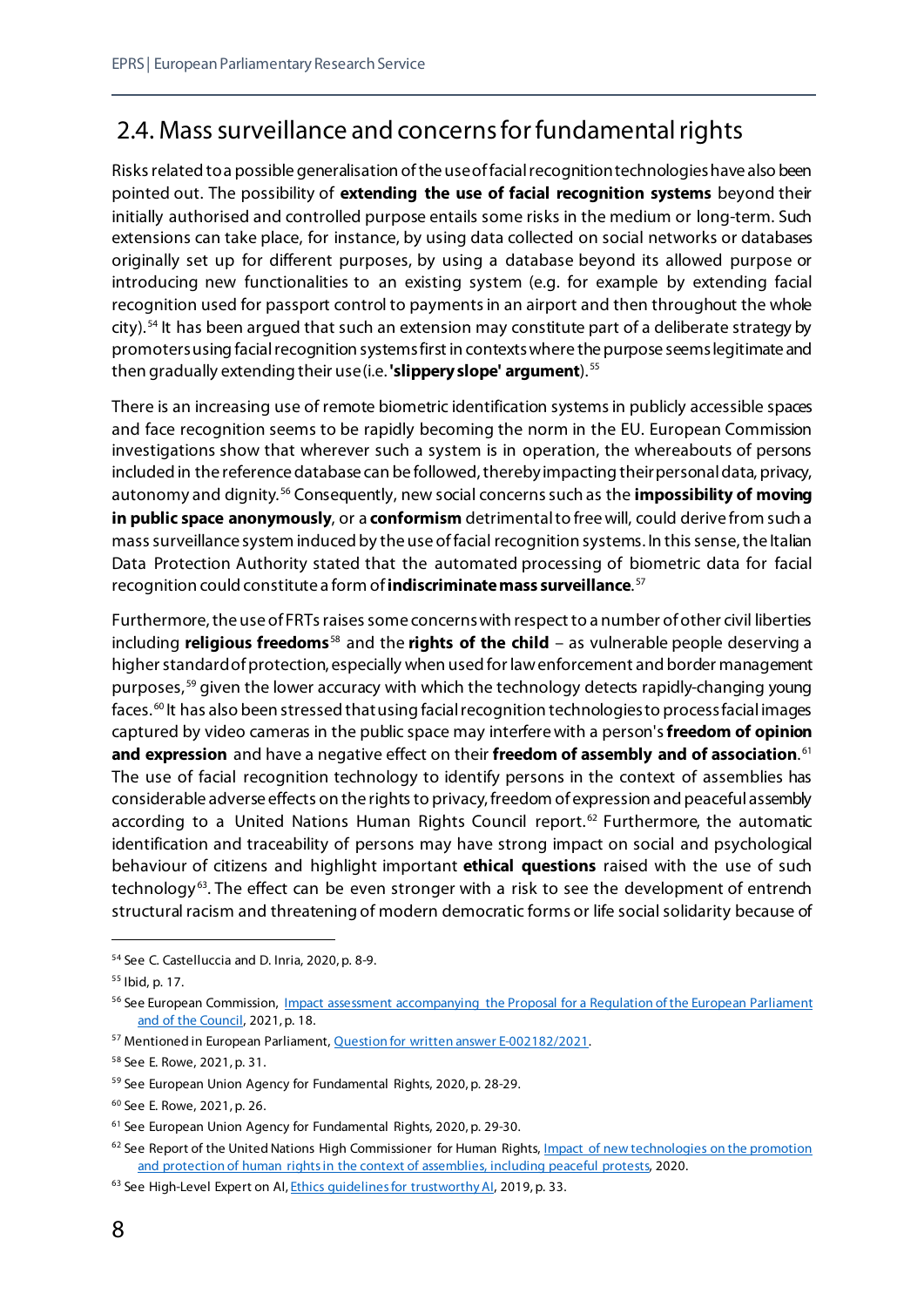face surveillance infrastructures.<sup>64</sup> All those concerns translate into a rather cautious approach to facial recognition technology among EU citizens.



Against this backdrop, defining the conditions when AI can be used for automated identification of individuals and differentiating between identification and tracking of an individual and between targeted surveillance and mass surveillance is crucial for setting the right framework(see Section 4 below).<sup>65</sup>

## <span id="page-14-0"></span>2.5. Key findings

The concerns raised by the development of facial recognition stem from a combination of technical features and the technologies' lack of accuracy, which may lead to serious threats to civil liberties. While there are real benefits to using facial recognition systems in terms of public safety, security and efficiency for identity verification, the risk of algorithmic error is high. Facial recognition technology can have very high rates of false positives and of false negatives and may lead to bias and various types of discrimination against certain populations. A particularly sensitive case is the increasing use of remote biometric identification systems in publicly accessible spaces.

## <span id="page-14-1"></span>3. Current EU legal framework

## <span id="page-14-2"></span>3.1. Interplay and functioning of EU multi-level framework

Within the EU legal order, data protection, privacy and non-discrimination rules, as well as the proposed AI regulation, lay down critical parameters for the development and use of facial recognition technology (FRT). The relevant rules are spread over different tiers of the EU legal order. Most notably, the fundamental rights to data protection, privacy and non-discrimination enshrine a set of basic guarantees at the primary level in the Charter of Fundamental Rights (CFR). Although the Charter is addressed to 'EU institutions and to the Member States when implementing Union law' (Article 51(1) CFR), it may also affect relations between private parties ('horizontal effect').<sup>[66](#page-14-5)</sup> Secondary legislation giving effect to fundamental rights and sector-specific regulations, govern the

1

<span id="page-14-3"></span><sup>64</sup> See D. Leslie, 2020.

<span id="page-14-4"></span><sup>&</sup>lt;sup>65</sup> See High-Level Expert on AI, 2019, p.33.

<span id="page-14-5"></span><sup>66</sup> See E. Frantziou[, The Horizontal Effect of the Charter,](https://www.cambridge.org/core/journals/cambridge-yearbook-of-european-legal-studies/article/horizontal-effect-of-the-charter-towards-an-understanding-of-horizontality-as-a-structural-constitutional-principle/DAFE056FAFFF75F1905708E82E41DED5) *Cambridge Yearbook of European Legal Studies*, Vol 22, 2020.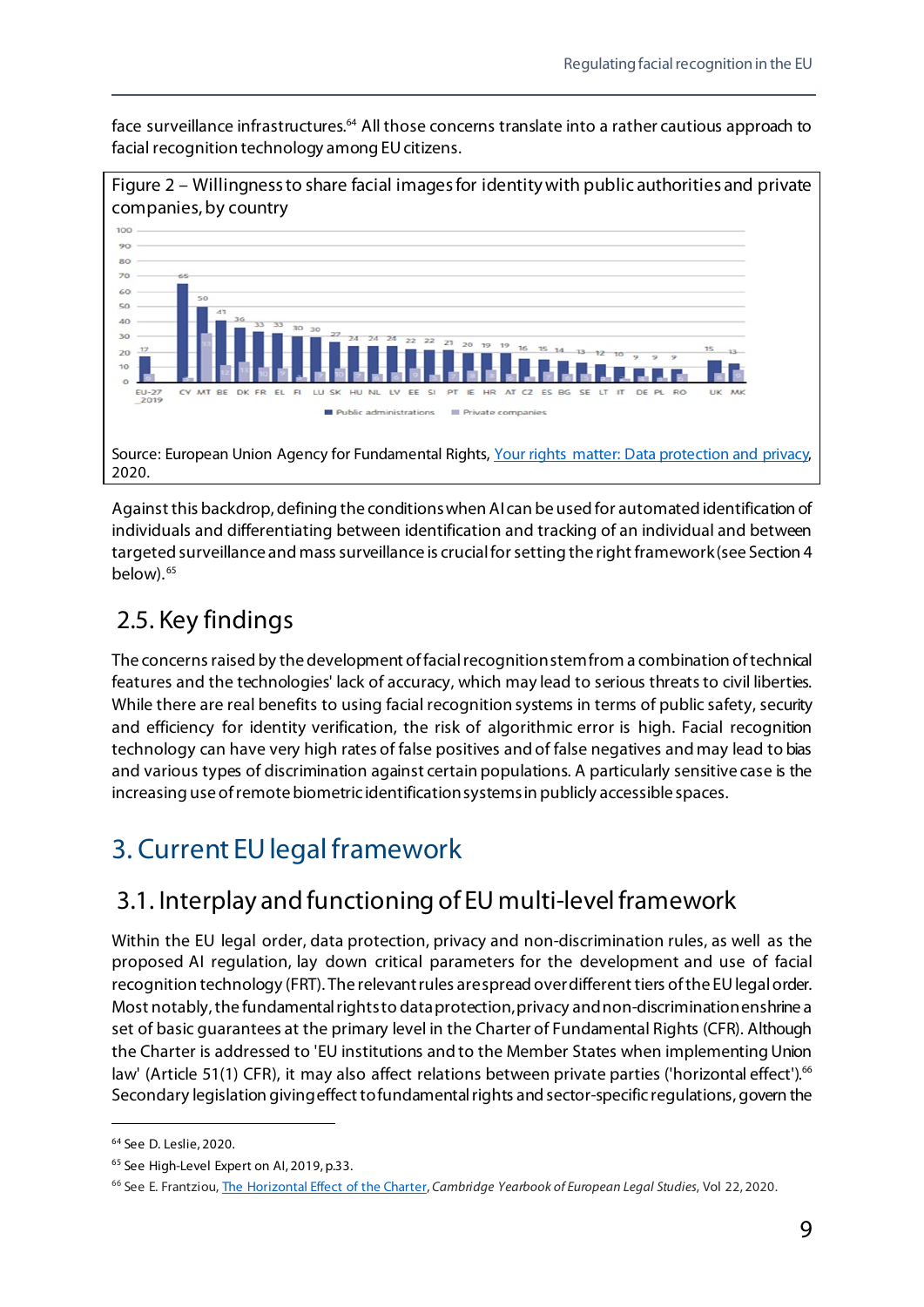manufacturing and deployment of emerging technologies in more detail. In this multi-level framework, secondary legislation and its implementation must be consistent with primary law.

## <span id="page-15-0"></span>3.2. Respect for private life and protection of personal data

Since the use of FRT implies the processing of data for the purpose of identification, its use by public authorities constitutes an interference with the **right to data protection**, as set out in Article 8 CFR and the **right to private life** under Article 7CFR. More specifically, the initial video-recording, the subsequent retention of the footage, and the comparing of footage with database records for the purpose of identification (matching), all present interferences with or limitations on this right. Any limitation on these fundamental rights must be strictly necessary and proportionate pursuant Article 52(1) CFR. [67](#page-15-1)

In practice, however, these fundamental rights are still taking shape<sup>[68](#page-15-2)</sup> and the extent of their application to private relations is not yet settled<sup>[69](#page-15-3)</sup>. In themselves, they hardly provide practical guidance for the use of FRT and often only indirectly contain and resolve conflictsat the interface of data protection and emerging technologies. It is rather their 'expression' in secondary law, which presents a workable framework. [70](#page-15-4) Both the **Law Enforcement Directive** (LED) and the **General Data Protection Regulation**(GDPR) apply to automated processing of personal data and to manual processing forming part of a filing system, pursuant to Article 2(1) GDPR and Article 2 LED.<sup>[71](#page-15-5)</sup> However, the LED is a more specific regime than the GDPR (*lex specialis*) and is applicable when public authorities process personal data for the prevention, investigation, detection of prosecution of criminal offences (Recitals 11 and 12 LED and Recital19 GDPR). Following the main legal principles of data protection (Article 5 GDPR and Article 4 LED), the processing of facial images must be:

- **EXTERN** hawful, fair and transparent;
- $\blacktriangleright$  follow a specific, explicit and legitimate purpose (clearly defined in Member State or Union law);
- $\geq$  comply with the requirements of data minimisation, data accuracy, storage limitation, data security and accountability.

Data controllers (and indirectly manufacturers) should design their intended data processing activities in full respect of the data protection principles ('data protection by design and by default', Article 25 GDPR and Article 20 LED). [72](#page-15-6)

<span id="page-15-1"></span> $67$  As regards data protection, the requirements in Article 8(2) CFR must be fulfilled.

<span id="page-15-2"></span><sup>&</sup>lt;sup>68</sup> For an introduction, see G. Fuster and H. Hijmans, The EU rights to privacy and personal data protection: 20 years and 10 [questions,](https://brusselsprivacyhub.eu/events/20190513.Working_Paper_Gonza%CC%81lez_Fuster_Hijmans.pdf) International Workshop 'Exploring the Privacy and Data Protection connection', 2019.

<span id="page-15-3"></span><sup>69</sup> See Judgement i[n Case C-131/12,](https://curia.europa.eu/juris/liste.jsf?num=C-131/12) *Google Spain*, CJEU, 13 May 2014.

<span id="page-15-4"></span><sup>&</sup>lt;sup>70</sup> One commentator goes so far as to say that 'secondary data protection law plays [...] a key role not only for informing the fundamental right to data protection, but also for establishing the conditions and the limitations for its application', see Y. Ivanova, The Role of the EU Fundamental Right to Data Protection in an Algorithmic and Big Data [World,](https://papers.ssrn.com/sol3/papers.cfm?abstract_id=3697089) in D. Hallinan et al., *Data Protection and Privacy*, Vol. 13, 2020, pp. 5-6.

<span id="page-15-5"></span> $71$  While the LED applies to processing in Schengen Member States, the GDPR applies to processing in the European Economic Area.

<span id="page-15-6"></span><sup>&</sup>lt;sup>72</sup> See EDPB[, Guidelines 3/2019 on processing of personal data through video devices,](https://edpb.europa.eu/our-work-tools/our-documents/guidelines/guidelines-32019-processing-personal-data-through-video_en) 2020, p .30; See Council of Europe, [Guidelines on Facial Recognition,](https://rm.coe.int/guidelines-on-facial-recognition/1680a134f3) 2021, p. 15; See EDPB, [Guidelines 4/2019 on Article 25 Data Protection by Design](https://edpb.europa.eu/our-work-tools/our-documents/guidelines/guidelines-42019-article-25-data-protection-design-and_en)  [and by Default,](https://edpb.europa.eu/our-work-tools/our-documents/guidelines/guidelines-42019-article-25-data-protection-design-and_en) 2020, pp. 17-18.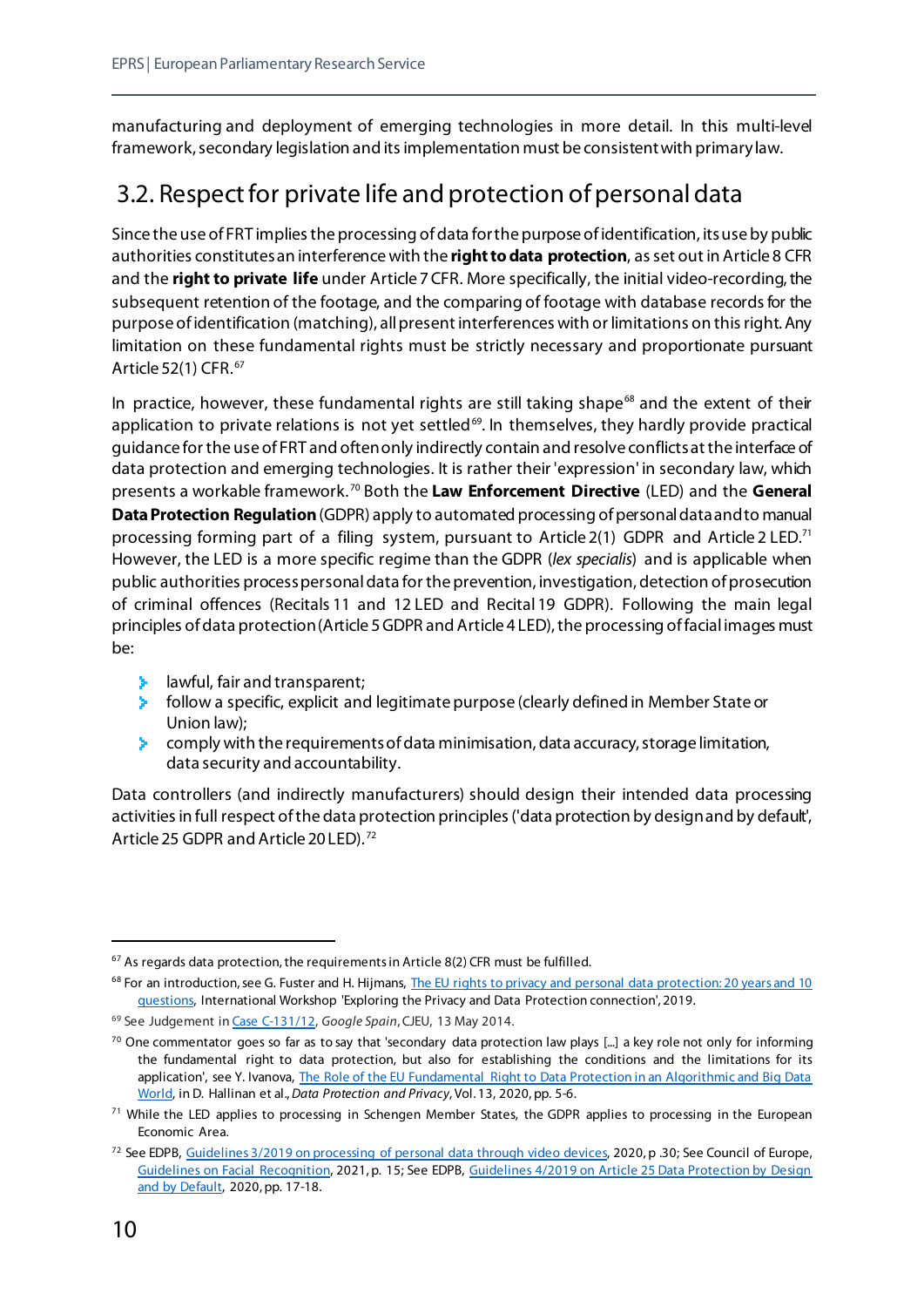#### <span id="page-16-0"></span>3.2.1. Lawful, fair and transparent

According to Articles 5(1)(a) GDPR and Article 4(1)(a) LED, as well as Recital26 LED, any processing of personal data must be lawful, fair and transparent in relation to the natural person concerned.

#### 3.2.1.1. Lawfulness

For processing to be lawful, it must satisfy the requirements of **specific legal bases** (Recital40 GDPR, Recital 35 LED). Video surveillance may have a legal basis in Article 6 GDPR,<sup>[73](#page-16-1)</sup> or in national transpositions of Article 8 LED, but if it is used to process special categories of data, the processor must (additionally) satisfy the strict requirements under Article 9 GDPR or Article 10 LED.<sup>[74](#page-16-2)</sup> Since FRT usually processes data relating to physical, physiological or behavioural characteristics automatically for the purpose of uniquely identifying a natural person, its use qualifies as processing of biometric data<sup>[75](#page-16-3)</sup> within the meaning of Article 3(13) LED and Article 4(14) GDPR.<sup>[76](#page-16-4)</sup> Consequently, such processing will need to fulfil the strict requirements under Article 9 GDPR and Article 10 LED. Decisions based solely on automated processing may only be taken where the requirements of Article 22(2) and (4) GDPR or Article 11(1) and (2) LED are satisfied. The European Data Protection Board (EDPB) considers that 'the use of video surveillance including biometric recognition functionality installed by private entities for their own purposes (e.g. marketing, statistical, or even security) will, in most cases, require **explicit consent** from all data subjects (Article 9(2)(a) GDPR).' [77](#page-16-5) Another legal basis repeatedly brought into play in the FRT context is Article 9(2)(g) GDPR, which permits the processing of personal data based on Union or Member State law if it 'is necessary for reasons of substantial public interest'. [78](#page-16-6)

The deployment of biometrics-enabled facial recognition by law enforcement agencies is subject to similar conditions under the LED (Articles 4(1)(a) and 10 LED). [79](#page-16-7) Within **law enforcement** contexts, police departments typically invoke criminal procedure codes, [80](#page-16-8) or surveillance codes and police laws<sup>[81](#page-16-9)</sup> as their legal bases. Certain trial operations have been based on consent.<sup>[82](#page-16-10)</sup> In a UK case, the

<span id="page-16-1"></span><sup>&</sup>lt;sup>73</sup> For details, see EDP[B Guidelines 3/2019 on processing of personal data through video devices,](https://edpb.europa.eu/our-work-tools/our-documents/guidelines/guidelines-32019-processing-personal-data-through-video_en) 2020, pp. 9-14; See also [Orientierungshilfe Videoüberwachung durch nicht-öffentliche Stellen,](https://www.datenschutzkonferenz-online.de/media/oh/20200903_oh_v%C3%BC_dsk.pdf) Conference of the German Data Protection Authorities (DSK), 17 July 2020, pp. 7-15.

<span id="page-16-2"></span><sup>&</sup>lt;sup>74</sup> See EDPB[, Guidelines 3/2019 on processing of personal data through video devices,](https://edpb.europa.eu/our-work-tools/our-documents/guidelines/guidelines-32019-processing-personal-data-through-video_en) 2020, p. 17. Several commentators consider that Article 9 GDPR overrides Article 6 GDPR, as *lex specialis*, whereas the EDPB assumes their concurrent application.

<span id="page-16-3"></span><sup>75</sup> E. J. Kindt, [Having yes, using no? About the new legal regime for biometric data,](https://www.sciencedirect.com/science/article/abs/pii/S0267364917303667) *Computer Law & Security Review*, Vol. 34(3), 2018.

<span id="page-16-4"></span><sup>&</sup>lt;sup>76</sup> See EDPB[, Guidelines 3/2019 on processing of personal data through video devices,](https://edpb.europa.eu/our-work-tools/our-documents/guidelines/guidelines-32019-processing-personal-data-through-video_en) 2020, p. 18-21.

<span id="page-16-5"></span><sup>77</sup> See EDPB, 2020, p. 18. See also Center for Democracy & Technology, [CDT response to consultation on EDPB Guidelines](https://cdt.org/insights/cdt-comments-on-edpb-guidelines-3-2019-on-the-processing-of-personal-data-through-video-devices/)  [3/2019,](https://cdt.org/insights/cdt-comments-on-edpb-guidelines-3-2019-on-the-processing-of-personal-data-through-video-devices/) 2019, which welcomes this approach. The Centre for Information Policy Leadership (CIPL) suggests that other legal bases should be considered thoroughly (see [CIPL response to consultation on EDPB Guidelines](https://www.informationpolicycentre.com/public-consultations.html) 3/2019, 6 September 2019, pp. 10-11). Concerning consent requirements, see EDPB, Guidelines [05/2020 on consent under](https://edpb.europa.eu/our-work-tools/our-documents/guidelines/guidelines-052020-consent-under-regulation-2016679_en)  [Regulation](https://edpb.europa.eu/our-work-tools/our-documents/guidelines/guidelines-052020-consent-under-regulation-2016679_en) 2016/679, 2020. As regards obstacles to consent, see E. Selinger and W. Hartzog, The [Inconsentability of](https://papers.ssrn.com/sol3/papers.cfm?abstract_id=3557508)  [Facial Surveillance,](https://papers.ssrn.com/sol3/papers.cfm?abstract_id=3557508) *Loyola Law Review*, Vol. 66(1), 2020.

<span id="page-16-6"></span><sup>&</sup>lt;sup>78</sup> See European Union Agency for Fundamental Rights, Facial recognition technology: fundamental rights considerations [in the context of law enforcement,](https://fra.europa.eu/en/publication/2019/facial-recognition-technology-fundamental-rights-considerations-context-law) 2020, p. 24 and European Data Protection Supervisor[, Facial recognition: A solution](https://edps.europa.eu/press-publications/press-news/blog/facial-recognition-solution-search-problem_en)  [in search of a problem?,](https://edps.europa.eu/press-publications/press-news/blog/facial-recognition-solution-search-problem_en) 2019.

<span id="page-16-7"></span><sup>&</sup>lt;sup>79</sup> See European Union Agency for Fundamental Rights, 2020, p. 24; See Article 29, Working Party Opinion on some key [issues of the Law Enforcement Directive \(EU 2016/680\),](https://ec.europa.eu/newsroom/article29/items/610178) 2017, pp. 7-6.

<span id="page-16-8"></span><sup>80</sup> Datenschutzrechtliche Prüfung des Einsatzes einer Gesichtserkennungssoftware zur Aufklärung von Straftaten im [Zusammenhang mit dem G20-Gipfel durch die Polizei Hamburg,](https://datenschutz-hamburg.de/pressemitteilungen/2018/08/2018-09-31-polhh-g20-videmo360) Hamburg DPA, 31 August 2018, p. 10.

<span id="page-16-9"></span><sup>81</sup> UK Information Commissioner's Office, Opinion on The use of live facial recognition technology by law enforcement in [public places,](https://ico.org.uk/media/about-the-ico/documents/2616184/live-frt-law-enforcement-opinion-20191031.pdf) 2019, p. 9.

<span id="page-16-10"></span><sup>82</sup> Bundespolizeipräsidium Potsdam, [Abschlussbericht Biometrische Gesichtserkennung,](https://www.bundespolizei.de/Web/DE/04Aktuelles/01Meldungen/2018/10/181011_abschlussbericht_gesichtserkennung_down.pdf?__blob=publicationFile) 28 September 2018, pp. 22-23.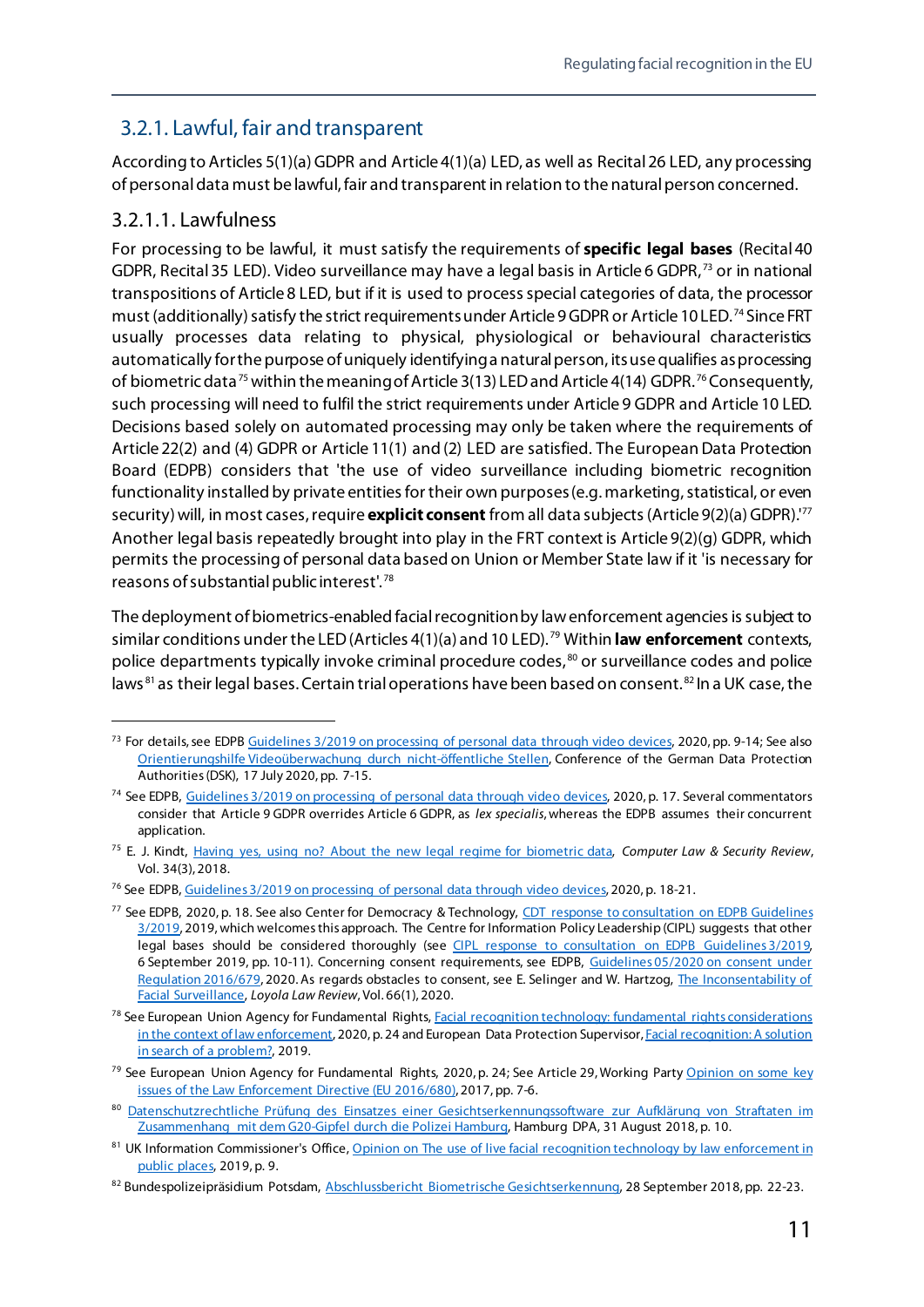Appeals Court overturned a first instance decision, inter alia because the legal framework did not qualify as a legal basis, because it was imprecise and afforded individual police officers too much discretion concerning who could be placed on a watch-list and where FRT could be deployed.<sup>[83](#page-17-0)</sup> In a German case, the Hamburg Data Protection Authority (DPA) considered that indiscriminate video surveillance and subsequent biometric extraction and storage during the 2017 G20 Summit, lacked sufficient legal bases.<sup>[84](#page-17-1)</sup> After the order to delete the police database of biometric templates was overruled by a first instance court judgment, the Hamburg DPA argued at appeal that the lack of a sufficiently determinate legal bases also violated Article 8(2) CFR, Article 4(1)(a) LED and the national transposition thereof.<sup>[85](#page-17-2)</sup> Particular issues also arise where operators scrape public data, or access data collected by third parties, to support their FRT systems. <sup>[86](#page-17-3)</sup>

#### Box 2 – Principle of proportionality

Both the direct application of the fundamental rights to privacy and data protection<sup>[87](#page-17-4)</sup> as well as a CFRconsistent interpretation of the GDPR and the LED require that data processing related to FRT by EU Institutions and Member States is proportionate. [88](#page-17-5) Both the German and UK legal and administrative actions against the deployment of FRT by law enforcement authorities address proportionality concerns. Referring to the CJEU cases *DRI[89](#page-17-6)* and *Tele2 Sverige, [90](#page-17-7)* the Hamburg Data Protection Authority (DPA) held that the legal basis relied upon by the police, was not sufficiently specific and determinate and thus did not satisfy the requirements of proportionality pursuant Article 8 CFR and the right to informational selfdetermination under the Basic Law. [91](#page-17-8) Even if the legal basis were applicable, the DPA concluded that the practical application of FRT did not satisfy the requirement of strict necessity and proportionality as required by the applicable law.<sup>[92](#page-17-9)</sup> In the UK case, it appears that the Court of Appeals would have considered the deployment of FRT proportionate, had it not been unlawful due to the indeterminate legal bases, the insufficient data protection impact assessment and the failure to assess potential algorithmic discrimination in accordance with the public sector equality duty.<sup>[93](#page-17-10)</sup>

<span id="page-17-0"></span><sup>83</sup> Judgment i[n Case No. C1/2019/2670](https://www.bailii.org/ew/cases/EWCA/Civ/2020/1058.html), Court of Appeal, 11 August 2020, paras. 90-96.

<span id="page-17-1"></span><sup>84</sup> Datenschutzrechtliche Prüfung des Einsatzes einer Gesichtserkennungssoftware zur Aufklärung von Straftaten im [Zusammenhang mit dem G20-Gipfel durch die Polizei Hamburg,](https://datenschutz-hamburg.de/pressemitteilungen/2018/08/2018-09-31-polhh-g20-videmo360) Hamburg DPA, 31 August 2018, pp. 9-27.

<span id="page-17-2"></span><sup>85</sup> [Antrag auf Zulassung der Berufung §§ 124, 124a VwGO,](https://datenschutz-hamburg.de/assets/pdf/Antrag_Zulassung_Berufung_2020-03-13.pdf) Hamburg DPA, 13 March 2020, pp. 5-6.

<span id="page-17-3"></span><sup>86</sup> See EDPB[, Guidelines 3/2019 on processing of personal data through video devices,](https://edpb.europa.eu/our-work-tools/our-documents/guidelines/guidelines-32019-processing-personal-data-through-video_en) 2020, pp. 15-16; EDPB, Response to [MEPs inquiry on Clearview AI,](https://edpb.europa.eu/our-work-tools/our-documents/letters/edpb-response-meps-sophie-t-veld-moritz-korner-michal-simecka_en) 2020; this topic is also broadly discussed among academics.

<span id="page-17-4"></span><sup>87</sup> See European Union Agency for Fundamental Rights, *[Handbook Applying the Charter of Fundamental Rights of the EU](https://fra.europa.eu/en/eu-charter/article/51-field-application)*, EU Publications Office, 2018, p. 38.

<span id="page-17-5"></span><sup>88</sup> This interpretation is supported by the primacy of Article 7, 8 and 52(1) CFR andthe implicit adherence of the GDRP/LED to the principle of proportionality as reflected by stricter requirements for deeper interferences (see e.g. Articles 6 and 9 GDPR as well as Article 8 and 10 LED) and the principle's fragmented codification throughout the GDPR and LED (e.g. Recital 26, third sentence, LED, Articles 5(1)(c), 6(1)(b)-(f) and 35(7)(b) GDPR, Recital 39, ninth sentence, GDPR). See also the reasoning of the Hamburg DPA in hi[s appeal](https://datenschutz-hamburg.de/assets/pdf/Antrag_Zulassung_Berufung_2020-03-13.pdf) from 13 March 2020, pp. 5-6 and p. 8. It should be kept in mind that fundamental rights only exceptionally affect relations between private entities; see, however, Judgement i[n Case C-131/12,](https://curia.europa.eu/juris/liste.jsf?num=C-131/12) *Google Spain*, CJEU, 13 May 2014 and E. Frantziou, [The Horizontal Effect of the Charter,](https://www.cambridge.org/core/journals/cambridge-yearbook-of-european-legal-studies/article/horizontal-effect-of-the-charter-towards-an-understanding-of-horizontality-as-a-structural-constitutional-principle/DAFE056FAFFF75F1905708E82E41DED5) *Cambridge Yearbook of European Legal Studies*, Vol 22, 2020.

<span id="page-17-6"></span><sup>89</sup> Judgment i[n Joined Cases C-293/12 and C-594/12,](https://curia.europa.eu/juris/liste.jsf?num=C-293/12) *Digital Rights Ireland*, CJEU, 8 April 2014.

<span id="page-17-7"></span><sup>90</sup> Judgment i[n Case C-203/15,](https://curia.europa.eu/juris/liste.jsf?oqp=&for=&mat=or&lgrec=de&jge=&td=%3BALL&jur=C%2CT%2CF&num=C-203%252F15&page=1&dates=&pcs=Oor&lg=&pro=&nat=or&cit=none%252CC%252CCJ%252CR%252C2008E%252C%252C%252C%252C%252C%252C%252C%252C%252C%252Ctrue%252Cfalse%252Cfalse&language=en&avg=&cid=7501333) *Tele2 Sverige*, CJEU, 21 December 2016.

<span id="page-17-8"></span><sup>91</sup> [Antrag auf Zulassung der Berufung §§ 124, 124a VwGO,](https://datenschutz-hamburg.de/assets/pdf/Antrag_Zulassung_Berufung_2020-03-13.pdf) Hamburg DPA, 13 March 2020, p. 8 et seq.

<span id="page-17-9"></span><sup>92</sup> [Antrag auf Zulassung der Berufung §§ 124, 124a VwGO,](https://datenschutz-hamburg.de/assets/pdf/Antrag_Zulassung_Berufung_2020-03-13.pdf) Hamburg DPA, 13 March 2020, pp. 19-20; Order pursuant Sec. 6 [HmbRI\(EU\)2016/680UmsAAG and Sec. 43\(1\)5 HmbJVollzDSG,](https://datenschutz-hamburg.de/assets/pdf/Anordnung_HmbBfDI_2018-12-18.pdf) Hamburg DPA, 18 December 2018, p. 22.

<span id="page-17-10"></span><sup>93</sup> Judgeent i[n Case No. C1/2019/2670](https://www.bailii.org/ew/cases/EWCA/Civ/2020/1058.html), Court of Appeal, 11 August 2020, paras. 90-96, 152-153 and 199-202.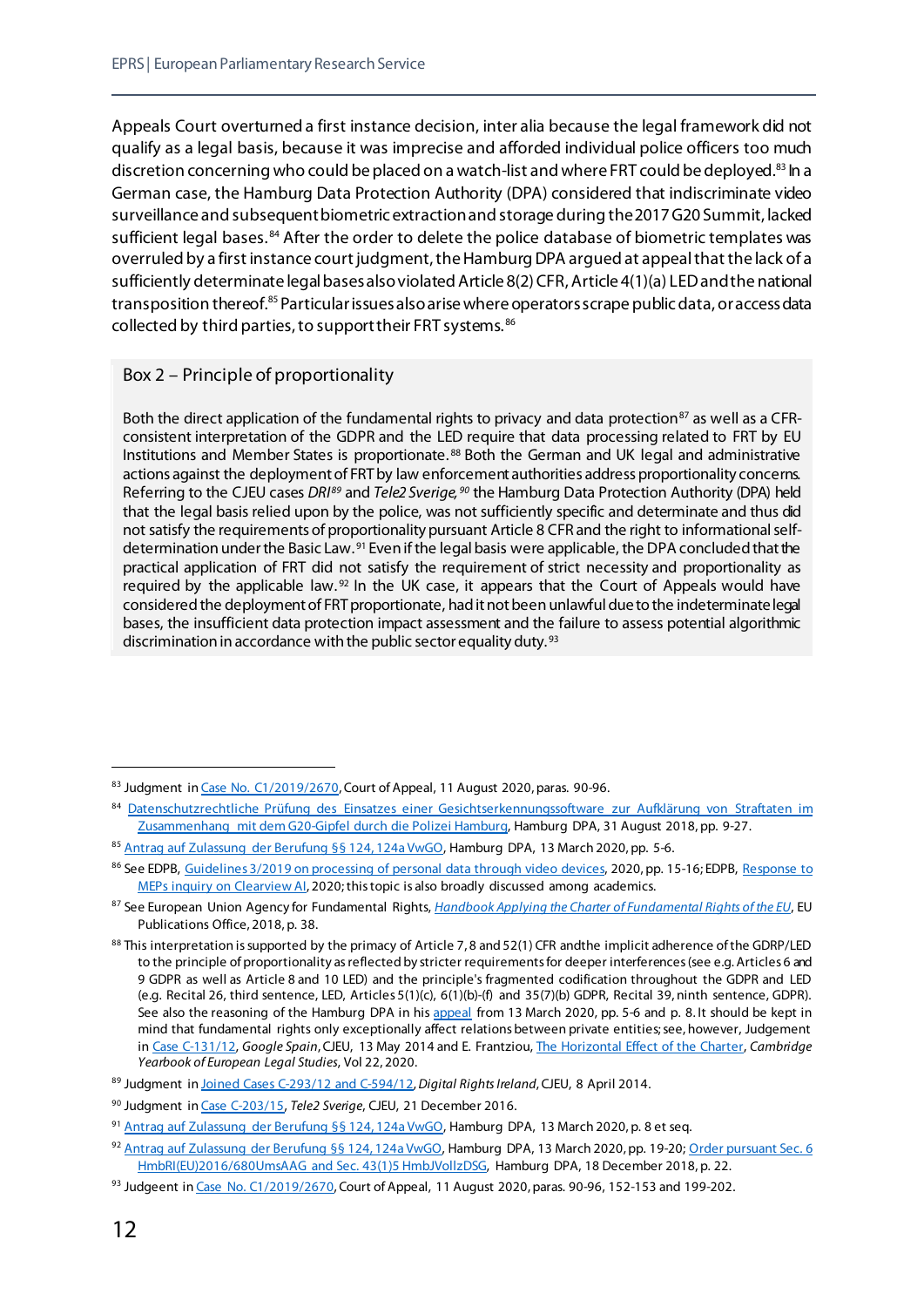#### 3.2.1.2. Transparency

According to the transparency principle (Article 5(1)(a) GDPR), 'it should be transparent to natural persons that personal data concerning them are collected, used, consulted or otherwise processed and **to what extent the personal data are or will be processed**' (Recital 39 GDPR). <sup>[94](#page-18-0)</sup> This does not in itself prevent competent authorities<sup>95</sup> from carrying out activities such as covert investigations or video surveillance (Recital26 LED). According to Article 13(3) LED, however, Member States may introduce **exceptions**, to avoid obstructing or prejudicing ongoing investigations; or to protect public security and national security. Such exemptions may prove instrumental for law enforcement, since disclosure of FRT to the suspect may undermine their law enforcement efforts. Because this would preclude data subjects from exercising their rights, strong justifications are necessary for the application of such exceptions. [96](#page-18-2)

For video surveillance under the GDPR, the European Data Protection Board (EDPB) recommends a two-layered approach in order to comply with transparency requirements.<sup>[97](#page-18-3)</sup> The most important information should be provided through a **warning sign** positioned in a way that the (intended) 'data subject can easily recognise the circumstances of the surveillance before entering the monitored area'. Further mandatory details may be provided by other easily accessible means (e.g. poster and website), which are clearlyreferred to on the first layer (e.g. QRcode or website address). Similarly, the Council of Europe adopts a layered approach in its guidelines to facial recognition.<sup>[98](#page-18-4)</sup> Additionally, regulators, stakeholders and academics are discussing to what extent an individual has a **right to an explanation** of the decision reached after algorithmic assessment, including 'meaningful information about the logic involved' (Articles 13-15 and 22GDPR and Recital71 GDPR and Articles 11, 13 and 14 LED and Recital 38 LED).<sup>[99](#page-18-5)</sup> This right may well apply to automated decisions based on FRT, but its implementation remains uncertain.

#### 3.2.1.3. Fairness

The European Data Protection Board held in recent guidelines that 'fairness is an overarching principle which requires that personal data should not be processed in a way that is unjustifiably detrimental, unlawfully discriminatory, unexpected or misleading to the data subject'.<sup>[100](#page-18-6)</sup> The principle is subject to ambiguity and some commentators consider it **a catch-all principle**, which may be leveraged in cases where processing would otherwise be permissible, but appears unfairin the case in point.<sup>[101](#page-18-7)</sup> Academics suggest 'that fairness is a corrective tool for rebalancing asymmetric or unbalanced relationships (i.e. situations of induced vulnerabilities) between controllers and

<span id="page-18-0"></span><sup>94</sup> For more information, see Article 29 Working Party, [Guidelines on Transparency under Regulation 2016/679,](https://ec.europa.eu/newsroom/article29/items/622227) 2016 [\(endorsed](https://edpb.europa.eu/news/news/2018/endorsement-gdpr-wp29-guidelines-edpb_en) by the EDPB).

<span id="page-18-1"></span><sup>95</sup> Article 3(7) LED.

<span id="page-18-2"></span><sup>96</sup> See European Union Agency for Fundamental Rights, 2020, p. 24.

<span id="page-18-3"></span><sup>97</sup> See EDPB[, Guidelines 3/2019 on processing of personal data through video devices,](https://edpb.europa.eu/our-work-tools/our-documents/guidelines/guidelines-32019-processing-personal-data-through-video_en) 2020, pp. 26-27.

<span id="page-18-4"></span><sup>98</sup> See Council of Europe[, Guidelines on Facial Recognition,](https://rm.coe.int/guidelines-on-facial-recognition/1680a134f3) T-PD(2020)03rev4, 2021, pp. 11-12.

<span id="page-18-5"></span><sup>&</sup>lt;sup>99</sup> See B. Goodman and S. Flaxman, 'European Union regulations on algorithmic decision-making and a "right to [explanation"',](https://arxiv.org/abs/1606.08813) AI Magazine, Vol. 38(3), 2017; S. Wachter et al., ['Why a Right to Explanation of Automated Decision-](https://academic.oup.com/idpl/article/7/2/76/3860948)[Making Does Not Exist in the General Data Protection Regulation',](https://academic.oup.com/idpl/article/7/2/76/3860948) *International Data Privacy Law*, Vol. 7(2), 2017; and various others.

<span id="page-18-6"></span><sup>&</sup>lt;sup>100</sup> See EDPB[, Guidelines 4/2019 on Article 25 Data Protection by Design and by Default,](https://edpb.europa.eu/our-work-tools/our-documents/guidelines/guidelines-42019-article-25-data-protection-design-and_en) 2020, pp. 17-18.

<span id="page-18-7"></span><sup>101</sup> see P. Kramer, 'Artikel 5 DSGVO', in M. Eßer et al., *Auernhammer DSGVO BDSG*, 2020, para 15; T. Herbst, 'Artikel 5 DS-GVO', in J. Kühling and B. Buchner, *DS-GVO BDSG*, 2018, para. 17.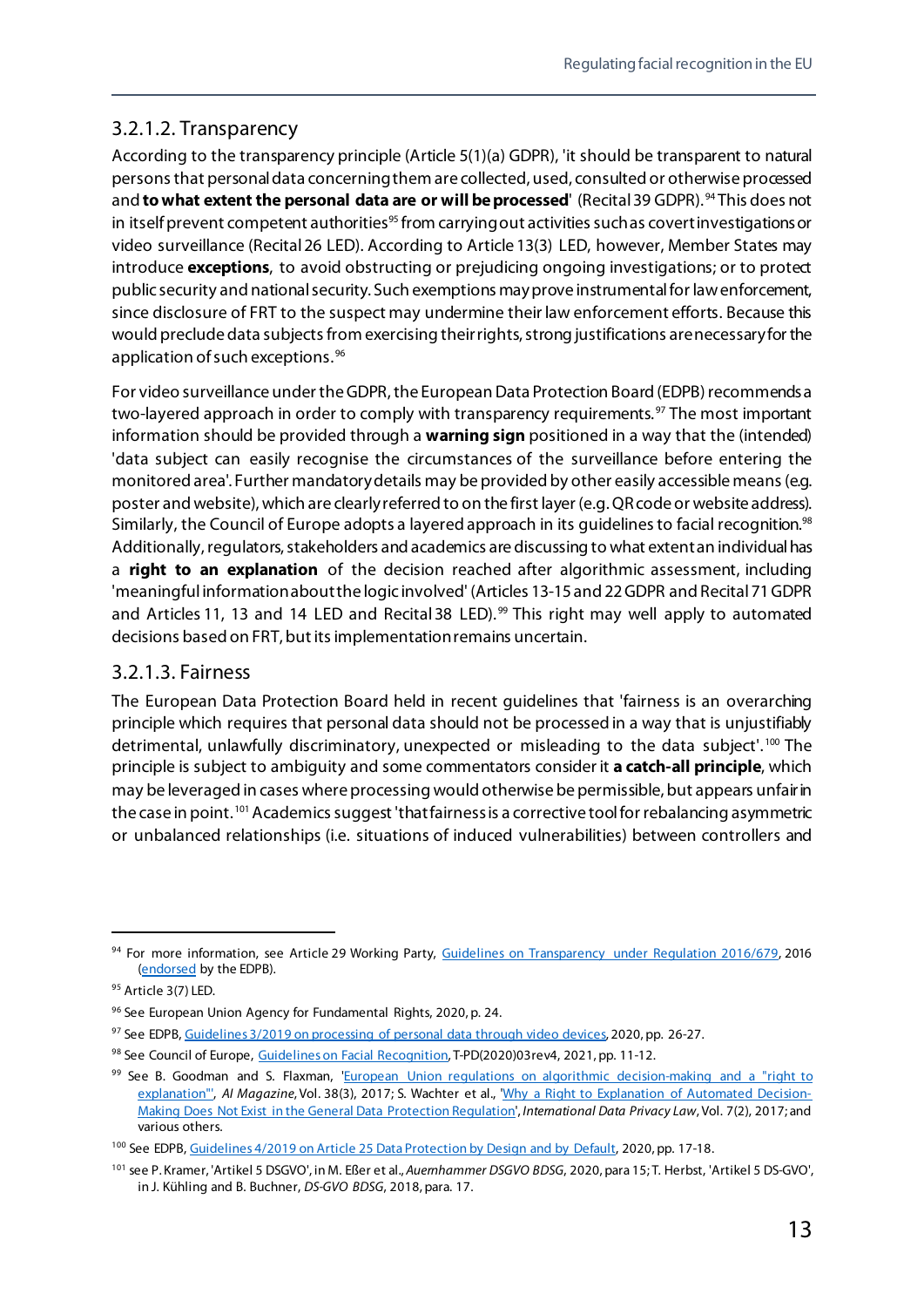subjects.'<sup>[102](#page-19-1)</sup> While the definition of this principle remains in flux, commentators propose to rein-in algorithmic discrimination by means of its progressive interpretation.<sup>[103](#page-19-2)</sup> Although it is too soon to draw final conclusions on the principle's normative content, it should be kept in mind as a binding leitmotif by developers when designing FRT and by operators when conceiving implementation plans.

As indicated by the Conference of the German Data Protection Authorities (DSK), discriminatory processing may simultaneously violate the requirement of a legitimate purpose (see details on the principle of purpose limitation below).<sup>[104](#page-19-3)</sup> Similarly, one might argue an interference with the principle of lawfulness (see details above), where the fundamental right to non-discrimination is not sufficiently safeguarded (Article 9(2)(g) GDPR).

#### <span id="page-19-0"></span>3.2.2. Specific, explicit and legitimate purpose

The principle of purpose limitation stipulates that personal data may only be processed for a **precisely defined, explicit and legitimate purpose** and that **downstream repurposing**, i.e. the use of data for a purpose that is incompatible with the designated purpose, is only possible under strict conditions (Article 5(1)(b) GDPR and Article 4(1)(b) LED).<sup>[105](#page-19-4)</sup> The intended purpose must be formulated with sufficient precision thatthe person concerned may be able to envisage the purpose for which their data will be processed.  $^{106}$  $^{106}$  $^{106}$  As FRT bears the considerable risk of 'function creep',  $^{107}$  $^{107}$  $^{107}$ related systems and processes should include safeguards, such as a compartmentalised architecture, to prevent their use for unauthorised purposes.<sup>[108](#page-19-7)</sup> Even if the intended access were included in the scope of the legitimate purpose, the principle of proportionality (see Box2) and data security may further restrict access conditions and require safeguards, such as that reasonable suspicion is established, that searching possibilities are limited, and/or that cascading systems (layering of measures, beginning with the least intrusive) are in place. [109](#page-19-8)

<span id="page-19-1"></span><sup>102</sup> See G. Malgieri[, The concept of fairness in the GDPR,](https://dl.acm.org/doi/abs/10.1145/3351095.3372868) FAT\* '20: Proceedings of the 2020 Conference on Fairness, Accountability, and Transparency, January 2020. Likewise, T. Herbst, 'Artikel 5 DS-GVO', in J. Kühling and B. Buchner, *DS-GVO BDSG*, 2018, para. 17

<span id="page-19-2"></span><sup>103</sup> See P. Hacker, ['Teaching fairness to artificial intelligence](https://kluwerlawonline.com/journalarticle/Common+Market+Law+Review/55.4/COLA2018095)', *Common Market Law Review*, Vol 55(4), 2018, pp. 1172-1173; G. Malgieri, [The concept of fairness in the GDPR,](https://dl.acm.org/doi/abs/10.1145/3351095.3372868) 2020, , p. 163; CIPL, Report on Artificial Intelligence and Data [Protection: Hard Issues and Practical Solutions,](https://www.informationpolicycentre.com/uploads/5/7/1/0/57104281/cipl_second_report_-_artificial_intelligence_and_data_protection_-_hard_issues_and_practical_solutions__27_february_2020_.pdf) February 2020, pp. 6-12.

<span id="page-19-3"></span><sup>104</sup> Se[e Hambacher Erklärung zur Künstlichen Intelligenz](https://www.datenschutzkonferenz-online.de/media/en/20190405_hambacher_erklaerung.pdf), DSK, 3 April 2019, pp. 3-4; For details on the GDPR as an antidiscrimination law and its limits see P. Hacker, 2018, pp. 11701185; See also F. Zuiderveen Borgesius[, Discrimination,](https://rm.coe.int/discrimination-artificial-intelligence-and-algorithmic-decision-making/1680925d73)  [artificial intelligence and algorithmic decision-making,](https://rm.coe.int/discrimination-artificial-intelligence-and-algorithmic-decision-making/1680925d73) Council of Europe, 2018, pp. 21-25.

<span id="page-19-4"></span><sup>&</sup>lt;sup>105</sup> For details, see EDPB[, Guidelines 4/2019 on Article 25 Data Protection](https://edpb.europa.eu/our-work-tools/our-documents/guidelines/guidelines-42019-article-25-data-protection-design-and_en) by Design and by Default, 2020, pp. 19-20; See Article 29 Working Party, [Opinion 03/2013 on purpose limitation](https://ec.europa.eu/justice/article-29/documentation/opinion-recommendation/files/2013/wp203_en.pdf) (not [endorsed](https://edpb.europa.eu/news/news/2018/endorsement-gdpr-wp29-guidelines-edpb_bg) by the EDPB), and European Union Agency for Fundamental Rights, *[Handbook on European data protection Law](https://fra.europa.eu/en/publication/2018/handbook-european-data-protection-law-2018-edition)*, 2018, pp. 12--125.

<span id="page-19-5"></span><sup>106</sup> Advocate-General J. Kokott Opinion i[n Case C-275/06,](https://curia.europa.eu/juris/document/document.jsf;jsessionid=FFF0E0EC4CEA07110E992E9EB64DEB15?text=&docid=62901&pageIndex=0&doclang=EN&mode=lst&dir=&occ=first&part=1&cid=113608) *Promusicae*, CJEU, 18 July 2007, para. 53

<span id="page-19-6"></span><sup>107</sup> See L. Houwing, ['Stop the Creep of Biometric Surveillance Technology',](https://edpl.lexxion.eu/article/EDPL/2020/2/5) *European Data Protection Law Review*, Vol 6(2), 2020; For examples of function creep in law enforcement related contexts, see European Union Agency for Fundamental Rights, Under watchful eyes - [biometrics, EU IT-systems and fundamental rights,](https://fra.europa.eu/en/publication/2018/under-watchful-eyes-biometrics-eu-it-systems-and-fundamental-rights) 2018, pp. 61 and 66.

<span id="page-19-7"></span><sup>&</sup>lt;sup>108</sup> See European Union Agency for Fundamental Rights, Fundamental rights and the interoperability of EU information [systems: borders and security,](https://fra.europa.eu/en/publication/2017/fundamental-rights-and-interoperability-eu-information-systems-borders-and-security) 2017 pp. 21-23. See also EDPB, [Guidelines 3/2019 on processing of personal data](https://edpb.europa.eu/our-work-tools/our-documents/guidelines/guidelines-32019-processing-personal-data-through-video_en)  [through video devices,](https://edpb.europa.eu/our-work-tools/our-documents/guidelines/guidelines-32019-processing-personal-data-through-video_en) 2020, p. 21; European Union Agency for Fundamental Rights, [Under watchful eyes -](https://fra.europa.eu/en/publication/2018/under-watchful-eyes-biometrics-eu-it-systems-and-fundamental-rights) biometrics, [EU IT-systems and fundamental rights,](https://fra.europa.eu/en/publication/2018/under-watchful-eyes-biometrics-eu-it-systems-and-fundamental-rights) 2018, pp. 59-62 and p. 66.

<span id="page-19-8"></span><sup>109</sup> See European Union Agency for Fundamental Rights, Under watchful eyes - biometrics, EU IT-systems and fundamental [rights,](https://fra.europa.eu/en/publication/2018/under-watchful-eyes-biometrics-eu-it-systems-and-fundamental-rights) 2018, pp. 64-68 with reference to the judgment i[n Joined cases C-293/12 and C-594/12,](https://eur-lex.europa.eu/legal-content/EN/TXT/?uri=CELEX:62012CA0293) *Digital Rights Ireland and Seitlinger and Others*, CJEU, 8 April 2014, para. 51.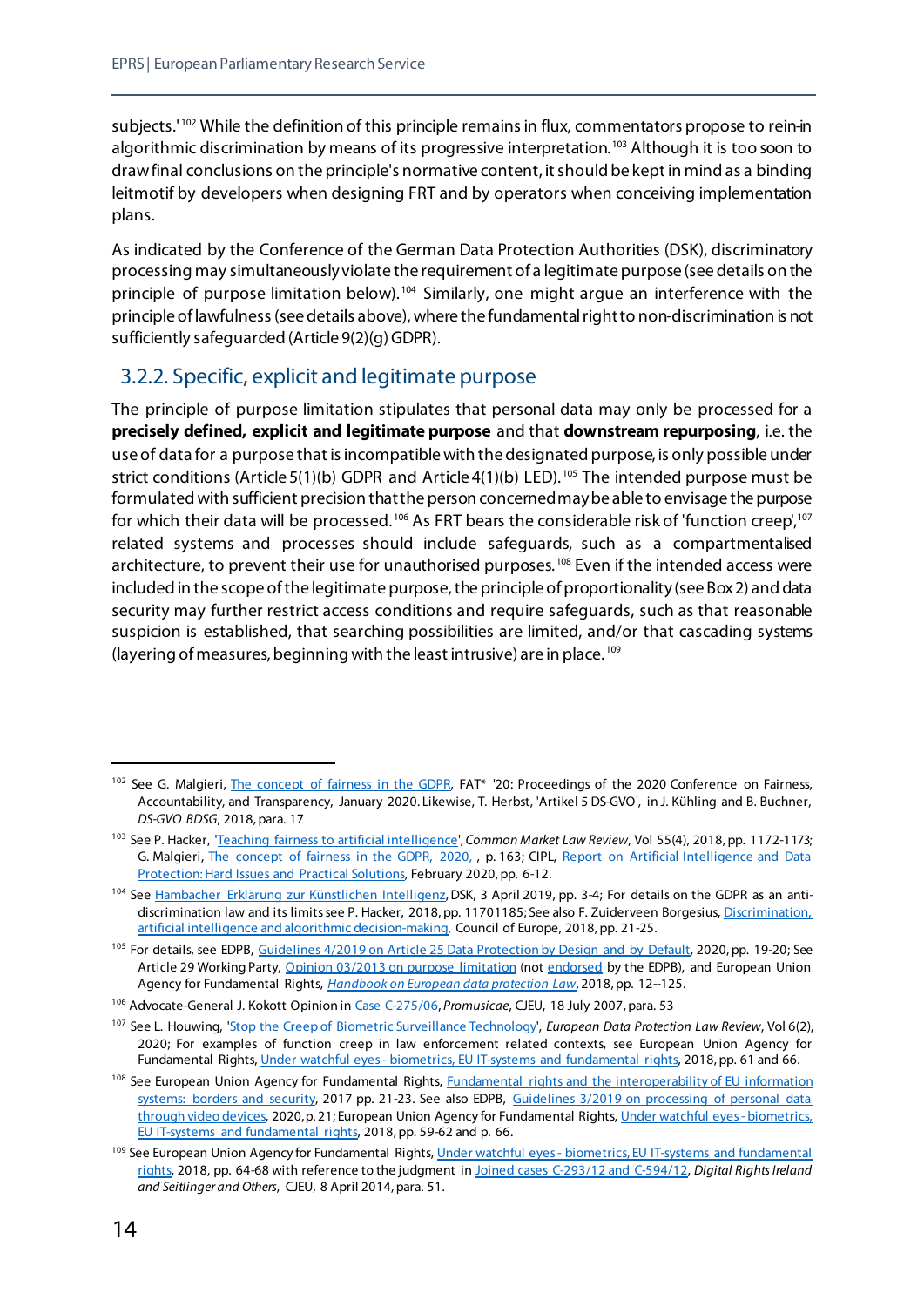#### <span id="page-20-0"></span>3.2.3. Data minimisation, data accuracy, storage limitation, data security and accountability

The principle of **data minimisation**is generally interpreted to mean that the quantity of data should be limited (GDPR), or not excessive (LED), to what is necessary for the purpose (Article 5(1)c) GDPR and Article 4(1)(c) LED). According to Data Protection Authorities and commentators, this also includes anonymising data where possible.<sup>110</sup> The French Data Protection Authority, for instance, held that deploying a facial recognition-based access control system at schools violated the principles of proportionality and data minimisation, since the objectives of reducing the duration of controls and securing the entrance could have been achieved with less intrusive means, for instance, through a badge system.<sup>[111](#page-20-2)</sup> The European Data Protection Supervisor (EDPS) notes that FRT systems may not comply with the principle of data minimisation.<sup>112</sup>

Both the GDPR and the LED incorporate the principle of **storage limitation**. The principle stipulates that data should not be kept in a form which permits identification of data subjects for longer than is necessary for the purposes for which the personal data are processed (Article 5(1)(e) GDPR and Article 4(1)(e) LED).<sup>[113](#page-20-4)</sup> Several data protection bodies published opinions on storage limitations concerning data from video recordings under the GDPR. For instance, surveillance footage for the purpose of detecting vandalism should be erased, ideally automatically, after a few days. 'The longer the storage period set (especially when beyond 72 hours), the more argumentation for the legitimacy of the purpose and the necessity of storage has to be provided'. [114](#page-20-5) In principle, three days, i.e. 72 hours, suffice to clarify whether captured data needs to be stored longer, while excess material can be deleted. [115](#page-20-6)Data may be stored for a longer period, if special surveillance purposes apply. <sup>[116](#page-20-7)</sup> According to the European Data Protection Board, 'data controllers must ensure that data extracted from a digital image to build a template will not be excessive and will only contain the information required for the specified purpose, thereby avoiding any possible further processing'.<sup>[117](#page-20-8)</sup> Also, depending on the purpose, once a facial template has been generated, the underlying raw-data may need to be deleted.<sup>[118](#page-20-9)</sup>

The principle of **data accuracy**, requires that the data is factually and temporally accurate (Article 5(1)(d) GDPR and Article 4(1)(d) LED). This implies certain data must be kept up-to-date. 'The

<span id="page-20-1"></span> <sup>110</sup> [Orientierungshilfe Videoüberwachung durch nicht-öffentliche Stellen](https://www.datenschutzkonferenz-online.de/media/oh/20200903_oh_v%C3%BC_dsk.pdf), DSK, 17 July 2020, p. 10; See EDPB, Guidelines [4/2019 on Article 25 Data Protection by Design and by Default,](https://edpb.europa.eu/our-work-tools/our-documents/guidelines/guidelines-42019-article-25-data-protection-design-and_en) 2020, pp. 21-23.

<span id="page-20-2"></span><sup>111</sup> Commission nationale de l'informatique et des libertés, Expérimentation de la reconnaissance faciale dans deux lycées [: la CNIL précise sa position,](https://www.cnil.fr/fr/experimentation-de-la-reconnaissance-faciale-dans-deux-lycees-la-cnil-precise-sa-position) 2019. In its Decision in Case N° [1901249](http://marseille.tribunal-administratif.fr/content/download/178764/1756210/version/1/file/1901249.pdf) from 27 February 2020, the Administrative Tribunal of Marseille annulled the decision of the regional council of Provence-Alpes-Côte d'Azur to the extent that it launched the experimentation of the FRT-powered access control system in the 'Ampère' (Marseille) and 'Les Eucalyptus' (Nice) high schools, on the grounds that the intended processing of biometric data was not covered by the exceptions under Article 9(2) GDPR, rendering the regional council's decision illegal (see para. 13).

<span id="page-20-3"></span><sup>&</sup>lt;sup>112</sup> EDPS, [Facial recognition: A solution in search of a problem?,](https://edps.europa.eu/press-publications/press-news/blog/facial-recognition-solution-search-problem_en) 2019; For details on tensions between emerging technologies and the principle of data minimisation, see A. Roßnagel, 'Artikel 5 DSGVO', in S. Simits et al., *Datenschutzrecht*, Nomos, 2019, paras. 133-135.

<span id="page-20-4"></span><sup>&</sup>lt;sup>113</sup> The LED requires that Member States prescribe specific time limits for storage and review (Article 5 LED), see Opinion [on some key issues of the Law Enforcement Directive \(EU 2016/680\),](https://ec.europa.eu/newsroom/article29/items/610178) Article 29 Working Party (not [endorsed](https://edpb.europa.eu/news/news/2018/endorsement-gdpr-wp29-guidelines-edpb_bg) by the EDPB), 29 November 2017, pp. 3-6.

<span id="page-20-5"></span><sup>114</sup> EDPB[, Guidelines 3/2019 on processing of personal data through video devices,](https://edpb.europa.eu/our-work-tools/our-documents/guidelines/guidelines-32019-processing-personal-data-through-video_en) 2020, p. 28.

<span id="page-20-6"></span><sup>115</sup> DSK, [Orientierungshilfe Videoüberwachung durch nicht-öffentliche Stellen,](https://www.datenschutzkonferenz-online.de/media/oh/20200903_oh_v%C3%BC_dsk.pdf) 2020, pp. 22-23. See also [Videoüberwachung auf Bahnhöfen,](https://web.archive.org/web/20210419042456/https:/www.bfdi.bund.de/DE/Datenschutz/Themen/Sicherheit_Polizei_Nachrichtendienste/SicherheitArtikel/VideoueberwachungBahnhoefe.html) Der Bundesbeauftragte für den Datenschutz und die Informationsfreiheit website.

<span id="page-20-7"></span><sup>116</sup> See DSK[, Orientierungshilfe Videoüberwachung durch nicht-öffentliche Stellen,](https://www.datenschutzkonferenz-online.de/media/oh/20200903_oh_v%C3%BC_dsk.pdf) 2020, pp. 22-23.

<span id="page-20-8"></span><sup>117</sup> See EDPB[, Guidelines 3/2019 on processing of personal data through video devices,](https://edpb.europa.eu/our-work-tools/our-documents/guidelines/guidelines-32019-processing-personal-data-through-video_en) 2020, p. 21.

<span id="page-20-9"></span> $118$  Ibid.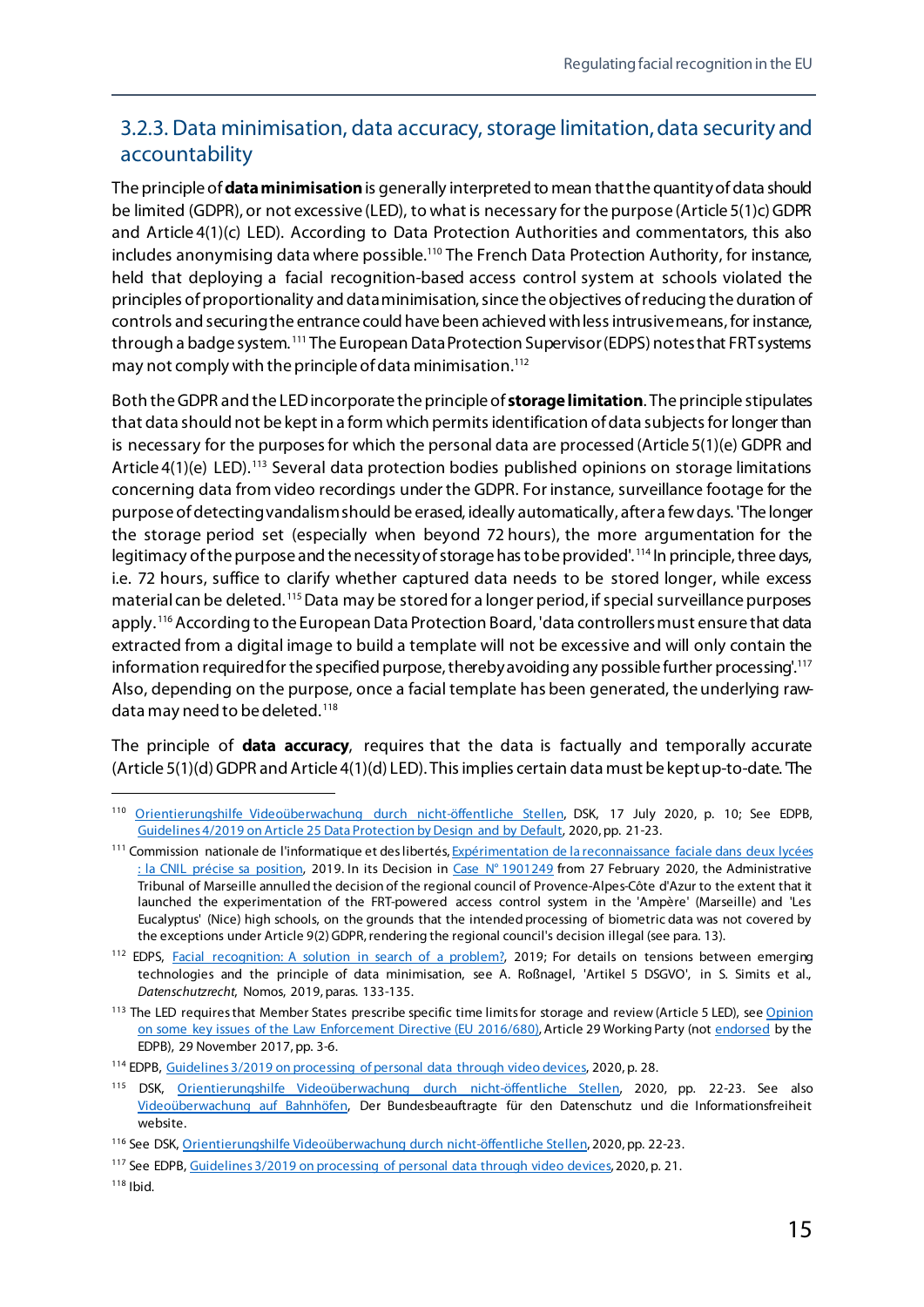assessment of whether personal data is accurate and complete must be made in the light of the purpose for which that data was collected'.<sup>[119](#page-21-0)</sup> Additionally, certain insignificant errors may not affect its accuracy (e.g. a single faulty data point per million in a sequenced genome which may still serve as a biometric identifier). <sup>[120](#page-21-1)</sup> The EU Agency for Fundamental Rights (FRA) considers that 'accuracy is usually interpreted as correctness of personal data for one individual (e.g. is the age of one person in a database correct), though the term accuracy could be interpreted more widely'. [121](#page-21-2)According to the Council of Europe's Guidelines on facial recognition, developers 'will have to avoid mislabelling, thereby sufficiently testing their systems and identifying and eliminating disparities in accuracy, notably with regard to demographic variations in skin colour, age and gender, and thus avoid unintended discrimination'.<sup>[122](#page-21-3)</sup> Data controllers or processors would need to check the quality of images and biometric templates inserted in watch-lists to prevent potential false matches, since low quality images can cause an increase in the number of errors. [123](#page-21-4) In its Guidelines on automated individual decision-making and profiling, the Article 29 Working Party appears to suggest that, even where inaccurate inferences are drawn from accurate raw data through the use of artificial intelligence, this may violate the principle of data accuracy (which is arguable).<sup>[124](#page-21-5)</sup> Consequently, this principle would not only require accurate input data, [125](#page-21-6) but also that algorithms are trained on representative dataset and contain as little hidden bias as possible. [126](#page-21-7) This normative aspect remains unsettled and contestable.

According to the **principle of data security**, data must be processed in a manner that ensures appropriate security for personal data, including protection against unauthorised or unlawful processing and against accidental loss, destruction or damage, using appropriate technical or organisational measures (Article 5(1)(f) GDPR and Article 4(1)(f) LED). Article 32 GDPR and Article 29 LED (indirectly) prescribe that the controller and processor should implement proportionate technical and organisational measures to prevent that personal data is disclosed to, or accessed by, unauthorised persons or organs. The European Data Protection Board suggests that the controller must adequately protect the system and the data throughout all stages of processing, i.e. during storage, transmission, and processing.<sup>[127](#page-21-8)</sup> To this end, the controller shall take the following measures: compartmentalise data during transmission and storage, store biometric templates and raw data or identity data on distinct databases, encrypt biometricdata, notably biometric templates, and define a policy for encryption and key management, integrate an organisational and technical measure for fraud detection, associate an integrity code with the data (for example signature or hash) and prohibit any external access to the biometric data. Such measures will need to evolve with

<span id="page-21-0"></span> <sup>119</sup> Judgment i[n Case C434/16,](https://curia.europa.eu/juris/liste.jsf?language=en&num=C-434/16) *Nowak*, CJEU, 20 December 2017, para. 53.

<span id="page-21-1"></span><sup>&</sup>lt;sup>120</sup> D. Hallinan and F. Borgesius, Opinions can be incorrect (in our opinion)! On data protection law's accuracy principle, *International Data Privacy Law*, Vol. 10(1), 2020.

<span id="page-21-2"></span><sup>&</sup>lt;sup>121</sup> See European Union Agency for Fundamental Right[s, Data quality and artificial intelligence -](https://fra.europa.eu/en/publication/2019/data-quality-and-artificial-intelligence-mitigating-bias-and-error-protect) mitigating bias and error [to protect fundamental rights,](https://fra.europa.eu/en/publication/2019/data-quality-and-artificial-intelligence-mitigating-bias-and-error-protect) 2019, p. 9.

<span id="page-21-3"></span><sup>122</sup> Council of Europe[, Guidelines on Facial Recognition,](https://rm.coe.int/guidelines-on-facial-recognition/1680a134f3) 2021, p. 9.

<span id="page-21-4"></span><sup>123</sup> Ibid, pp. 12-13. Additionally, 'in case of false matches, the entities will take all reasonable steps to correct future occurrences and ensure the accuracy of digital images and biometric templates'.

<span id="page-21-5"></span><sup>&</sup>lt;sup>124</sup> Article 29 Working Party, Guidelines on Automated individual decision-making and Profiling for the purposes of [Regulation](https://ec.europa.eu/newsroom/article29/items/612053) 2016/679, 2018.

<span id="page-21-6"></span><sup>&</sup>lt;sup>125</sup> As regards proper data management, see European Union Agency for Fundamental Rights[, Under watchful eyes](https://fra.europa.eu/en/publication/2018/under-watchful-eyes-biometrics-eu-it-systems-and-fundamental-rights)  [biometrics, EU IT-systems and fundamental rights,](https://fra.europa.eu/en/publication/2018/under-watchful-eyes-biometrics-eu-it-systems-and-fundamental-rights) 2018, pp. 81-97.

<span id="page-21-7"></span><sup>126</sup> On bias, see M. Hildebrandt[, The Issue of Bias. The Framing Powers of Ml,](https://papers.ssrn.com/sol3/papers.cfm?abstract_id=3497597) in M. Pelillo and T. Scantamburlo, *Machine Learning and Society: Impact, Trust, Transparency*, MIT Press, 2020[; #BigData: Discrimination in data-supported decision](https://fra.europa.eu/en/publication/2018/bigdata-discrimination-data-supported-decision-making)  [making,](https://fra.europa.eu/en/publication/2018/bigdata-discrimination-data-supported-decision-making) FRA, 30 May 2018.

<span id="page-21-8"></span><sup>&</sup>lt;sup>127</sup> See EDPB, [Guidelines 3/2019 on processing of personal data through video devices,](https://edpb.europa.eu/our-work-tools/our-documents/guidelines/guidelines-32019-processing-personal-data-through-video_en) 2020, pp. 28-32; see also [Orientierungshilfe Videoüberwachung durch nicht-öffentliche Stellen,](https://www.datenschutzkonferenz-online.de/media/oh/20200903_oh_v%C3%BC_dsk.pdf) DSK, 17 July 2020, p. 21.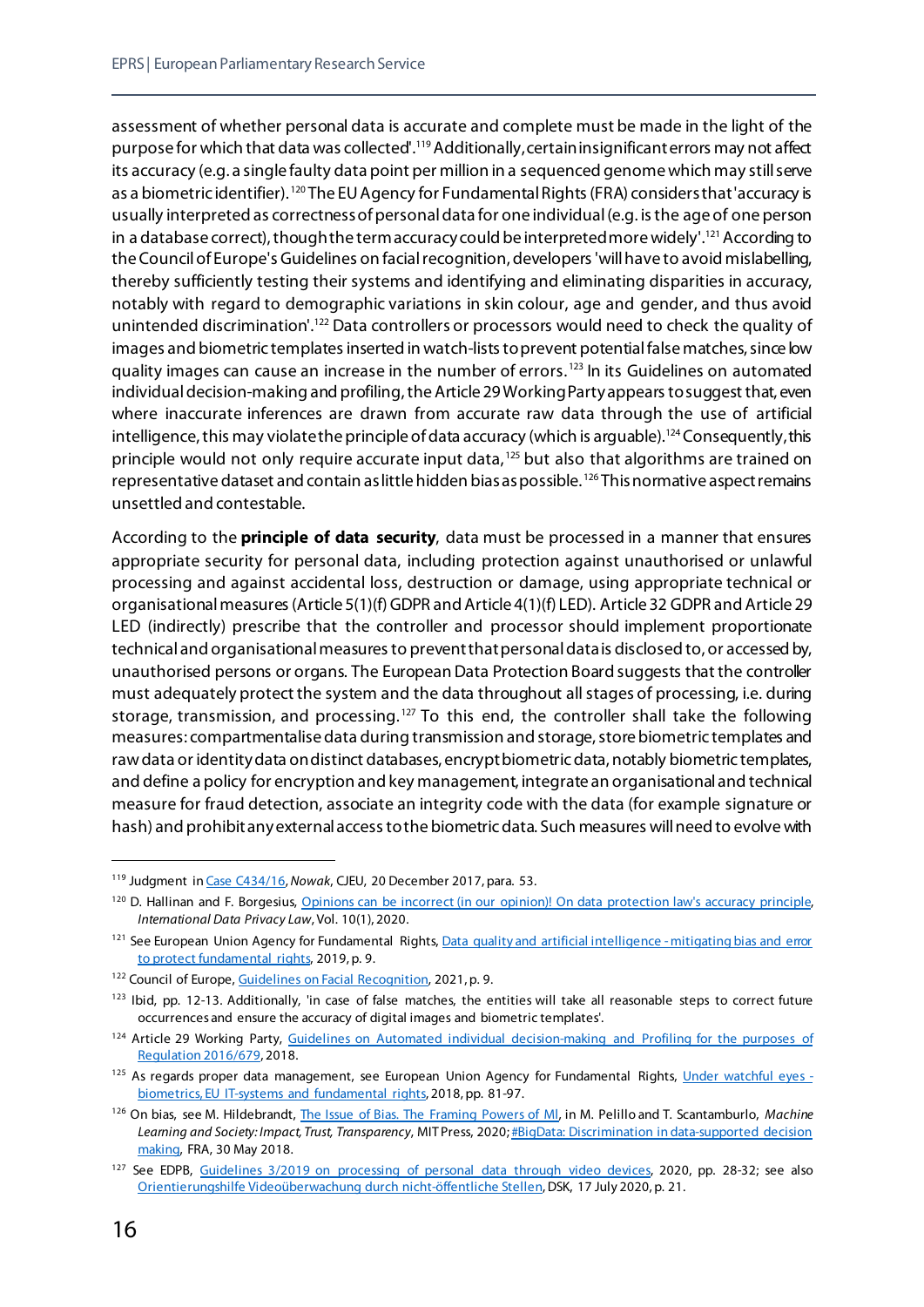the advancement of technologies.<sup>[128](#page-22-2)</sup> The Council of Europe takes a more high-level approach, but specifically mentions the need for 'measures to prevent technology-specific attacks, including presentation attacks and morphing attacks'. [129](#page-22-3)

According to the **principle of accountability**, the data controller shall be responsible for demonstrating compliance with the personal data processing principles (Article 5(2) GDPR and Article  $4(4)$  LED).<sup>[130](#page-22-4)</sup> To this end, the controller must implement appropriate technical and organisational measures (Article 24 and Recital 84 GDPR, as well as Article 19 and Recital53 LED). Where the controller intends to deploy FRT, a **data protection impact assessment**, including prior consultation with the data protection authority, would most likely $131$  be required (Articles 35-36 GDPR and Articles 27-28 LED). This should consist of a comprehensive analysis of the legal permissibility and the risks involved in the FRT implementation.<sup>[132](#page-22-6)</sup> Other accountability measures for controllers include the **recording of processing activities** (Article 30 GDPR and Article 24 LED), the **documentation of data breaches** (Article 33(5) GDPR and Article 30(5) LED) and **the implementation of appropriate technical and organisational measures** (Article 24 GDPR and Article 19 LED). These are important tools for accountability, as they help controllers comply with requirements, but also demonstrate that appropriate measures have been taken to ensure compliance.

## <span id="page-22-0"></span>3.3. Non-discrimination framework

#### <span id="page-22-1"></span>3.3.1. EU anti-discrimination framework

As demonstrated by several studies, discrimination presents a considerable risk-factor associated with the deployment of FRT (see Section 2 above).<sup>[133](#page-22-7)</sup> Since the EU non-discrimination framework largely applies to public and private operators of AI-powered FRT systems, their implications and fitness require examination. In the EU, the right to non-discrimination is enshrined in primary and secondary law and applies to algorithmic decision-making. Discrimination occurs where a person or group is treated less favourably than another, based on certain personal characteristics, or in other words, based on legally 'protected grounds', which may not provide the basis for differential treatment (e.g. sex, race and disability). Discrimination in algorithmic decision-making may arise inter alia from unrepresentative training data, bias in data labelling schemes and flawed/inadequate mathematical functions.[134](#page-22-8)

<span id="page-22-2"></span><sup>&</sup>lt;sup>128</sup> See EDPB[, Guidelines 3/2019 on processing of personal data through video devices,](https://edpb.europa.eu/our-work-tools/our-documents/guidelines/guidelines-32019-processing-personal-data-through-video_en) 2020, p. 21.

<span id="page-22-3"></span><sup>&</sup>lt;sup>129</sup> See Council of Europe[, Guidelines on Facial Recognition,](https://rm.coe.int/guidelines-on-facial-recognition/1680a134f3) 2021, p. 13.

<span id="page-22-4"></span><sup>130</sup> For details, see European Union Agency for Fundamental Rights, *[Handbook on European data protection Law](https://fra.europa.eu/en/publication/2018/handbook-european-data-protection-law-2018-edition)*, EU Publications Office, 2018, pp. 135-137.

<span id="page-22-5"></span><sup>&</sup>lt;sup>131</sup> See European Union Agency for Fundamental Rights, Facial recognition technology: fundamental rights considerations [in the context of law enforcement,](https://fra.europa.eu/en/publication/2019/facial-recognition-technology-fundamental-rights-considerations-context-law) 2019, p. 26; see also Information Commissioner's Office, Opinion on the use of live [facial recognition technology by law enforcement in public places,](https://ico.org.uk/media/about-the-ico/documents/2616184/live-frt-law-enforcement-opinion-20191031.pdf) 2019, pp. 13-14; EDPB, [Guidelines](https://edpb.europa.eu/our-work-tools/our-documents/guidelines/guidelines-32019-processing-personal-data-through-video_en) 3/2019 on [processing of personal data through video devices,](https://edpb.europa.eu/our-work-tools/our-documents/guidelines/guidelines-32019-processing-personal-data-through-video_en) 2020, p. 33.

<span id="page-22-6"></span><sup>132</sup> Police authorities made substantial efforts when testing FRT, see South Wales Police, *DPIA for Automated Facial* [Recognition,](https://afr.south-wales.police.uk/wp-content/uploads/2019/10/DPIA-V5.4-Live.pdf) 11 October 2018; Metropolitan Police Service, *DPIA for Live Facial Recognition*, 01/DPA/20/000467, 10 February 2020. See also Council of Europe, [Guidelines on Facial Recognition,](https://rm.coe.int/guidelines-on-facial-recognition/1680a134f3) above p. 10 and pp. 13-15; C. Castelluccia and D. Inria, 2020; See M. E. Kaminski and G. Malgieri, ['Algorithmic impact assessments under the GDPR:](https://academic.oup.com/idpl/advance-article/doi/10.1093/idpl/ipaa020/6024963)  [producing multi-layered explanations',](https://academic.oup.com/idpl/advance-article/doi/10.1093/idpl/ipaa020/6024963) *International Data Privacy Law*, 2020.

<span id="page-22-7"></span><sup>&</sup>lt;sup>133</sup> For an introduction, see D. Leslie, 2020. For examples, see J. Gerards and R. Xenidis, Algorithmic discrimination in Europe, European Commission, 2021, pp. 84, 86, 88 and 114.

<span id="page-22-8"></span><sup>&</sup>lt;sup>134</sup> See European Union Agency for Fundamental Rights, Facial recognition technology: fundamental rights considerations [in the context of law enforcement,](https://fra.europa.eu/en/publication/2019/facial-recognition-technology-fundamental-rights-considerations-context-law) 2019, p. 27; See European Union Agency for Fundamental Rights, #BigData: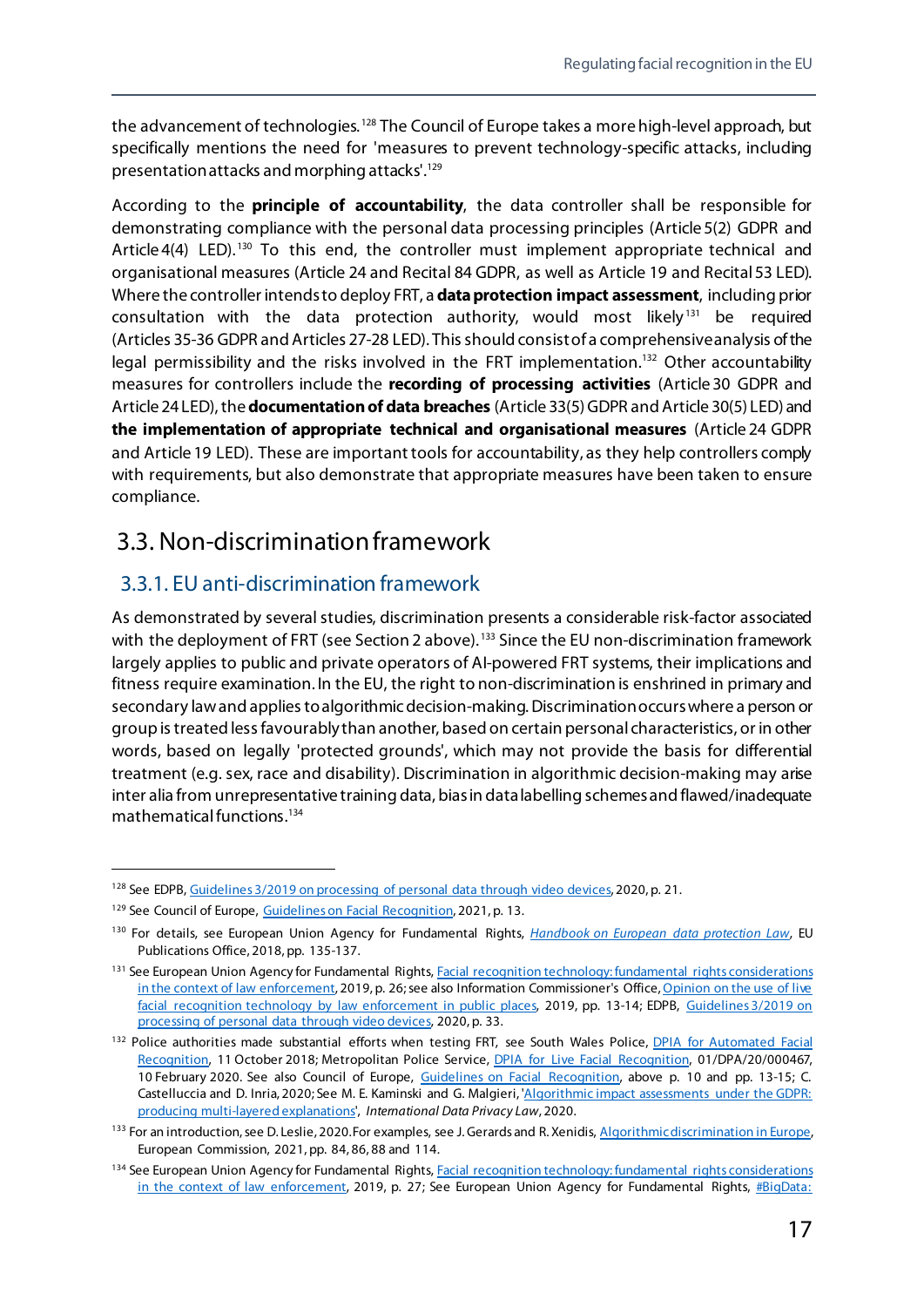On a **primary law level**, non-discrimination rules are laid down most notably in Articles 2 TEU, 10 TFEU, in Articles 20 and 21 CFR and as a general principle in case law. Article 21 CFR embeds nondiscrimination into the framework of substantive norms. Its scope extends beyond the personal and material scope of the secondary non-discrimination legislation, asthe provision is sector-neutral and contains a non-exhaustive (theoretically open) list of 'protected grounds'. Where the scope of Article 21 CFR overlaps with that of secondary legislation, the CJEU often refrains<sup>[135](#page-23-0)</sup> from mentioning Article 21 CFR and applies the logic set out in the directives (see below). In other cases, the Court 'anchors its reasoning more strongly in the wording of the Charter'. [136](#page-23-1) Due to its open formulation and broad reach, Article 21CFR seems conceptually fit to tackle cases of **algorithmic discrimination**.

On a **secondary law level**, the most pertinent anti-discrimination laws include the Racial Equality Directive 2000/43/EC, the Employment Equality Directive 2000/78/EC, the Gender Goods and Services Directive 2004/113/EC, and the Gender Equality Directive (recast) 2006/54/EC. The prohibition of discrimination under these directives extends to three policy areas: employment, the welfare system and access to (and supply of) goods and services. However, the grounds protected, are not homogenous – resulting in a 'hierarchy of grounds' and uneven protection.<sup>[137](#page-23-2)</sup> A horizontal anti-discrimination directive, meant to close remaining gaps, is blocked in Council since 2008. [138](#page-23-3) Apart from that, the binding secondary legislation largely follows a homogenous logic, which distinguishes between direct and indirect discrimination. The rule or practice in question qualifies as **'direct discrimination'**, where it explicitly makes a distinction based on the 'protected ground' or a non-dissociable factor thereof, and can only be justified under strict conditions.<sup>[139](#page-23-4)</sup> Conversely, an apparently neutral treatment (neutral rule, criterion or practice), which places a group at a significant disadvantage, would qualify as **'indirect discrimination'** and could thus be justified more flexibly. [140](#page-23-5) Indirect discrimination mainly differs from direct discrimination in that it moves the focus away from differential treatment to differential effects, and for this reason it can be justified more easily. In machine learning contexts, direct discrimination is predicted to be less prevalent

[Discrimination in data-supported decision making,](https://fra.europa.eu/en/publication/2018/bigdata-discrimination-data-supported-decision-making) 2018, pp. 3-5; M. Hildebrandt, [The Issue of Bias. The Framing](https://papers.ssrn.com/sol3/papers.cfm?abstract_id=3497597)  [Powers of Ml,](https://papers.ssrn.com/sol3/papers.cfm?abstract_id=3497597) in M. Pelillo and T. Scantamburlo, *Machine Learning and Society: Impact, Trust, Transparency*, MIT Press, 20, 2019.

<span id="page-23-0"></span><sup>&</sup>lt;sup>135</sup> See A. Ward, 'The Impact of the EU Charter of Fundamental Rights on Anti-Discrimination Law: More a Whimper than a [Bang',](https://www.cambridge.org/core/journals/cambridge-yearbook-of-european-legal-studies/article/impact-of-the-eu-charter-of-fundamental-rights-on-antidiscrimination-law-more-a-whimper-than-a-bang/2E02D91A17D00A16E3121DCDE0CBFC4A) *Cambridge Yearbook of European Legal Studies*, Vol. 20, 2018, pp. 42-53; H. Eklund and C. Kilpatrick, ['Article 21',](https://cadmus.eui.eu/handle/1814/71418) in S. Peers et al., *The EU Charter of Fundamental Rights: A Commentary*, Hart Publishing (forthcoming), paras. 21.65-21.69; E. Muir, ['The Essence of the Fundamental Right to Equal Treatment',](https://www.cambridge.org/core/journals/german-law-journal/article/essence-of-the-fundamental-right-to-equal-treatment-back-to-the-origins/A16AC8041343D0233E5E11445A771441) *German Law Journal*, Vol. 20(6), 2019, pp. 827-829.

<span id="page-23-1"></span><sup>136</sup> See E. Muir, 2019, pp. 833-838 (discussing 'gap cases'). H. Eklund and C. Kilpatrick, ['Article 21](https://cadmus.eui.eu/handle/1814/71418)', in S. Peers et al., *The EU Charter of Fundamental Rights: A Commentary*, Hart Publishing (forthcoming), paras. 21.61-21.64.

<span id="page-23-2"></span><sup>137</sup> For a graphic perspective, se[e EU anti-discrimination law,](https://www.era-comm.eu/anti-discri/e_learning/kiosk/dokuments/Anti-discri-print.pdf) Academy of European Law, p. 11; Algorithmic discrimination [in Europe,](https://op.europa.eu/en/publication-detail/-/publication/082f1dbc-821d-11eb-9ac9-01aa75ed71a1) Directorate-General for Justice and Consumers, European Commission, 2021, p. 55; R. Xenidis, Shaking the [normative foundations of EU equality law,](https://cadmus.eui.eu/handle/1814/60945) EUI Working Papers LAW 2017/04, pp. 23-32; R. Algorithmic discrimination [in Europe,](https://op.europa.eu/en/publication-detail/-/publication/082f1dbc-821d-11eb-9ac9-01aa75ed71a1) DG Justice and Consumers, European Commission, 2021, pp. 53-62; P. Hacker, 'Teaching fairness to artificial [intelligence'](https://kluwerlawonline.com/journalarticle/Common+Market+Law+Review/55.4/COLA2018095), *Common Market Law Review*, Vol 55(4), 2018, p. 1154-1157.

<span id="page-23-3"></span><sup>&</sup>lt;sup>138</sup> Procedure fil[e 2008/0140\(APP\)](https://oeil.secure.europarl.europa.eu/oeil/popups/ficheprocedure.do?lang=en&reference=2008/0140(CNS)), EP Legislative Observatory; for details, see [Anti-Discrimination Directive,](https://www.europarl.europa.eu/legislative-train/theme-area-of-justice-and-fundamental-rights/file-anti-discrimination-directive) Legislative Train Schedule, EPRS, European Parliament.

<span id="page-23-4"></span><sup>&</sup>lt;sup>139</sup> Such acts may be justified based on, for instance, genuine occupational requirements (Article 14(2) Gender Equality Directive (recast) 2006/54/EC, Article 4 Racial Equality Directive 2000/43/EC, Article 4(1) Employment Equality Directive 2000/78/EC), exceptions in relation to religious institutions (Article 4(2) Employment Equality Directive 2000/78/EC), and exceptions particular to age discrimination (Article 6 Employment Equality Directive 2000/78/EC).

<span id="page-23-5"></span><sup>&</sup>lt;sup>140</sup> Such acts may be justified if they (i) serve a legitimate aim and (ii) effectively promote this legitimate aim, and are (iii) necessary/proportionate.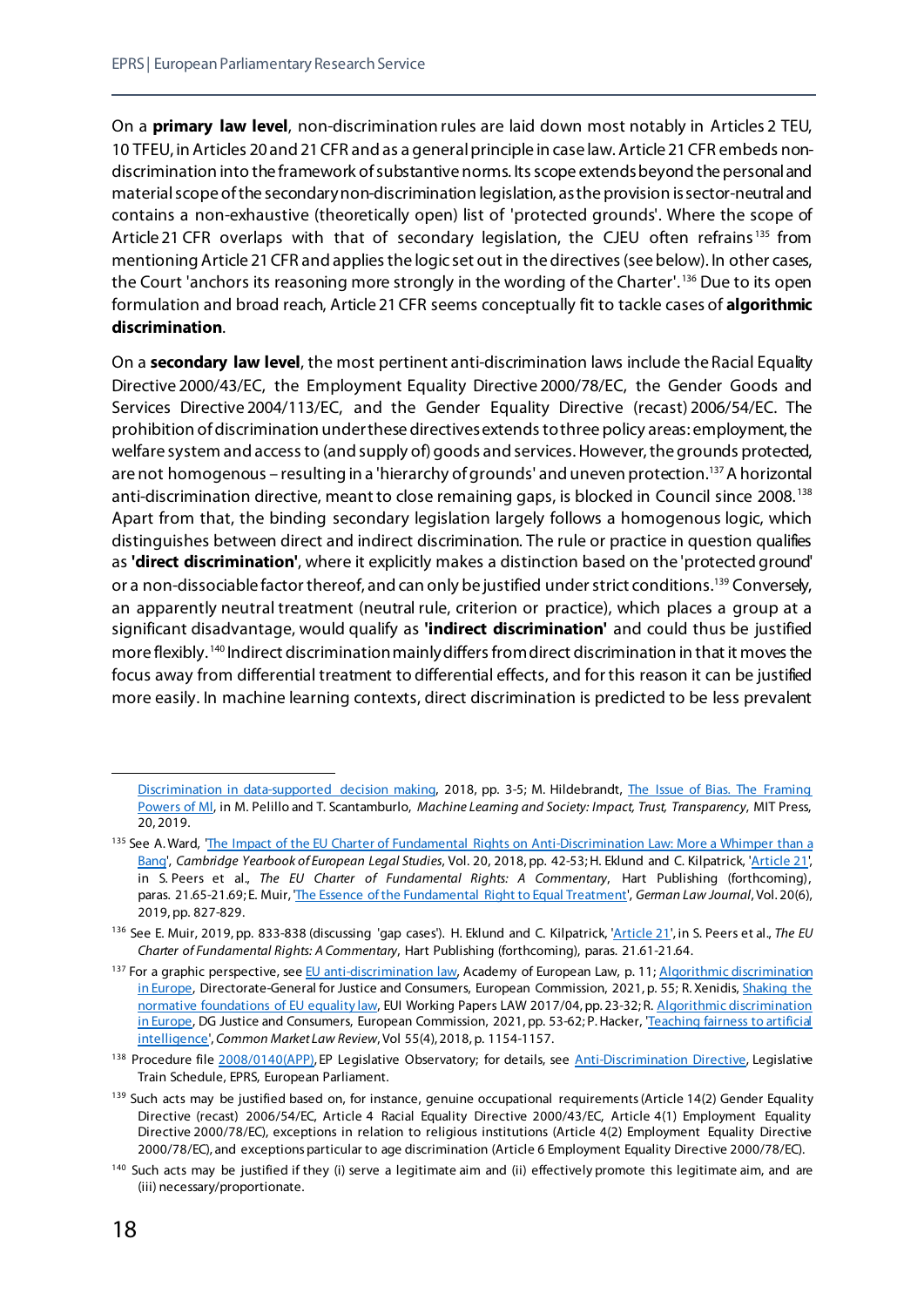than indirect discrimination, if not rare.<sup>141</sup> It would appear that, '[i]ndirect discrimination seems fit to capture a large spectrum of apparently neutral but [in fact] discriminatory algorithmic outputs  $[...]'.^{142}$  $[...]'.^{142}$  $[...]'.^{142}$ 

#### <span id="page-24-0"></span>3.3.2. Gaps in the EU anti-discrimination framework

However, many researchers consider that the current EU anti-discrimination framework does not afford sufficient protection from algorithmic discrimination. They assert, for instance, that EU antidiscrimination law suffers from a 'rampant enforcement problem' [143](#page-24-3) and that algorithmic discrimination 'exacerbates the weakness of the individual justice approach'.<sup>[144](#page-24-4)</sup> The scope of **secondary legislation** appears inappropriately narrow and certain requirements present inappropriately high thresholds for obtaining protection. Leaving aside intrinsic shortcomings in secondary EU anti-discrimination law, <sup>[145](#page-24-5)</sup> as well as in individual litigation, <sup>[146](#page-24-6)</sup> algorithms may subject new segments of the population to differential treatment that fall outside the pre-existing grounds of EU anti-discrimination directives.<sup>[147](#page-24-7)</sup> Despite being unfair and problematic, such cases would not be prohibited by secondary law. One researcher contends that 'EU anti-discrimination law [...] provides for an easy justification' of certain forms of algorithmic discrimination. [148](#page-24-8) While the **fundamental right to non-discrimination** may present a stop-gap,<sup>[149](#page-24-9)</sup> it only applies where the Union institutions, bodies, offices and agencies are acting or EU law is being implemented by the Member States (Article 51 CFR), its applicability to disputes among private entities is uncertain,<sup>[150](#page-24-10)</sup> and drawing on case law, it may prove less elastic and transversal than expected.<sup>[151](#page-24-11)</sup> Additionally,

<span id="page-24-1"></span><sup>141</sup> See European Commission, [Algorithmic discrimination in Europe,](https://op.europa.eu/en/publication-detail/-/publication/082f1dbc-821d-11eb-9ac9-01aa75ed71a1) 2021, pp. 67-73; R. Xenidis and L. Senden, ['EU non](https://cadmus.eui.eu/handle/1814/65845)[discrimination law in the era of artificial intelligence : mapping the challenges of algorithmic discrimination',](https://cadmus.eui.eu/handle/1814/65845) in U. Bernitz et al., *General principles of EU law and the EU digital order*, Kluwer Law International, 2020, p. 19; S. Wachter et al., ['Why Fairness Cannot Be Automated: Bridging the Gap Between EU Non-Discrimination Law and AI',](https://papers.ssrn.com/sol3/papers.cfm?abstract_id=3547922) 3 March 2020, p. 41 and pp. 44-45; P. Hacker, ['Teaching fairness to artificial intelligence](https://kluwerlawonline.com/journalarticle/Common+Market+Law+Review/55.4/COLA2018095)', *Common Market Law Review*, Vol. 55(4), 2018, p. 1151.

<span id="page-24-2"></span><sup>&</sup>lt;sup>142</sup> See R. Xenidis and L. Senden, above at pp. 20-21; See P. Hacker, above pp. 1154-1160 (referring to the material and personal scope of the directives).

<span id="page-24-3"></span><sup>&</sup>lt;sup>143</sup> P. Hacker[, Teaching fairness to artificial intelligence](https://kluwerlawonline.com/journalarticle/Common+Market+Law+Review/55.4/COLA2018095), 2018, p 1167-1168.

<span id="page-24-4"></span><sup>144</sup> R. Xenidis and L. Senden, 2017, p. 26.

<span id="page-24-5"></span><sup>&</sup>lt;sup>145</sup> Such as 'lack of clarity and ensuing insecurity for claimants' and the uneven level of protection by EU secondary law ('hierarchy of grounds').

<span id="page-24-6"></span><sup>&</sup>lt;sup>146</sup> R. Xenidis and L. Senden, 2017, p. 25: 'Comparative research on the enforcement of gender equality law in the Member States of the EU reveals a multitude of other, persisting problems that deter people from initiating legal action to protect their right to equality. These range from institutional problems (e.g. length of proceedings, lack of expertise and assistance, lack of trust in the judiciary, lack of sufficient compensation), financial problems (e.g. cost of proceedings, lack of legal aid) to uncertainty about the outcome and fear of victimisation, by the employer, family and society.'

<span id="page-24-7"></span><sup>&</sup>lt;sup>147</sup> See F. Zuiderveen Borgesius, 2018, p. 36; Similarly, S. Wachter et al., 'Why Fairness Cannot Be Automated: Bridging the [Gap Between EU Non-Discrimination Law and AI',](https://papers.ssrn.com/sol3/papers.cfm?abstract_id=3547922) 3 March 2020, pp. 11-12 and various others.

<span id="page-24-8"></span><sup>148</sup> P. Hacker, 2018, pp. 1164-1165; Opposing this view, see R. Xenidis and L. Senden, 2017, p. 22.

<span id="page-24-9"></span><sup>149</sup> J. Gerards and F. Zuiderveen Borgesius, 'Protected Grounds and the System of Non-Discrimination Law in the Context [of Algorithmic Decision-Making and Artificial Intelligence'](https://papers.ssrn.com/sol3/papers.cfm?abstract_id=3723873), *Colorado Technology Law Journal*, forthcoming (2021), pp. 12-13.

<span id="page-24-10"></span><sup>&</sup>lt;sup>150</sup> For details, se[e Explanations relating to the Charter of Fundamental Rights,](https://eur-lex.europa.eu/legal-content/EN/TXT/?uri=celex:32007X1214(01)) Praesidium of the European Convention, 14 December 2007, Explanation on Article 21; A. Ward, ['The Impact of the EU Charter of Fundamental Rights on Anti-](https://www.cambridge.org/core/journals/cambridge-yearbook-of-european-legal-studies/article/impact-of-the-eu-charter-of-fundamental-rights-on-antidiscrimination-law-more-a-whimper-than-a-bang/2E02D91A17D00A16E3121DCDE0CBFC4A)[Discrimination Law: More a Whimper than a Bang',](https://www.cambridge.org/core/journals/cambridge-yearbook-of-european-legal-studies/article/impact-of-the-eu-charter-of-fundamental-rights-on-antidiscrimination-law-more-a-whimper-than-a-bang/2E02D91A17D00A16E3121DCDE0CBFC4A) *Cambridge Yearbook of European Legal Studies*, Vol. 20, 2018, pp. 53-56. On the horizontal effect of the CFR in general see E. Frantziou, ['The Horizontal Effect of the Charter',](https://www.cambridge.org/core/journals/cambridge-yearbook-of-european-legal-studies/article/horizontal-effect-of-the-charter-towards-an-understanding-of-horizontality-as-a-structural-constitutional-principle/DAFE056FAFFF75F1905708E82E41DED5) C*ambridge Yearbook of European Legal Studies*, Vol. 22, 2020. On the horizontal effect of anti-discrimination provisions in Member States' Constitutions, see I. Chopin and C. Germaine, A comparative analysis of non-discrimination law in [Europe 2019,](https://op.europa.eu/en/publication-detail/-/publication/a88ed4a7-7879-11ea-a07e-01aa75ed71a1) European Commission, 2019, p. 11.

<span id="page-24-11"></span><sup>151</sup> A. Ward, 2018, pp. 35-39; See J. Gerards and R. Xenidis, 2017, p. 65.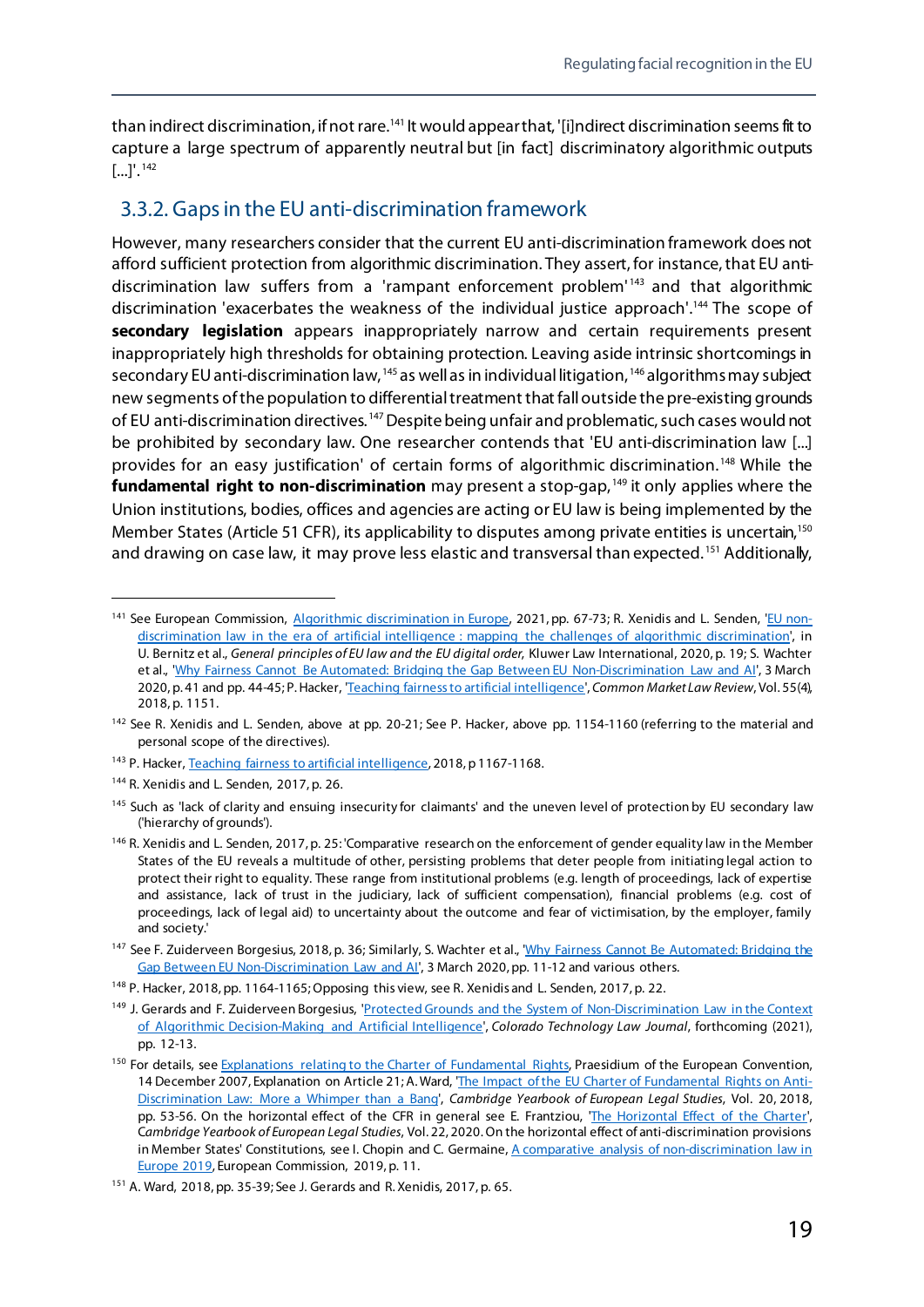commentators identified a 'jumble of justifications'and a 'criss-crossing of methods'in case-law and admonish that the lack in coherence 'mutes' the impact of Article 21 CFR and 'is to the detriment of those people [the Charter] sets out to protect'. [152](#page-25-1)

Even if the scope of EU anti-discrimination law were extended to span discrimination in various shapes and forms and across the various fields of AI application, it would likely remain ineffective against algorithmic discrimination. Most researchers agree that victims of artificial intelligence discrimination would face profound **challenges to detect and prove (***prima facie***) discrimination**. Absent (comparative) reference points, and due to 'speeds, scale and levels of complexity that defy human understanding', algorithmic decisions may appear legitimate and the victim may not become aware of discrimination in the first place.<sup>[153](#page-25-2)</sup> Even if the victim suspected discrimination, evidence of the algorithmic decisions remains with the operator or provider, and is therefore likely inaccessible to the victim. [154](#page-25-3) System controllers may, for instance, invoke their intellectual property rights and trade secrets as grounds for refusal of access.<sup>[155](#page-25-4)</sup> However, it should be noted that courts may take the refusal to provide access into account as one factor in the context 'of establishing facts from which it may be presumed that there has been direct or indirect discrimination'.<sup>[156](#page-25-5)</sup> Nevertheless, without knowledge of at least the algorithmic output, the victim would face particular challenges determining comparator groups, proving statistical disparities and refuting justifications. Finally, even if the victim and their legal counsel were able to obtain access, algorithms are hardly intelligible to non-experts such as victims, judges and legislators. [157](#page-25-6) Some artificial intelligence is even generally 'non-decomposable' (**'black box' phenomenon**) and defies common-sense reasoning, thereby precluding the detection of discriminatory decisions or the comprehension of the technical functionality.<sup>[158](#page-25-7)</sup> The resulting enforcement deficits may spiral into lower incentives for compliance. [159](#page-25-8)

#### <span id="page-25-0"></span>3.3.3. Options to close gaps in protection

To overcome this lack of transparency and to meet the enforcement challenges, researchers recommend different measures. Some propose statutory innovation, while others rely on leveraging the existing framework through interpretation. Some commentators recommend that 'national legislators should retain or introduce general non-discrimination provisions that can act as a safety net', for cases where differential treatment is not covered by general (Article 21 CFR), or specific anti-discrimination laws, but seems unfair and problematic.<sup>[160](#page-25-9)</sup> Alternatively, sector-specific rules for AI

<span id="page-25-1"></span> <sup>152</sup> A. Ward, 2018, pp. 56; See H. Eklund and C. Kilpatrick[, 'Article](https://cadmus.eui.eu/handle/1814/71418) 21', in S. Peers et al., *The EU Charter of Fundamental Rights: A Commentary*, Hart Publishing (forthcoming), para. 21.74; E. Muir, ['The Essence of the Fundamental Right to Equal](https://www.cambridge.org/core/journals/german-law-journal/article/essence-of-the-fundamental-right-to-equal-treatment-back-to-the-origins/A16AC8041343D0233E5E11445A771441)  [Treatment',](https://www.cambridge.org/core/journals/german-law-journal/article/essence-of-the-fundamental-right-to-equal-treatment-back-to-the-origins/A16AC8041343D0233E5E11445A771441) *German Law Journal*, Vol. 20(6), 2019, pp. 831-833.

<span id="page-25-2"></span><sup>153</sup> S. Wachter et al., ['Why Fairness Cannot Be Automated: Bridging the Gap Between EU Non-Discrimination Law and AI](https://papers.ssrn.com/sol3/papers.cfm?abstract_id=3547922)', 3 March 2020, p. 6 and p. 10; P. Hacker, 2018, p. 1169; See J. Gerards and R. Xenidis, 2017, p. 75.

<span id="page-25-3"></span><sup>154</sup> R. Xenidis and L. Senden, '2017, p. 20 and 24 (with reference to the CJEU's *Meister* and *Danfoss* cases). P. Hacker, 2018, pp. 1169-1170; See J. Gerards and R. Xenidis, 2017, p. 75.

<span id="page-25-4"></span><sup>155</sup> S. Wachter et al., 2020, p. 10.

<span id="page-25-5"></span><sup>156</sup> Judgment in Cas[e C-415/10,](https://eur-lex.europa.eu/legal-content/EN/TXT/?uri=CELEX:62010CJ0415) *Meister*, CJEU, 19 April 2012, para. 47; P. Hacker, 2018, p. 1170 contends 'there is little hope a refusal to grant access to output data will lead to a strong indication of a prima facie case of discrimination. Even if this was different, [...] it only helps to establish a prima facie case, and not to refute the justification of the algorithmic model.' (See preceding paragraph).

<span id="page-25-6"></span><sup>&</sup>lt;sup>157</sup> See J. Gerards and R. Xenidis, 2017, p. 75.

<span id="page-25-7"></span><sup>158</sup> See S. Wachter et al., 2020, p. 12; J. Gerards and R. Xenidis, 2017, p. 75, consider that 'there is no need to open the algorithmic "black box' but only to provide prima facie evidence'.

<span id="page-25-8"></span><sup>159</sup> See P. Hacker, 2018, p. 1169.

<span id="page-25-9"></span><sup>160</sup> See J. Gerards and F. Zuiderveen Borgesius, (forthcoming), p. 67; See J. Gerards and R. Xenidis, 2021, pp. 141-142.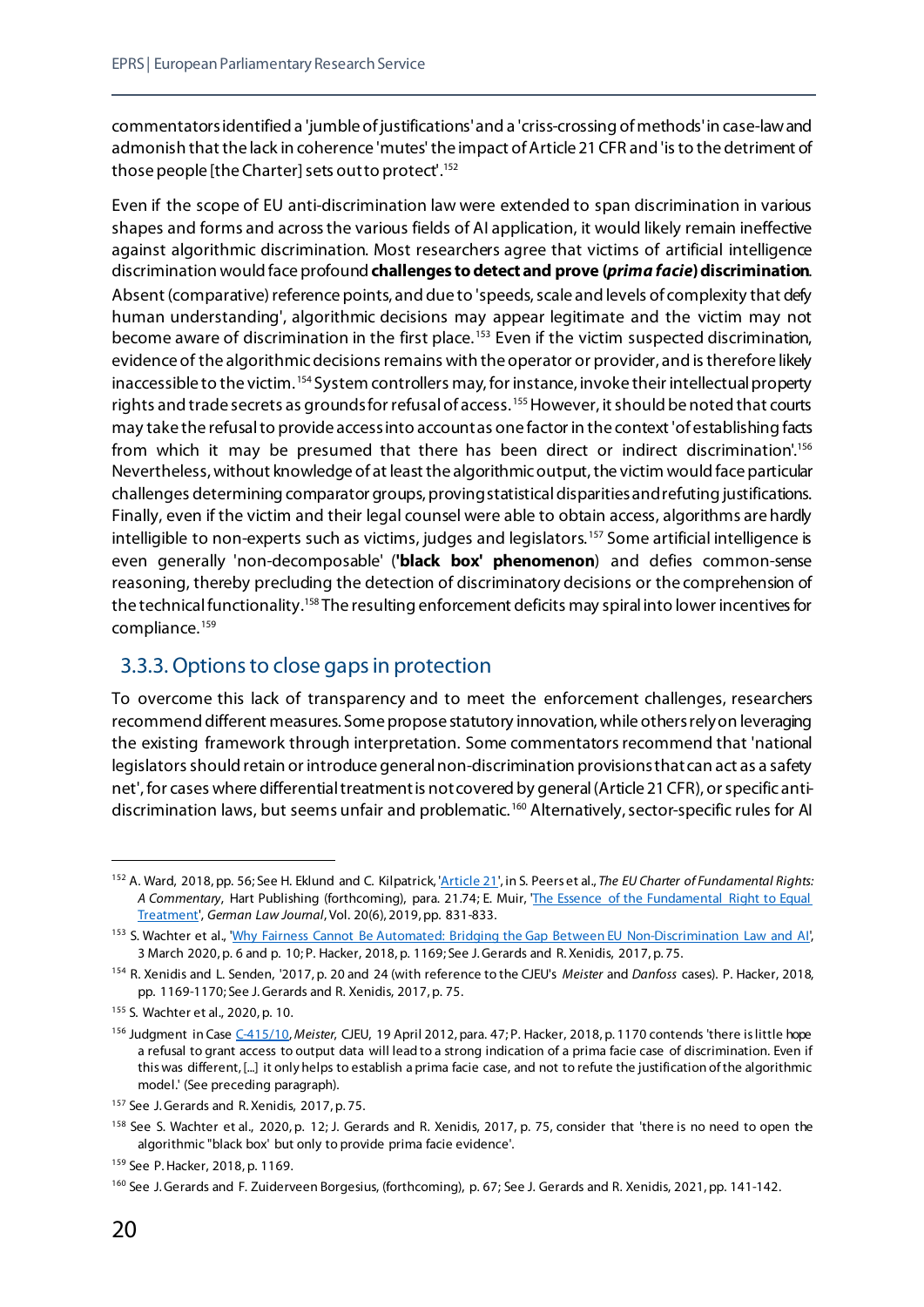decision-making may be a viable solution (see Section 4 below).<sup>[161](#page-26-1)</sup> Another researcher mentions viable legislative instruments to fill in the gaps, such as access and information rights, public enforcement, and collective redress, but contends that it is unlikely that the legislator would take action, especially with a view to the horizontal anti-discrimination directive currently stalled in Council. [162](#page-26-2) Instead, the researcher advocates leveraging the GDPR, notably data subjects' access rights, data protection impact assessment rules (DPIAs), the principle of fairness and public enforcement instruments.[163](#page-26-3) Other commentators developed a statistical tool that enables the identification and assessment of potential discrimination and would thus be of value to judges, claimants and regulators, as well as to operators, providers and manufacturers (e.g. to pre-emptively correct bias). [164](#page-26-4) Finally, researchers consider the 'individual justice approach', i.e. individual litigation, as wholly inadequate and favour concentrating on leveraging EU equality and non-discrimination supervisory bodies and the development of an 'equality by design' approach.<sup>[165](#page-26-5)</sup> 'Depending on their mandate, national equality bodies could also play an important role in supporting individual claims, initiating class actions and bringing the issue to the attention of the legislator'.<sup>[166](#page-26-6)</sup> Additionally, impact assessments may be 'further developed as detection and enforcement tools, beyond the area of data protection in the field of equality and non-discrimination' and certification agencies might be promoted.<sup>[167](#page-26-7)</sup> Finally, an integrated approach, combining legal, knowledge-based, and technological solutions may be taken.[168](#page-26-8)

#### <span id="page-26-0"></span>3.4. Other relevant legislation

Apart from the above mentioned framework, FRTs need to take account of requirements under EU law protecting the **rights of the child** and of **elderly people**, the **freedom of expression** and **freedom of assembly and of association**, the **right to good administration**, as well as the **right to an effective remedy.**<sup>[169](#page-26-9)</sup> Other concerns raised by the AI components of FRT systems relate to product safety, product liability and consumer protection. [170](#page-26-10) Furthermore, a growing body of EU law governing **border controls** must be taken into account in the law enforcement context.

<span id="page-26-1"></span> <sup>161</sup> See F. Zuiderveen Borgesius, 2018, pp. 69-70.

<span id="page-26-2"></span><sup>162</sup> See P. Hacker, 2018, pp. 1170-1171.

<span id="page-26-3"></span><sup>163</sup> See P. Hacker, 2018, pp. 1170-1185; On the topic of AI regulation through the GDPR, see Discrimination, artificial [intelligence and algorithmic decision-making,](https://rm.coe.int/discrimination-artificial-intelligence-and-algorithmic-decision-making/1680925d73) Council of Europe Study, 2018, p. 21-25 and G. Mazzini, A System of [Governance for Artificial Intelligence through the Lens of Emerging Intersections between AI and EU Law,](https://papers.ssrn.com/sol3/papers.cfm?abstract_id=3369266) in A. De Franceschi and R. Schulze, *Digital Revolution – New challenges for Law*, C.H. Beck and Nomos, 2019, pp. 34-53.

<span id="page-26-4"></span><sup>164</sup> S. Wachter et al., ['Why Fairness Cannot Be Automated: Bridging the Gap Between EU Non-Discrimination Law and AI](https://papers.ssrn.com/sol3/papers.cfm?abstract_id=3547922)', 3 March 2020, p. 44-72; In fn. 305, they implicitly call for 'data to be collected and held for the purposes of statistical assessment'.

<span id="page-26-5"></span><sup>&</sup>lt;sup>165</sup> See R. Xenidis and L. Senden, 2020, p. 26-29; See F. Zuiderveen Borgesius, 2018, p. 66, who emphasises the necessity of adequately funding equality bodies and data protection authorities and equipping them with sufficient investigation and enforcement powers: 'Without enforcement, transparency will not necessarily lead to accountability.'

<span id="page-26-6"></span><sup>166</sup> See R. Xenidis and L. Senden, 'above at p. 27; On the powers of equality bodies see E. Lantschner, ['Strategic litigation](https://www.equalitylaw.eu/downloads/5182-european-equality-law-review-1-2020-pdf-1-572-kb)', *European equality law review*, Vol 2020(1), 2020 and T. Kádár, ['The legal standing of equality bodies',](https://www.equalitylaw.eu/downloads/4930-european-equality-law-review-1-2019-pdf-1-051-kb) *European equality law review*, Vol 2019(1), 2019.

<span id="page-26-7"></span><sup>&</sup>lt;sup>167</sup> See R. Xenidis and L. Senden, above at p. 28.

<span id="page-26-8"></span><sup>&</sup>lt;sup>168</sup> See J. Gerards and R. Xenidis above pp. 140-151.

<span id="page-26-9"></span><sup>&</sup>lt;sup>169</sup> See European Union Agency for Fundamental Rights, Facial recognition technology: fundamental rights considerations [in the context of law enforcement,](https://fra.europa.eu/en/publication/2019/facial-recognition-technology-fundamental-rights-considerations-context-law) 2019, pp. 28-32.

<span id="page-26-10"></span><sup>&</sup>lt;sup>170</sup> See European Commission, [Impact Assessment accompanying the Proposal for an AI-framework,](https://eur-lex.europa.eu/legal-content/EN/TXT/?uri=celex%3A52021SC0084) 2021, pp. 6-9; G. Mazzini, [A System of Governance for Artificial Intelligence through the Lens of Emerging Intersections between AI](https://papers.ssrn.com/sol3/papers.cfm?abstract_id=3369266)  [and EU Law,](https://papers.ssrn.com/sol3/papers.cfm?abstract_id=3369266) in A. De Franceschi and R. Schulze, *Digital Revolution – New challenges for Law*, C.H. Beck and Nomos, 2019, pp. 2-34.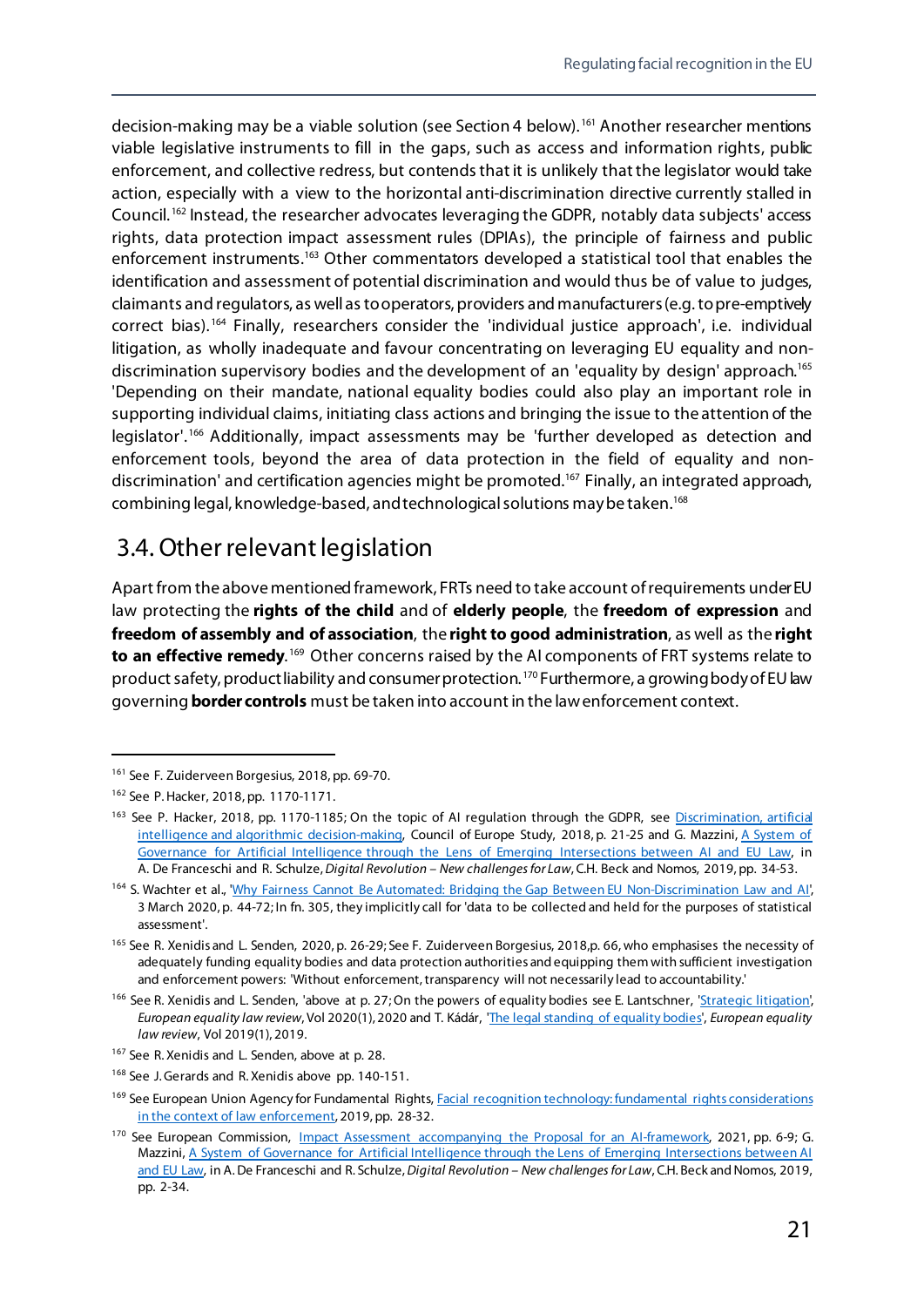#### Box 3 – AI and border controls

A number of amendments to the different **EU centralised information systems on border controls** are discussed in order to allow the processing of facial recognition technology for the purpose of verification or identification. The integration of automatic face recognition technology in the **EU Schengen Information System** (SIS), the most widely used and largest information sharing system for security and border management in Europe has been proposed. Furthermore, the outstanding proposals for revising the **European dactyloscopy database** (Eurodac), which supports the implementation of EU asylum legislation and the **Visa Information System,**envisage the implementation of face recognition technology.[171](#page-27-1)

## <span id="page-27-0"></span>3.5 Key findings

The processing of biometric data through facial recognition technologies profoundly affects the individual's right to data protection and privacy and its deployment and regulation is subject to the strict rules of the CFR, the GDPR and the LED. Although the specific data protection requirements are still taking shape, the intrusive nature of such technologies and the vocal opposition from a wide range of actors, indicate that developers and operators should not mistake uncertainty for leniency. Ultimately, the EU data *acquis* demands a privacy and data protection-preserving configuration of the entire facial recognition system, including components such as biometric databases, data retention policies, decision-making procedures and algorithms. Additionally, researchers question the effectiveness of the EU non-discrimination framework to tackle algorithmic discrimination associated with FRT systems. Operators of AI-powered FRT systems must take adequate organisational and technical measures to reduce algorithmic discrimination. [172](#page-27-2) Conversely, regulators should consider strengthening and extending the EU non-discrimination framework, to ensure that operators do not circumvent the underlying rationale.<sup>[173](#page-27-3)</sup> These fundamental rights issues feature prominently as arguments for an EU regulatory intervention to curb the risks associated with AI applications. [174](#page-27-4) According to the European Commission study 'Supporting the Impact Assessment of Regulator Requirements for Artificial Intelligence in Europe', these 'second wave' biometrics bear new and unprecedentedly stark risks for fundamental rights, **most significantly the right to privacy and non-discrimination**. [175](#page-27-5)

<span id="page-27-1"></span><sup>&</sup>lt;sup>171</sup> For an overview, see C. Dumbrava, [Artificial intelligence at EU borders, Overview of applications and key issues,](https://www.europarl.europa.eu/RegData/etudes/IDAN/2021/690706/EPRS_IDA(2021)690706_EN.pdf) IDA, EPRS, European Parliament, July 2021, pp. 13-14.

<span id="page-27-2"></span><sup>&</sup>lt;sup>172</sup> S. Wachter et al., ['Why Fairness Cannot Be Automated: Bridging the Gap Between EU Non-Discrimination Law and AI](https://papers.ssrn.com/sol3/papers.cfm?abstract_id=3547922)', 3 March 2020; M. MacCarthy, [Fairness in algorithmic decision-making,](https://www.brookings.edu/research/fairness-in-algorithmic-decision-making/) Brookings, 6 December 2019.

<span id="page-27-3"></span><sup>&</sup>lt;sup>173</sup> Even if courts attempted to close gaps in protection through an extensive interpretation of the pre-existing legal framework, legal uncertainties and complexities would remain for a considerable period of time. In the medium-term, this could foster a climate in which operators cross the line of what is lawful, while others adopt risk-averse strategies and are dissuaded from lawful business cases. (Similarly, see European Commission, *Impact Assessment* [accompanying the Proposal for an AI-framework,](https://eur-lex.europa.eu/legal-content/EN/TXT/?uri=celex%3A52021SC0084) 2021, pp. 23 et seq.).

<span id="page-27-4"></span><sup>174</sup> See European Commission, Impact Assessment accompanying the Proposal for an AI-framework, 2021, p 18-21; See European Commission, [Study to Support an Impact Assessment of Regulatory Requirements for Artificial Intelligence](https://op.europa.eu/en/publication-detail/-/publication/55538b70-a638-11eb-9585-01aa75ed71a1/language-en/format-PDF/source-204305195)  [in Europe,](https://op.europa.eu/en/publication-detail/-/publication/55538b70-a638-11eb-9585-01aa75ed71a1/language-en/format-PDF/source-204305195) 2021, pp. 22-43.

<span id="page-27-5"></span><sup>175</sup> Se[e Study to Support an Impact Assessment of Regulatory Requirements for Artificial Intelligence in Europe](https://op.europa.eu/en/publication-detail/-/publication/55538b70-a638-11eb-9585-01aa75ed71a1/language-en/format-PDF/source-204305195), 2021, p. 39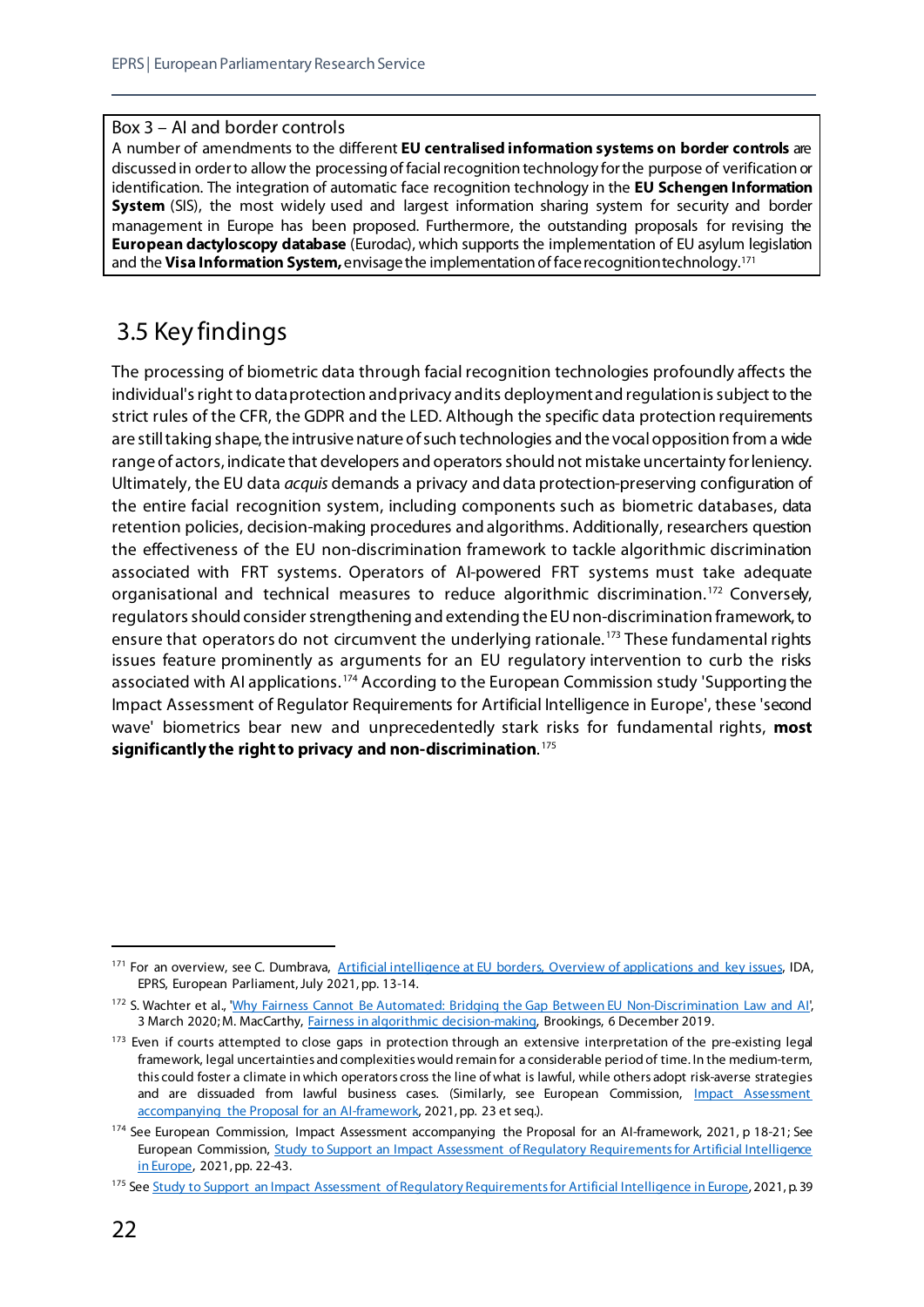## <span id="page-28-0"></span>4. Proposed EU artificial intelligence act and facial recognition

## <span id="page-28-1"></span>4.1. Background

The **European Commission**published a *White Paper on Artificial Intelligence (AI)* [176](#page-28-2) in February 2020, highlighting the fundamental rights implications of using remote biometric identification AI systems and especially facial recognition technology in the EU. To prevent fundamental rights violations and to avoid fragmentation of the internal market, the Commission proposes to identify the **specific circumstances**, if any, which might justify such use, as well as **common safeguards**. The EU High-Level Expert Group on AI (AI HLEG), consisting of EU independent experts from academia, civil society and industry, called for (i) a clear definition of if, when and how AI can be used for automated identification of individuals and (ii) differentiation between the identification of an individual, versus the tracing and tracking of an individual, and between targeted surveillance and mass surveillance.<sup>[177](#page-28-3)</sup> Against this backdrop, the Commission highlighted the varying levels of accuracy in the performance of facial recognition systems that can lead to discriminatory outcomes and singled out a scenario for regulating such practices in its impact assessment accompanying the proposalon an AI act. [178](#page-28-4)

The **European Parliament** has called for limits to the use of facial recognition in the EUon several occasions. The Parliament has highlighted that the gathering and use of biometric data for remote identification purposes (such as facial recognition) in public areas bears particular risks for fundamental rights and stressed that such technology should only be deployed and used by Member States' public authorities for substantial public interest purposes.<sup>[179](#page-28-5)</sup> The Parliament also invited the Commission to **consider a moratoriumon the use of these facial recognition systems**  in public spaces by public authorities and on education and healthcare premises,<sup>180</sup> and called for a **moratorium on the deployment of facial recognition systems for law enforcement**, until the technical standards can be considered fully fundamental rights compliant. [181](#page-28-7) Some of the lawmakers expressed their wish to go a step further and support **banning the use offacial recognition technologies** in specific contexts. For instance, the Parliament recommended banning automated biometric identification such as facial recognition for educational and cultural purposes (unless exceptionally allowed by law).<sup>[182](#page-28-8)</sup> Following the same line of reasoning, a group of more than 100 Members of the European Parliament called on the European Commission to enshrine an explicit ban on biometric mass surveillance in public spaces in EU law.<sup>[183](#page-28-9)</sup>

<span id="page-28-2"></span><sup>176</sup> See European Commission, [White Paper on Artificial Intelligence](https://ec.europa.eu/info/sites/default/files/commission-white-paper-artificial-intelligence-feb2020_en.pdf), COM(2020) 65 final.

<span id="page-28-3"></span><sup>177</sup> See High-Level Expert Group on AI, Ethics quidelines for trustworthy AI, 2019 at 33.

<span id="page-28-4"></span><sup>178</sup> See European Commission, Impact Assessment accompanying the Proposal for an AI-framework, 2021, p. 19.

<span id="page-28-5"></span><sup>179</sup> See European Parliament, Resolution on a framework of ethical aspects of artificial intelligence, robotics and related [technologies,](https://www.europarl.europa.eu/doceo/document/TA-9-2020-0275_EN.html) 2020/2012(INL).

<span id="page-28-6"></span><sup>180</sup> See European Parliament, Resolution of 20 January 2021 on artificial intelligence: questions of interpretation and [application of international law in so far as the EU is affected in the areas](https://www.europarl.europa.eu/doceo/document/TA-9-2021-0009_EN.html) of civil and military uses and of state authority [outside the scope of criminal justice,](https://www.europarl.europa.eu/doceo/document/TA-9-2021-0009_EN.html) 2020/2013(INI).

<span id="page-28-7"></span><sup>&</sup>lt;sup>181</sup> See European Parliament, *Draft report on Artificial Intelligence in criminal law and its use by the police and judicial* [authorities in criminal matters,](https://www.europarl.europa.eu/doceo/document/LIBE-PR-652625_EN.html) 2020/2016(INI).

<span id="page-28-8"></span><sup>&</sup>lt;sup>182</sup> See European Parliament resolution of 19 May 2021 on artificial intelligence in education, culture and the audiovisual [sector,](https://www.europarl.europa.eu/doceo/document/TA-9-2021-0238_EN.html) 2020/2017(INI).

<span id="page-28-9"></span><sup>183</sup> Se[e MEPs' Letter to the European Commission,](https://edri.org/wp-content/uploads/2021/03/MEP-Letter-on-AI-and-fundamental-rights-1.pdf) 8 March 2021.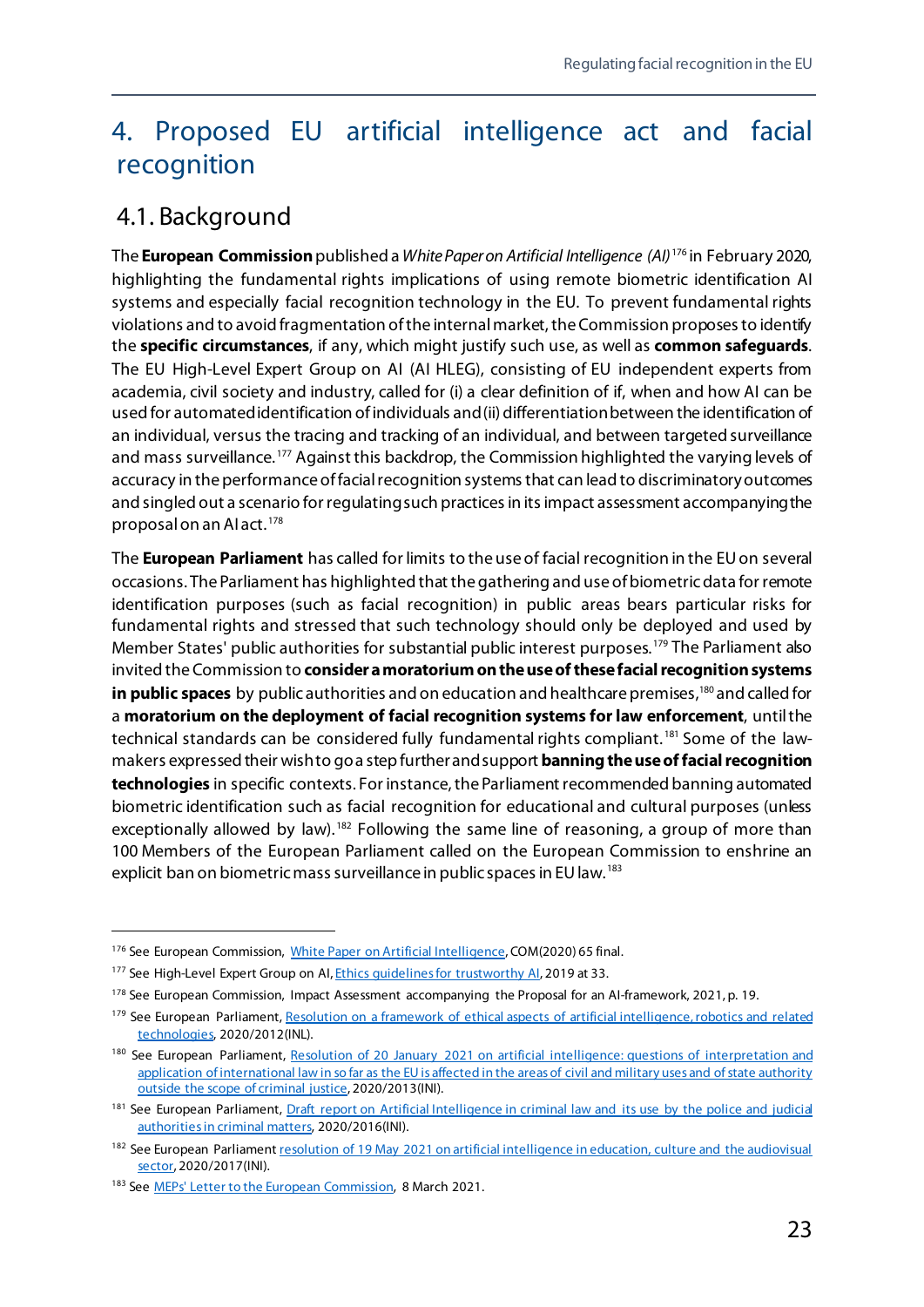## <span id="page-29-0"></span>4.2. Proposed artificial intelligence act

#### <span id="page-29-1"></span>4.2.1. Main features

The European Commission unveiled a new proposal for an EU regulatory framework on AI in April 2021.<sup>[184](#page-29-3)</sup> The legal framework focuses on the specific utilisation of AI systems and associated risks. The Commission proposes to enshrine **a technology-neutral definition of AI systems** in EU law and to lay down a **classification** for AI systems with different requirements and obligations tailored on a '**risk-based approach**'.

- Certain **particularly harmful AI practices are prohibited** as contravening Union values (article 5). They are considered a clear threat to people'ssafety, livelihoods and rights and are banned because of the 'unacceptable risk' they create. This includes systems that are designed to manipulate human behaviour through subliminal techniques and social scoring by governments.
- s. Some AI systems are considered as **'high-risk AI'** because they create adverse impact on people's safety or their fundamental rights.<sup>[185](#page-29-4)</sup> This includes AI technology used in critical infrastructures (e.g. transport), educational or vocational training, product safety components (e.g. AI applicationsin robot-assisted surgery), employment, essential private and public services (e.g. credit scoring that denies citizens opportunities to obtain a loan), law enforcement, migration, asylum and border control management (e.g. verification of authenticity of travel documents) and administration of justice and democratic processes. A number of AI systems (such as biometric systems) have been specifically identified as highrisk and listed, in an AnnexIII, which the Commission would be empowered to update as necessary (article 7). Such 'high-risk AI' systems will need to undergo a **conformity assessment** before being placed on the market and comply with a range of **safety requirements** (regarding, for instance, risk management, human oversight and data governance). In addition, an **ex-post market surveillance and supervision** must be put in place to ensure compliance with the obligations and requirements for all high-risk AI systems already placed on the market (article 61).
- AI systems presenting **'limited risk'** would be subject to a limited set of obligations (e.g. transparency).
- All other AI systems presenting **'minimal risk'** could be developed and used in the EU without additional legal obligations, otherthan existing legislation.

#### <span id="page-29-2"></span>4.2.2 Biometric systems and facial recognition

The draft regulation takes a technology-neutral stance and aims to be as future proof as possible, taking account of the swift technological and market developments related to AI. To that effect, the regulation would apply to all **remote biometrics identification (or RBI) systems** – including **facial recognition technologies**. All such systems operate at a distance without knowing whether the relevant person will be present in an area, capture biometric data (including through facial image

<span id="page-29-3"></span><sup>184</sup> See European Commission, Proposal for a Regulation on a European approach for Artificial Intelligence, 2021/0106 (COD). See European Parliament, Legislative Train[, Artificial Intelligence Act.](https://www.europarl.europa.eu/legislative-train/theme-a-europe-fit-for-the-digital-age/file-regulation-on-artificial-intelligence)

<span id="page-29-4"></span><sup>&</sup>lt;sup>185</sup> Article 6 of the draft regulation defines two groups of high-risks AI systems: AI systems that are safety components or products falling under a specific EU harmonised legislation (e.g. toys, motor vehicles) and standalone AI-systems that poses a high risk of harm to the health and safety or the fundamental rights of persons (e.g. AI systems used in road traffic and education).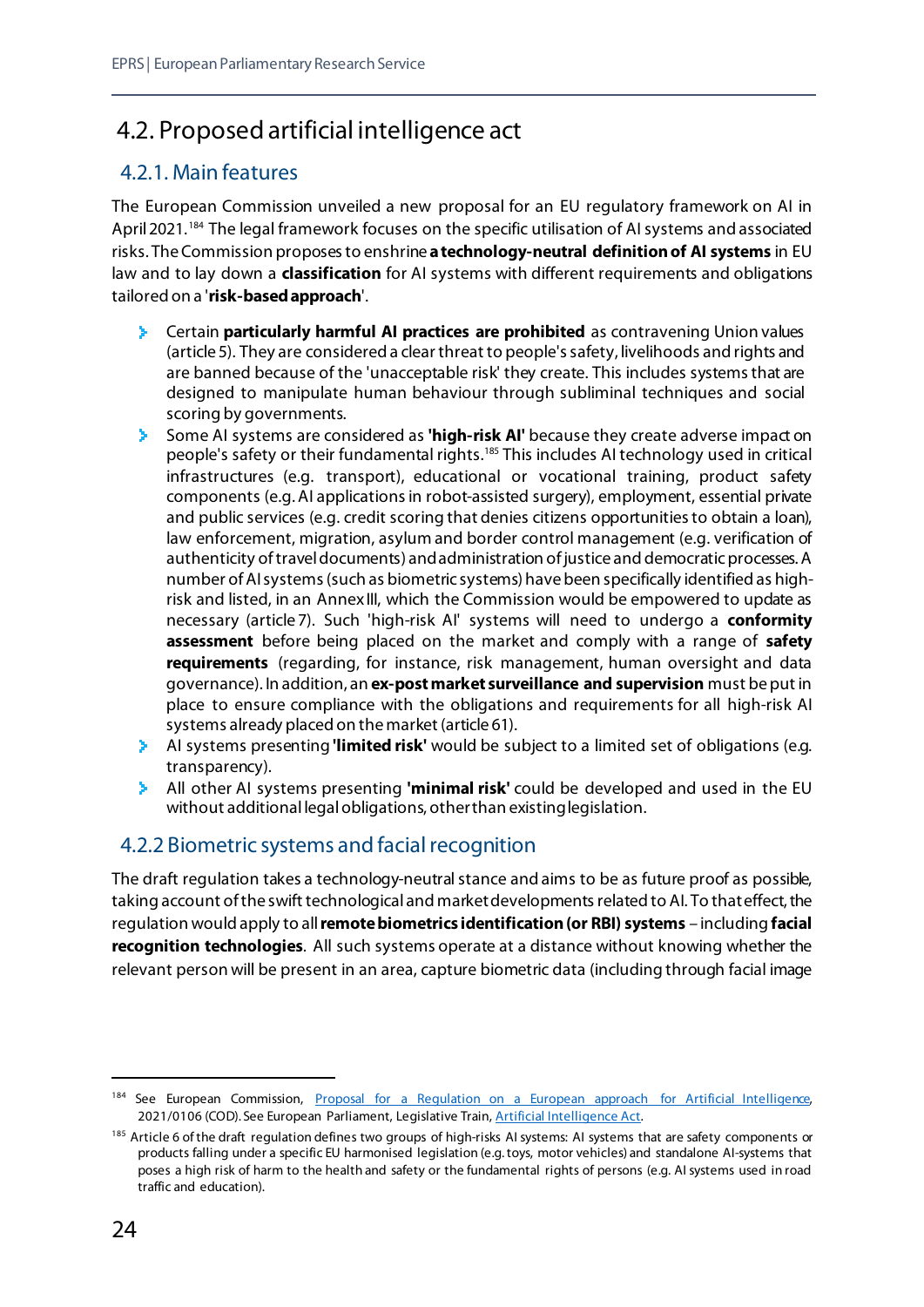recognition), compare it with an existing sample or database without significant delay and are used specifically for identifying an individual. [186](#page-30-0)

#### 4.2.2.1 'Real-time' and 'Post' biometric identification systems

The Commission proposes to distinguish between 'real-time' remote biometric identification systems and 'post' remote biometric identification systems and subject them to a different set of rules depending on their use. **'Real-time' biometric identification systems** would be defined as systems that are able to capture biometric data and run the comparison and identification processes instantaneously (or without a significant delay), based on 'live' or 'near-live' material, such as video footage, generated by a camera or other device. **'Post' biometric identification systems**, in contrast, would be systems enabling capture of biometric data and comparison and identification processes to run after a significant delay, based on pictures or video footage generated by closed circuit television (CCTV) cameras or private devices. Against this backdrop, different scenarios for regulation of facial recognition can be identified. [187](#page-30-1)

#### 4.2.2.2. Scenarios for FRT regulation

(i) Prohibited high-risk real-time remote biometric identification systems for law enforcement purposes

As matter of principle, the European Commission proposes to prohibit the use of AI systems for **'realtime' (or live) remote biometric identification** (i.e. RBI) of natural persons**in publicly accessible spaces** for the **purpose of law enforcement**. [188](#page-30-2) Such systems are particularly intrusive, severely interfere with the rights and freedoms of the persons concerned, affect the private life of a large part of the population, may lead to constant surveillance and indirectly dissuade the exercise of the freedom of assembly and other EU fundamental rights. Furthermore, the immediacy of the remote identification and the limited redress mechanisms available to individuals increases the risks for the rights and freedoms of the persons that are concerned by law enforcement activities.<sup>189</sup> In practice, the draft text intends to prohibit the use of RBIin publicly accessible spaces for the purpose of law enforcement, in cases such as when the police deploy **facial recognition systems** to identify persons participating in a **public protest**, or to locate persons who have only committed **minor offences**. [190](#page-30-4) Because of their threat to EU fundamental rights and values, such FRT systems would be considered **'high risk' systems** and subject to a **general prohibition** in the EU.

(ii) Permitted high-risk real-time remote biometric identification systems for law enforcement purposes

However, **three exceptions, [191](#page-30-5)** in which a substantial public interest outweighs the risks for fundamental rights, are envisaged for the use of RBI systems in publicly accessible spaces for the purpose of law enforcement. The first situation involves the **targeted search for potential victims of crime**, including missing children. The second situation concerns the prevention of a specific,

<span id="page-30-0"></span><sup>&</sup>lt;sup>186</sup> See recital 8 and article 3 (33) of European Commission, Proposal for a Regulation on a European approach for Artificial Intelligence, 2021/0106 (COD).

<span id="page-30-1"></span><sup>&</sup>lt;sup>187</sup> Another scenario that is not discussed here is the possibility for facial recognition systems to fall under the provisions of article 53 of 2021/0106 (COD), allowing AI regulatory sandboxes to provide a controlled environment for developing, testing and validating innovative AI systems for a short period before their placement on the market.

<span id="page-30-2"></span><sup>188</sup> See article 5(1)(d)); recital 33 and annex III(1)(a), 2021/0106 (COD).

<span id="page-30-3"></span><sup>189</sup> See recital 18, 2021/0106 (COD).

<span id="page-30-4"></span><sup>&</sup>lt;sup>190</sup> See T. Christakis and M. Becuywe, Pre-Market Requirements, Prior Authorisation and Lex Specialis: Novelties and Logic [in the Facial Recognition-Related Provisions of the Draft AI Regulation,](https://europeanlawblog.eu/2021/05/04/pre-market-requirements-prior-authorisation-and-lex-specialis-novelties-and-logic-in-the-facial-recognition-related-provisions-of-the-draft-ai-regulation/) European Law Blog, 2021.

<span id="page-30-5"></span><sup>191</sup> See article 5(1)(d)), 2021/0106 (COD).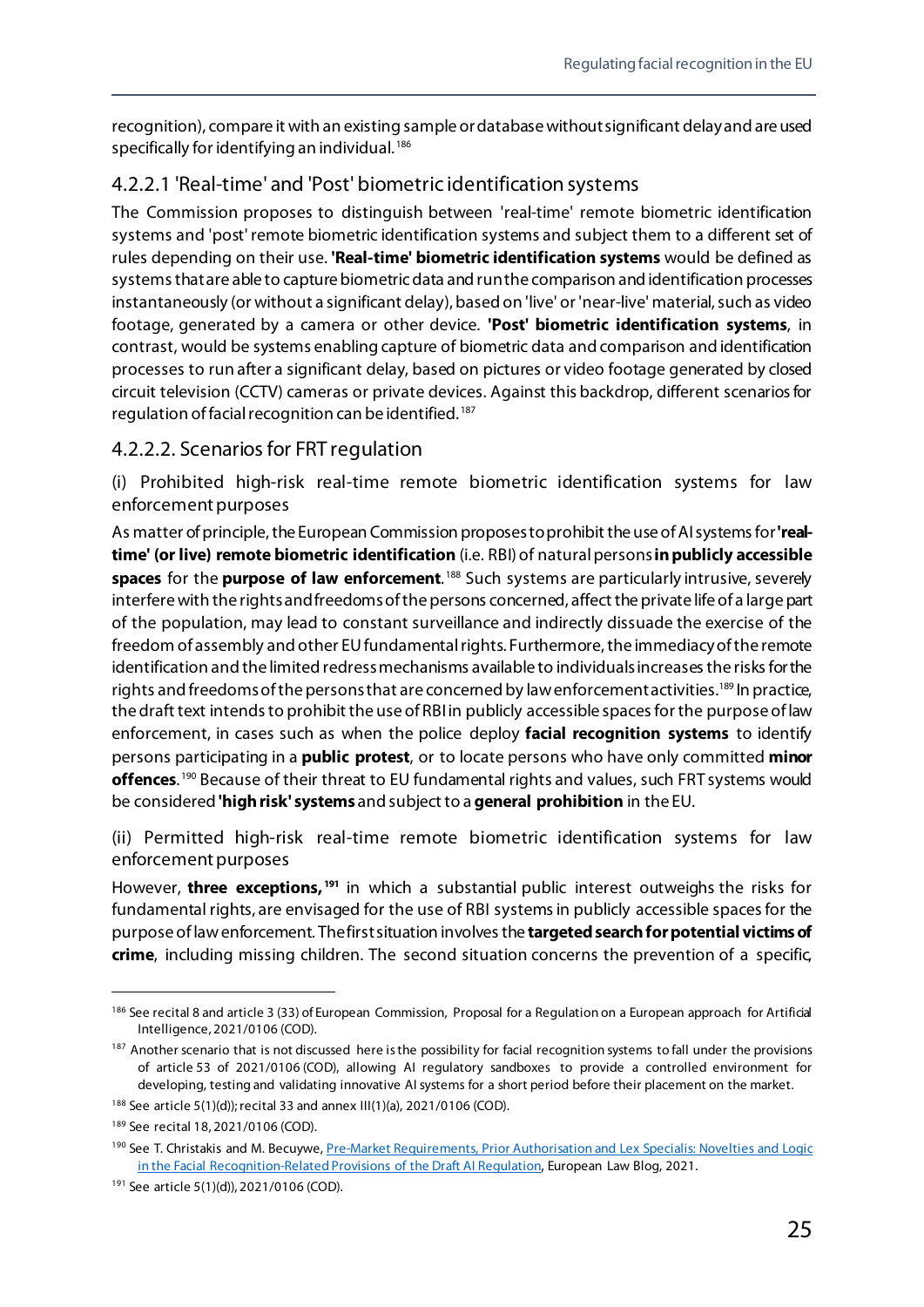substantial and imminent **threat to the life or physical safety** of persons or of a **terrorist attack**. The third situation relates to the detection, localisation, identification or prosecution of a perpetrator or individual suspected of a **criminal offence** referred to in the European Arrest Warrant Framework Decision.<sup>[192](#page-31-0)</sup> This legislation facilitates the speedy and efficient extradition procedure between EU Member States (MS) of people who have committed a **serious crime**, and would therefore permit the real-time processing of biometric data including facial recognition in public spaces.[193](#page-31-1)

These exceptions have been carved out because the use of remote biometric identification systems in public spaces would be justified for important public security reasons. [194](#page-31-2) However, the draft regulation leaves it to the **Member States** to decide whether they want to implement the abovementioned exceptions for using RBI systems in their national laws or not.<sup>[195](#page-31-3)</sup> In fact, the Commission's proposal takes account of the fact that national security matters largely remain an **exclusive competence** of the Member States and attempts to strike a balance between, on one side, national security and public order and, on the other side, the data protection and other fundamental rights that RBI systems such as facial recognition challenge[.196](#page-31-4)

The use of such real-time RBIs would still be subject to the respect of the principles enshrined in the GDPR (see Section 3 above), as well as the existence of adequate procedural safeguards. In particular, the draft proposal stipulates that an **express and specific authorisation** should be granted by a **judicial authority** or by an**independent administrative authority** of a Member State prior to the use of RBIs, except in duly justified situations of urgency.<sup>197</sup>

#### (iii) Other permitted remote high-risk biometric identification systems

The draft proposal stipulates that other real-time and 'post'remote biometric identification systems should be classified as **'high-risk'**, given that technical inaccuracies in such systems could lead to biased results and entail discriminatory effects, especially when it comes to age, ethnicity, sex or disabilities. [198](#page-31-6)A wide range of remote biometric identification systems may fall under this category. This includes, for instance, real-time use of RBI in publicly accessible spaces by public authorities for purposes other than law enforcement (e.g. to control building access); real-time use of RBI in publicly accessible spaces by private actors (e.g. scanning shoppers entering supermarkets, controlling entry to stadiums, schools and transport and for public health purposes); use of 'post' RBI, including when it is used by law enforcement authorities (e.g. for identifying a person who has committed a crime); and use of real-time RBI (including law enforcement authorities)in non-publicly accessible spaces (i.e. private places).<sup>[199](#page-31-7)</sup>

<span id="page-31-0"></span><sup>&</sup>lt;sup>192</sup> See Council Framework Decision 2002/584/JHA of 13 June 2002 on the European arrest warrant and the surrender [procedures between Member States.](https://eur-lex.europa.eu/legal-content/EN/TXT/?uri=celex%3A32002F0584) 

<span id="page-31-1"></span><sup>&</sup>lt;sup>193</sup> Article 2 refers to a long list of crimes offences punishable in the issuing Member State by a custodial sentence or a detention order for a maximum period of at least three years, such as participation in a criminal organisation, terrorism, trafficking in human beings and sexual exploitation of children and child pornography.

<span id="page-31-2"></span><sup>&</sup>lt;sup>194</sup> See European Commission, *Impact Assessment*, 2021, p. 18. France, Finland, Czechia and Denmark, inter alia, supported this option.

<span id="page-31-3"></span><sup>195</sup> See recital 22, 2021/0106 (COD).

<span id="page-31-4"></span><sup>196</sup> See, in this sense, T. Christakis and M. Becuywe, 2021. The authors argue that article 5(1)(d) is intended to apply as *a lex specialis* with respect to the rules on the processing of biometric data contained in Article 10 LED.

<span id="page-31-5"></span><sup>197</sup> See recital 21, 2021/0106 (COD).

<span id="page-31-6"></span><sup>198</sup> See recital 33 and annex III(1)(a), 2021/0106 (COD).

<span id="page-31-7"></span><sup>199</sup> See T. Christakis and M. Becuywe, 2021. See also, C. Kind[, Containing the canary in the AI coalmine –](https://www.adalovelaceinstitute.org/blog/canary-ai-coalmine-eu-regulate-biometrics/) the EU's efforts to [regulate biometrics,](https://www.adalovelaceinstitute.org/blog/canary-ai-coalmine-eu-regulate-biometrics/) Ada Lovelace Institute, 2021. See eDRi[, EU's AI law needs major changes to prevent discrimination](https://edri.org/our-work/eus-ai-law-needs-major-changes-to-prevent-discrimination-and-mass-surveillance/)  [and mass surveillance,](https://edri.org/our-work/eus-ai-law-needs-major-changes-to-prevent-discrimination-and-mass-surveillance/) 2021. See M. Veale and F. Zuiderveen Borgesius, Demystifying the Draft EU Artificial [Intelligence Act,](https://osf.io/preprints/socarxiv/38p5f) July 2021.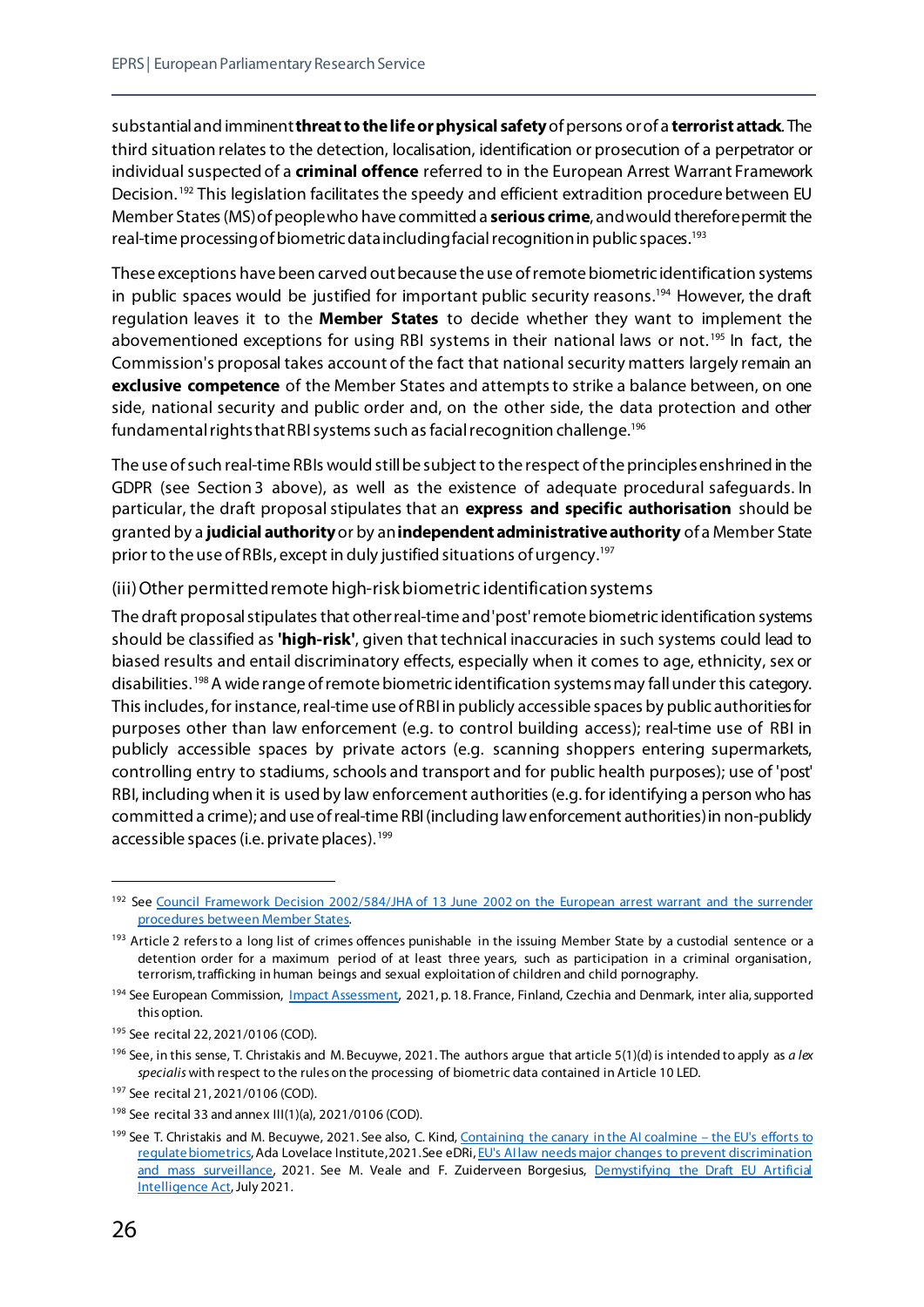Such AI systems are not forbidden by default, despite being classified as 'high-risk', but instead subject to several compliance duties. They should only be placed on the Union market or put into service if they comply with certain **mandatory requirements** to ensure that their use does not pose unacceptable risks to important EU public interests, as recognised and protected by Union law.<sup>[200](#page-32-0)</sup> To mitigate the risks to the fundamental rights involved, all RBI systems ('real-time' and 'post' RBI systems) would be subject to **stringent pre-market requirements**. Providers of facial recognition systems would be required to, inter alia, implement adequate risk assessment and mitigation measures, use high quality datasets, ensure transparency and provide users with adequate information, implement appropriate human oversight measures and ensure that such systems are designed with an appropriate level of accuracy, robustness and cybersecurity.<sup>[201](#page-32-1)</sup> Furthermore, RBI systems would be subject to strict **ex-ante conformity assessment procedures** that providers (including importers and distributors) and users of facial recognition systems would have to fulfil.[202](#page-32-2) In principle, AI systems used for biometric identification would need to undergo conformity assessment by an independent body (and not left to self-assessment as is the case for other type of high-risk AI systems) unless harmonised standards or common specifications exist (Article 43(1)).<sup>[203](#page-32-3)</sup> Once an RBI system has obtained certification, it could be put on the market and used by public or private actors in accordance with existing EU law. In particular, it should maintain compliance with the **requirements of the GDPR**, which only permit the processing of biometric data under strict conditions (see Section 3 above). [204](#page-32-4) In addition, there would also be an **ex-post system for market surveillance and supervision** of such RBI systems, by competent national authorities designated by the Member States.<sup>[205](#page-32-5)</sup>

#### (iv) Biometric categorisation systems

Facial recognition technologies could also be considered, in theory, to be biometric categorisation systems (see Section 1). Such systems, defined as 'AI system[s] having the purpose of assigning natural persons to specific categories, such as sex, age, hair colour, eye colour, tattoos, ethnic origin or sexual or political orientation, on the basis of their biometric data', [206](#page-32-6) are not explicitly classified as a high-risk use of biometrics (when used for purposes other than identification).<sup>207</sup> Therefore – except in the law enforcement domain (see points i) and ii) above) – such systems would only be subject to **transparency measures** and the **persons exposed informed** (unless the use of the systems are permitted by law to detect, prevent and investigate criminal offences).<sup>[208](#page-32-8)</sup>

<span id="page-32-0"></span> <sup>200</sup> See recital 27, 2021/0106 (COD).

<span id="page-32-1"></span><sup>201</sup> See articles 8-15, 2021/0106 (COD).

<span id="page-32-2"></span> $202$  See articles 16-29, 2021/0106 (COD). It is worth noting that the rules proposed are stricter for RBIs (ex-ante conformity assessment would be mandatory unless harmonised standards adopted by the EU standardisation organisations are used) than for other high-risk AI systems (ex-post conformity assessment and internal checks).

<span id="page-32-3"></span><sup>203</sup> See recital 64, 2021/0106 (COD).

<span id="page-32-4"></span><sup>204</sup> See recital 24, 2021/0106 (COD).

<span id="page-32-5"></span><sup>205</sup> See article 61, 2021/0106 (COD).

<span id="page-32-6"></span><sup>206</sup> See recital 35, 2021/0106 (COD).

<span id="page-32-7"></span><sup>207</sup> See annex III.1, 2021/0106 (COD).

<span id="page-32-8"></span><sup>208</sup> See article 1, article 52, 2021/0106 (COD).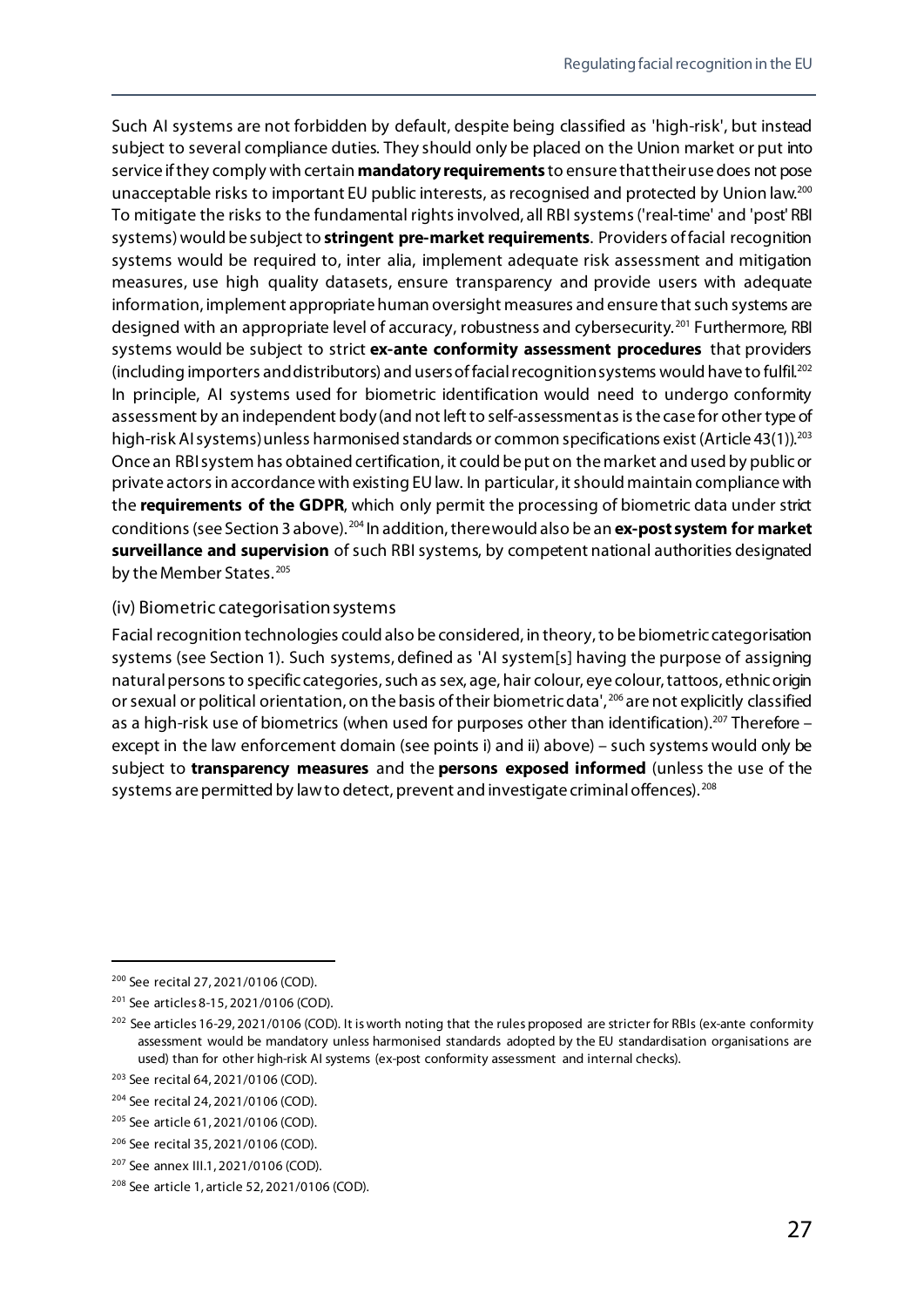| <b>REGULATED</b><br><b>FRTs</b> 209 | Real-time [remote] facial recognition systems in<br>publicly accessible spaces for law<br>enforcement purposes |                                                                                                                                                                                             | Other [remote] facial<br>recognition (real-time or<br>post) identification<br>systems                                                                                 | <b>Facial</b><br>recognition<br>systems for<br>categorisation<br>purposes |
|-------------------------------------|----------------------------------------------------------------------------------------------------------------|---------------------------------------------------------------------------------------------------------------------------------------------------------------------------------------------|-----------------------------------------------------------------------------------------------------------------------------------------------------------------------|---------------------------------------------------------------------------|
| Rule                                | prohibited<br>as<br>matter of principle<br>(unacceptable risk)                                                 | permitted for specific<br>exceptions<br>(high risk)<br>- search for victims of crime<br>- threat to life or physical<br>integrity or of terrorism<br>- serious crime (EU arrest<br>warrant) | permitted<br>(high risk)                                                                                                                                              | permitted<br>(low risk)                                                   |
| <b>Conditions</b>                   |                                                                                                                | - ex-ante authorisation<br>(judicial authority or<br>independent administrative<br>body)                                                                                                    | - pre-market<br>requirements<br>- ex-ante conformity<br>assessment (self-<br>assessment or by third-<br>party)<br>- ex-post market<br>surveillance and<br>supervision | - transparency<br>- information                                           |

Table 1 – Proposed AI regulation: scenarios for facial recognition system regulation

## <span id="page-33-0"></span>4.3. Key policy issues for discussion

#### <span id="page-33-1"></span>4.3.1. Differentiating high-risk and low-risk biometrics systems

The classification of technologies and their applications into high-risk and low-risk categories is disputable. It is, for instance, **questionable** to make a **distinction between 'real-time' and 'post' remote biometric identification systems**, as well as **between 'biometric categorisation' and 'biometric identification' systems**. Such differentiation risks being arbitrary, because biometric categorisation using multiple features may in fact permit identification (e.g. searching for persons of colour or darker skin-toned, middle-aged males passing a specific CCTV camera location), but also because the use of ex-post and remote biometric categorisation systems in public spaces can have an equally negative impact on fundamental rights as the use of real-time systems.<sup>[210](#page-33-3)</sup> Furthermore, some researchers emphasise that **biometric categorisations fulfil all conditions to be identified as high-risk system**s posing a 'risk of adverse impact[s] on fundamental right[s]' and should therefore be explicitly included in the high-risk list of annex III of the proposal.<sup>[211](#page-33-4)</sup> Moreover, the proposed approach could overlook the **ability of biometric systems deployed by private actors to have a chilling effect on the exercise of fundamental rights** (e.g. if private actors share information with law enforcement authorities or collaborate with them). [212](#page-33-5)-

<span id="page-33-2"></span><sup>&</sup>lt;sup>209</sup> In addition, pre-existing legislation, such as data protection and non-discrimination rules, apply.

<span id="page-33-3"></span><sup>&</sup>lt;sup>210</sup> See C. Kind[, Containing the canary in the AI coalmine –](https://www.adalovelaceinstitute.org/blog/canary-ai-coalmine-eu-regulate-biometrics/) the EU's efforts to regulate biometrics, Ada Lovelace Institute, 2021. The authors stress that some of the most controversial facial recognition technology uses would qualify as ''post'' use, such as the Clearview AI tool sold to police forces internationally.

<span id="page-33-4"></span><sup>&</sup>lt;sup>211</sup> See G. Malgieri and M. Ienc[a, The EU regulates AI but forgets to protect our mind,](https://europeanlawblog.eu/2021/07/07/the-eu-regulates-ai-but-forgets-to-protect-our-mind/) 7 July 2021.

<span id="page-33-5"></span><sup>&</sup>lt;sup>212</sup> See N. Smuha and others, How the EU Can Achieve Legally Trustworthy AI: A Response to the European Commission's Proposal for an Artificial Intelligence Act, August 2021.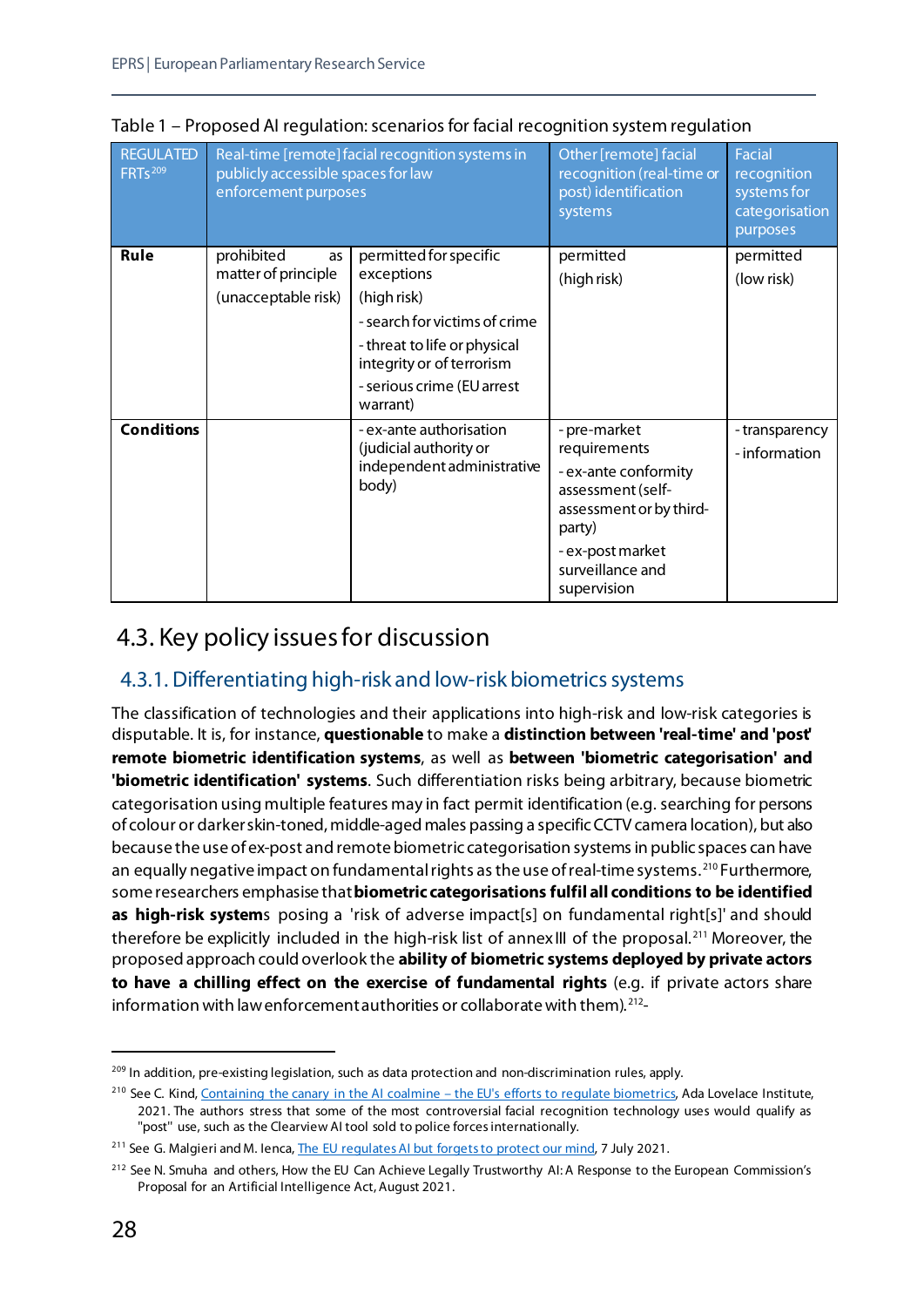Against this background, academics have suggested, inter alia, **revisingthe proposed definitions** including of 'biometrics data' and 'biometric identification systems' which are seen as too narrow and allowing for a more **flexible adaptation of the list of prohibited AI practices**. [213](#page-34-1) Furthermore, a **more rigorous justification** of the distinction made between private and public uses of remote biometric systems would be required to support a differentiation of the applicable legal rules.<sup>[214](#page-34-2)</sup>

#### <span id="page-34-0"></span>4.3.2. Calls for stricter rules

Under the draft regulation, a wide range of remote biometric identification systems would remain permitted. Critics raise concerns that the proposed ban on **biometric surveillance systems for law enforcement purposes is subject to wide exceptions** and argue that such a ban does not apply to other authorities (e.g. schools, local governments), or private companies (e.g. supermarkets, transport companies), despite evidence that these actors already undertake biometric mass surveillance.<sup>[215](#page-34-3)</sup> Furthermore, since the proposed ban only applies to 'real-time' uses in publicly accessible spaces for law enforcement purposes, equally harmful use cases, such as police monitoring of people by means of controversial software,or surveillance by private actors on behalf of governments and public agencies in public-private partnerships, would still be possible. [216](#page-34-4) Civil liberties organisations also ask for a ban or moratorium on the use of automated technologies in border and migration control scenarios until they are independently assessed concerning their human rights implications, and undergo authorisation. [217](#page-34-5)

Furthermore, the draft legislation would still permit the police to use facial recognition technologies for **remote biometric categorisation**, despite only imposing very limited safequards.<sup>[218](#page-34-6)</sup> Furthermore, use of biometric categorisation for purposes other than identification are not, at the moment, explicitly classified as a high-risk use of biometrics in annexIII to the proposal. Concerns have been voiced that police forces could therefore use biometric technologies to scan public spaces for people of a particular ethnicity, age, sexual or political orientation, or for people who 'appear suspicious', without any restriction, risk management approach or oversight.<sup>[219](#page-34-7)</sup> The argument goes that real-time facial recognition systems used for the purpose of biometric categorisation would still be lawful in the EU<sup>[220](#page-34-8)</sup> and the proposed AI act would legitimise, rather than prohibit, population-scale surveillance.<sup>[221](#page-34-9)</sup> Against this backdrop, there are calls to impose an **outright ban on applications enabling 'biometric categorisation'** (and not merely subject them to minimal transparency obligations, as proposed by the European Commission).<sup>[222](#page-34-10)</sup>

Likewise, the European Data Protection Supervisor (EDPS) has stressed that the proposal does not go far enough with respect to remote biometric identification and advocates a **stricter approach** 

<span id="page-34-1"></span><sup>&</sup>lt;sup>213</sup> See European Parliament, Policy Department for Citizens' Rights and Constitutional Affairs study, **Biometric Recognition** [and Behavioural Detection,](https://www.europarl.europa.eu/RegData/etudes/STUD/2021/696968/IPOL_STU(2021)696968_EN.pdf) 2021.

<span id="page-34-2"></span><sup>214</sup> See N. Smuha and others, 2021.

<span id="page-34-3"></span><sup>&</sup>lt;sup>215</sup> See EDri[, EU's AI law needs major changes to prevent discrimination and mass surveillance,](https://edri.org/our-work/eus-ai-law-needs-major-changes-to-prevent-discrimination-and-mass-surveillance/) 2021.

<span id="page-34-4"></span> $216$  Ibid.

<span id="page-34-5"></span><sup>&</sup>lt;sup>217</sup> See Access now and others, Open letter calling for a global ban on biometric recognition technologies that enable mass [and discriminatory surveillance,](https://www.accessnow.org/cms/assets/uploads/2021/06/BanBS-Statement-English.pdf) 7 June 2021.

<span id="page-34-6"></span><sup>&</sup>lt;sup>218</sup> See article 52(2), 2021/0106 (COD). The draft legislation explicitly exempts the police forces from disclosing the use of categorisation systems.

<span id="page-34-7"></span> $219$  See C. Kind, Containing the canary in the AI coalmine – [the EU's efforts to regulate biometrics,](https://www.adalovelaceinstitute.org/blog/canary-ai-coalmine-eu-regulate-biometrics/) Ada Lovelace Institute, 2021.

<span id="page-34-8"></span><sup>220</sup> See recital 70, 2021/0106 (COD). In this sense, see C. Kind, 2021.

<span id="page-34-9"></span><sup>221</sup> See M. Veale and F. Zuiderveen Borgesius, 2021, p. 9.

<span id="page-34-10"></span><sup>&</sup>lt;sup>222</sup> See EDRi, 2021. See as well N. Smuha and others, 2021.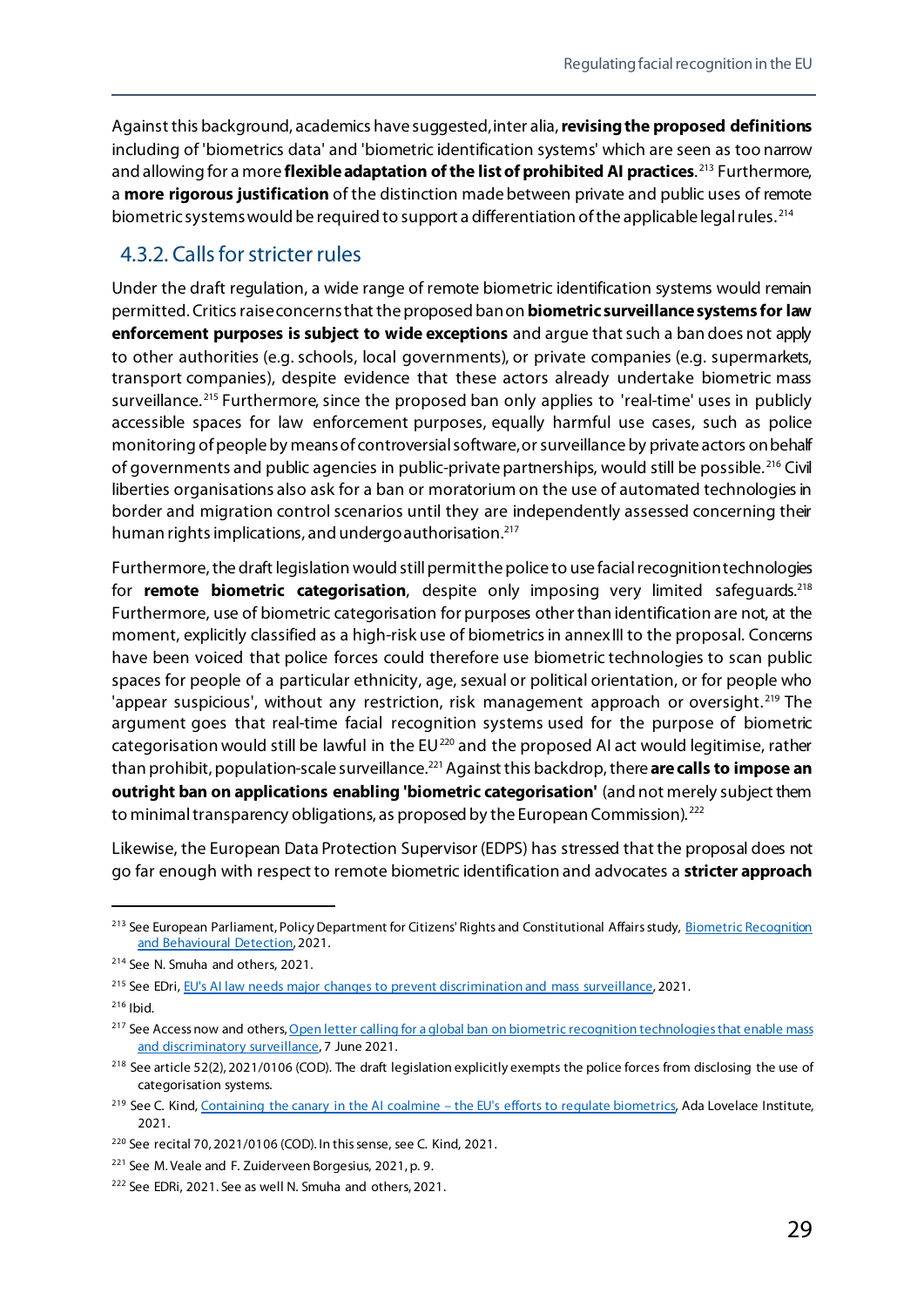**to automated recognition in public spaces**, irrespective of whether these are used in a commercial or administrative context or for law enforcement purposes. [223](#page-35-2) In a joint non-binding opinion, the EDPS and the European Data Protection Board (EDPB) **called for a general ban on any uses of AI for the automated recognition of human features in publicly accessible spaces** – such as recognition of faces, as well as of gait, fingerprints, DNA, voice, keystrokes and other biometric or behavioural signals. [224](#page-35-3) The data protection authorities stress that there is no adequate solution to properly inform individuals about such biometric processing and ensure the effective and timely exercise of individuals' rights. Furthermore, they argue that the intrusiveness of the processing does not always depend on the identification in real-time and that the use of biometric systems for private security equally threatens the fundamental rights of respect for private and family life and protection of personal data. Moreover, the EDPB and EDPS recommend a ban (for both public authorities and private entities) on AI systems (including facial recognition) that are used to categorise individuals according to ethnicity or gender, as well as political or sexual orientation, as this can lead to unfair discrimination[.225](#page-35-4)

#### <span id="page-35-0"></span>4.3.3. Member States' leeway in implementation

The draft proposal leaves it to the Member States to decide whether they want to implement the exceptions to the prohibition for using real-time facial recognition systems in publicly accessible spaces for law enforcement purposes (detailed in article 5(1)(d)) in their national laws and adopt 'detailed rules of national law' for this purpose. [226](#page-35-5) Question arises as to **what 'detailed rules of national law' means exactly** and, especially, if, beyond mere legislative acts voted in Parliament, such rules could take the form of non-legislative acts (e.g. regulatory measures adopted by other authorities, such as the Home Affairs or Justice Ministers). <sup>[227](#page-35-6)</sup> Some clarification would therefore be needed as regards the legal acts required at national level to use RBI systems in publicly accessible spaces for the purposesof law enforcement.

#### <span id="page-35-1"></span>4.3.4. Standardisation and self-assessment

Standardisation will play a key role in providing technical solutions to ensure compliance with the proposed regulation. In particular, under the draft text, high-risk AI systems that are in conformity with **harmonised standards** would be presumed to be compliant with the common mandatory requirements applicable to the design and development of AI systems and therefore allowed to be placed on the market. [228](#page-35-7) However, many questions are raised by the proposed standardisation process. The Commission's practice of delegating rule-making to standardisation bodies governed by private law has been criticised for years, essentially because of the lack of democratic oversight, inadequate participation of affected stakeholders, the lack of proper judicial control over harmonised standards and the fact that the European Parliament has no binding veto over harmonised standards mandated by the Commission.<sup>[229](#page-35-8)</sup> Furthermore, while in theory, under the

<span id="page-35-2"></span><sup>&</sup>lt;sup>223</sup> See EDPS, Artificial Intelligence Act: a welcomed initiative, but ban on remote biometric identification in public space is [necessary,](https://edps.europa.eu/press-publications/press-news/press-releases/2021/artificial-intelligence-act-welcomed-initiative_en) 2021.

<span id="page-35-3"></span><sup>&</sup>lt;sup>224</sup> See EDPB – EDPS, Joint opinion  $5/2021$ , 18 June 2021.

<span id="page-35-4"></span> $225$  Ibid.

<span id="page-35-5"></span><sup>226</sup> Recitals 22 and 23, 2021/0106 (COD).

<span id="page-35-6"></span><sup>&</sup>lt;sup>227</sup> See T. Christakis and M. Becuywe, 2021. See as well C. Muller and V. Dignum, Artificial intelligence act, analysis and [recommendations,](https://media-exp1.licdn.com/dms/document/C4D1FAQEJgNQmjjkLWg/feedshare-document-pdf-analyzed/0/1629281524912?e=1630396800&v=beta&t=z0ChJ3tP_8Yy2YQ8kRTcnaOMcSVJBSDByr13IepSqxw) 2021.

<span id="page-35-7"></span><sup>228</sup> See article 40, 2021/0106 (COD).

<span id="page-35-8"></span><sup>&</sup>lt;sup>229</sup> See M. Veale and F. Zuiderveen Borgesius, 2021, p. 13-14. For an overview of the standardisation process in AI, see S. Nativi and S. De Nigris, AI Standardisation Landscape: state of play and link to the EC proposal for an AI regulatory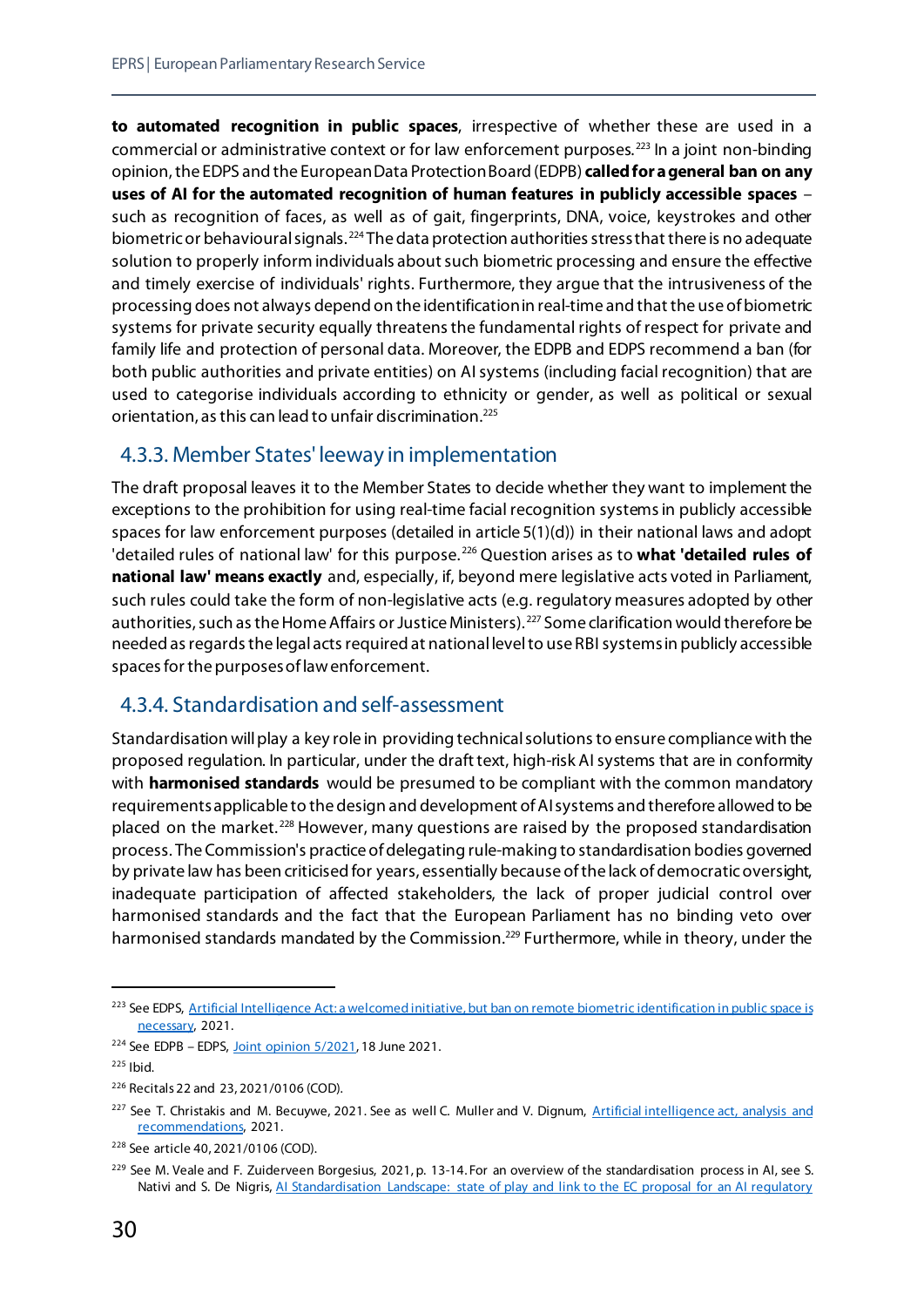draft text, specific notified bodies must assess the conformity of high-risk remote identification systems, in practice, only **self-assessment**would be needed once harmonised standards covering those systems exist.<sup>[230](#page-36-1)</sup>

Industry strongly supports self-regulation.<sup>[231](#page-36-2)</sup> However, such an approach has been heavily criticised for leaving too much leeway forAI developers and to corporate actors who have a majorself-interest in the deployment of these systems.<sup>[232](#page-36-3)</sup> Also, experts stress that the proposed standardisation of AI systems is not a matter of purely technical decisions but requires a number of ethical and legal decisions, which should not be outsourced to private entities. [233](#page-36-4) Against this background, some changes to the European standardisation process have been called for, inter alia,to grant European stakeholder organisations effective participation rights and to make the process a more transparent and inclusive standardisation system. [234](#page-36-5)

## <span id="page-36-0"></span>4.4. Key findings

The draft AI regulation proposed in April 2021 intends to limit the use of biometric identification systems including facial recognition in the EU, and rests on the premise that such technologies pose the most significant threats to fundamental rights when they are used 'real-time' and for 'identification' purposes. In addition to the existing applicable legislation (e.g. data protection and non-discrimination), the draft AI act proposes to introduce new rules governing the use of FRTs in the EU and to differentiate them according to their 'high-risk' or 'low-risk' usage characteristics. A large number of FRTs would be considered 'high risk' systems that would be prohibited or need to comply with strict requirements. The use of real-time facial recognition systems in publicly accessible spaces for the purpose of law enforcement would be prohibited, unless Member States choose to authorise them for important public security reasons and that appropriate judicial or administrative authorisations are granted. A wide range of facial recognition technologies used for purposes other than law enforcement (e.g. border control, market places, public transportation and even schools) would, however, be permitted subject to a conformity assessment and compliance with some safety requirements before entering the EU market. Furthermore, facial recognition systems used for categorisation purpose would be considered 'low-risk'systems and only subject to limited transparency and information requirements. While EU law-makers are beginning to assess the AI draft act, critics question certain aspects of the proposal, including the distinction between 'high-risk' and 'low-risk'systems, the Member States'leeway for implementing the exception to the prohibition of remote facial recognition systems for law enforcement purposes, and the lack of proper public oversight over the proposed standardisation and self-assessment processes. Some strongly support stricter rules – including an outright ban on such technologies.

[framework,](https://publications.jrc.ec.europa.eu/repository/handle/JRC125952) 2021. See also M. Ebers, Standardizing AI – The Case of the European Commission's Proposal for an [Artificial Intelligence Act,](https://media-exp1.licdn.com/dms/document/C4D1FAQESUXWj_sQLrA/feedshare-document-pdf-analyzed/0/1628493770638?e=1630400400&v=beta&t=eEwfF4g_EjoBv43SGfGMI8Ed_PqOeQFmD0NZyAgOJ7Y) 2021.

<span id="page-36-1"></span><sup>230</sup> Ibid.

<span id="page-36-2"></span><sup>&</sup>lt;sup>231</sup> See World Economic Forum[, What to know about the EU's facial recognition regulation –](https://www.weforum.org/agenda/2021/04/facial-recognition-regulation-eu-european-union-ec-ai-artificial-intelligence-machine-learning-risk-management-compliance-technology-providers?utm_source=twitter&utm_medium=social_scheduler&utm_term=Artificial+Intelligence&utm_content=23/04/2021+17:45) and how to comply, 2021.

<span id="page-36-3"></span><sup>&</sup>lt;sup>232</sup> See AlgorithmWatch'[s response to the European Commission's proposed regulation on artificial intelligence –](https://algorithmwatch.org/en/response-to-eu-ai-regulation-proposal-2021/) A major [step with major gaps,](https://algorithmwatch.org/en/response-to-eu-ai-regulation-proposal-2021/) April 2021.

<span id="page-36-5"></span><span id="page-36-4"></span><sup>&</sup>lt;sup>233</sup> See M. Ebers, Standardizing AI – The Case of the European Commission's Proposal for an Artificial Intelligence Act, 2021.  $234$  Ibid.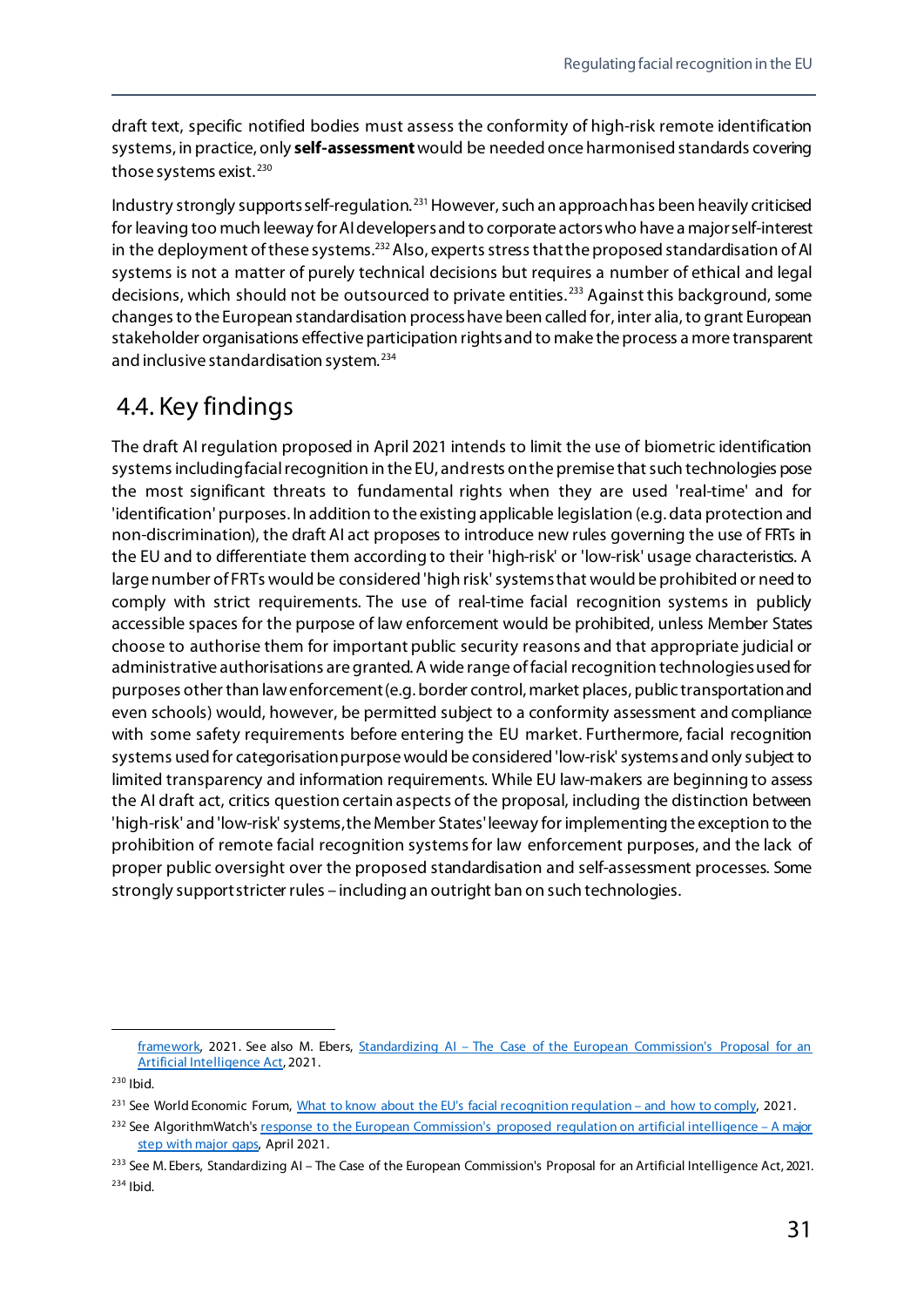## <span id="page-37-0"></span>5. International aspects

## <span id="page-37-1"></span>5.1. Rise of facial recognition surveillance in the world

The rise of biometric surveillance, in particular facial recognition technology, can be observed in different parts of the globe. According to a report from Amnesty International, at least 64 countries are actively using facial recognition systems in the world today.<sup>[235](#page-37-3)</sup> China is noticeably one of the primary users of the technology. For instance, Chinese schools use face recognition to monitor library loans and compile annual nutrition reports for each student.<sup>[236](#page-37-4)</sup> It has been reported that Chinese authorities use biometric identification, including facial recognition technology,to restrict the movements and activities of the Uyghur minority.<sup>[237](#page-37-5)</sup> Chinese companies are proactive in proposing international technical standards for AI applications, including facial recognition, for instance in the United Nation's International Telecommunication Union (ITU). [238](#page-37-6)

The increasing use of facial recognition cameras in public spaces has been particularly documented in a number of countries and regions around the globe, for example, in Kyrgyzstan, India, in Latin America, Israel, the United States, Australia and Russia.<sup>239</sup> It is reported that in Russia, AI-assisted surveillance tools are increasingly used against political dissidents and human rights activists and that the pandemic has accelerated the installation of a network of 100 000 facial recognition cameras to keep track of quarantined individuals.<sup>[240](#page-37-8)</sup> Against this backdrop, policy-makers worldwide are discussing the possibility to put more or less strict legal frameworks in place to control the use of facial recognition systems.

## <span id="page-37-2"></span>5.2. United States' approach to FRT regulation

Besides the generally applicable privacy rules, there is currently no federal legislation regulating the use of facial recognition by private companies or in the context of law enforcement in the USA. However, the US Federal Trade Commission, in line with its consumer protection mission has issued some guidelines stating that companies should not mislead their consumers regarding how they use facial recognition algorithms. [241](#page-37-9) In addition, potential prohibitions, restrictions, or moratoriums on the technology's use are being discussed around the country at State and local levels.<sup>[242](#page-37-10)</sup> Some US cities,such as San Francisco, Boston and Portland, have banned facial recognition technology in public spaces<sup>[243](#page-37-11)</sup> and the State of California has passed legislation that places a three-year moratorium on any facial recognition technology used in police body cameras as of

<span id="page-37-3"></span><sup>&</sup>lt;sup>235</sup> See S. Feldstein[, The Global Expansion of AI Surveillance, Carnegie Endowment for International](https://carnegieendowment.org/files/WP-Feldstein-AISurveillance_final1.pdf) Peace working paper, 2019.

<span id="page-37-4"></span><sup>&</sup>lt;sup>236</sup> See ARTICLE 19, *Emotional Entanglement: China's emotion recognition market and its implications for human rights, p.* 33.

<span id="page-37-5"></span><sup>&</sup>lt;sup>237</sup> See European Parliament[, Digital technologies as a means of repression and social control,](https://www.europarl.europa.eu/RegData/etudes/STUD/2021/653636/EXPO_STU(2021)653636_EN.pdf) Policy Department for External Relations, Directorate General for External Policies of the Union, 2021, p. 15.

<span id="page-37-6"></span><sup>238</sup> See A. Gross, M. Murgia, and Y. Yang, 'Chinese Tech Groups Shaping UN Facial Recognition Standards', *Financial Times*, 1 December 2019;

<span id="page-37-7"></span><sup>&</sup>lt;sup>239</sup> See European Parliament[, Digital technologies as a means of repression and social control,](https://www.europarl.europa.eu/RegData/etudes/STUD/2021/653636/EXPO_STU(2021)653636_EN.pdf) 2021, p. 16.

<span id="page-37-8"></span><sup>240</sup> Ibid at p. 16.

<span id="page-37-9"></span><sup>&</sup>lt;sup>241</sup> See E. Jillson, Aiming for truth, fairness, and equity in your company's use of Al, 2021.

<span id="page-37-10"></span><sup>&</sup>lt;sup>242</sup> See Congressional Research Servic[e, Federal Law Enforcement Use of Facial Recognition Technology,](https://fas.org/sgp/crs/misc/R46586.pdf) 27 October 2020. See also E. Rowe, [Regulating Facial Recognition Technology in the Private Sector,](https://law.stanford.edu/publications/regulating-facial-recognition-technology-in-the-private-sector/) *Stanford Technology Law Review*, Vol. 24(1), 2021.

<span id="page-37-11"></span><sup>&</sup>lt;sup>243</sup> See Rachel Metz[, Portland passes broadest facial recognition ban in the US,](https://edition.cnn.com/2020/09/09/tech/portland-facial-recognition-ban/index.html) CNN Business, 2020.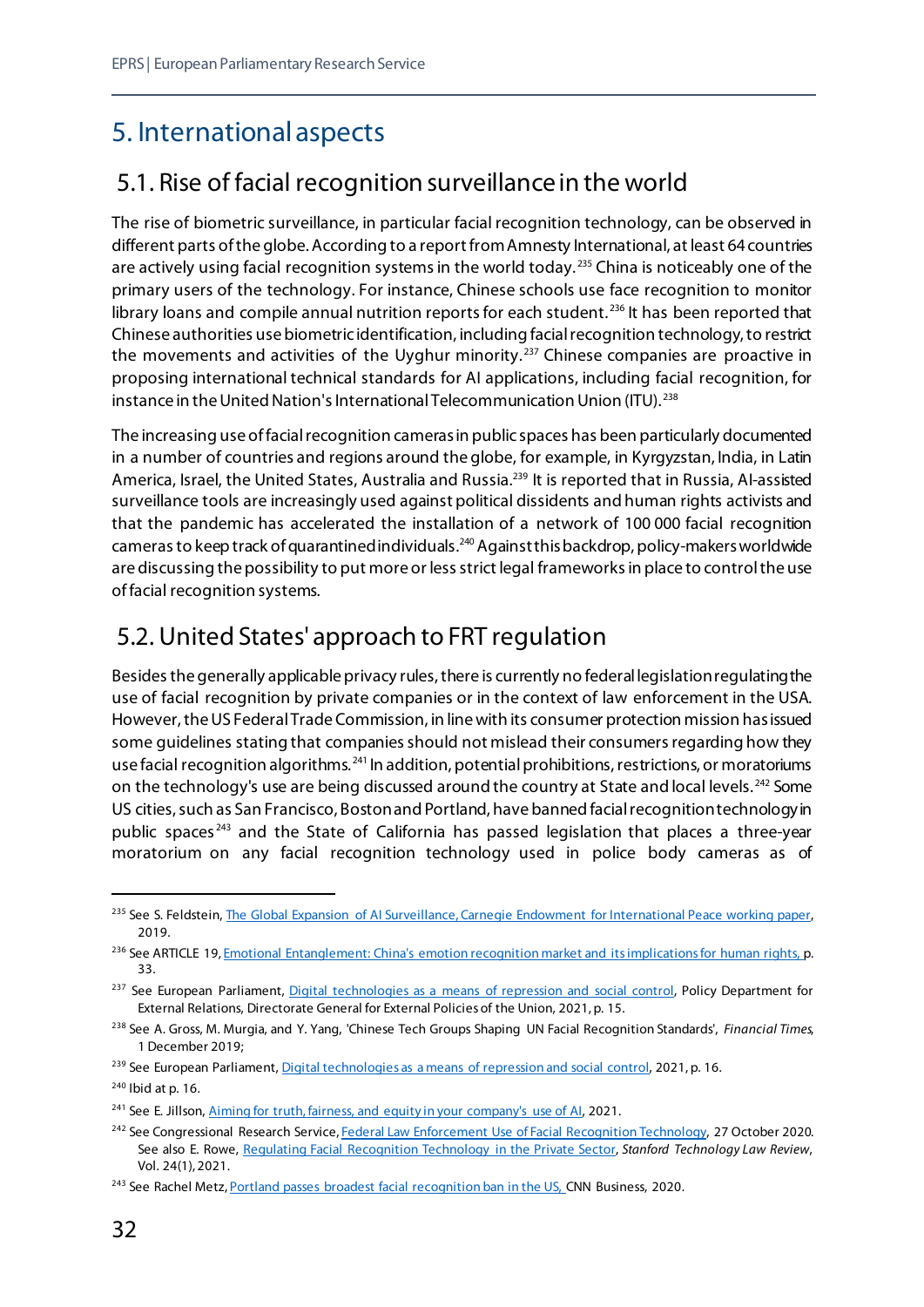1 January 2020. [244](#page-38-2)Nevertheless,the existing patchwork of state and local laws and regulations does not provide legal certainty for public authorities, industry, and citizens. Additionally, the lack of a consistent federal approach is a liability for national security agencies (such as the Central Intelligence Agency (CIA)), which are increasingly using FRTs.[245](#page-38-3)

Against this backdrop, there are calls to regulate the use of facial recognition technology in the USA by way of federal legislation, especially in the context of law enforcement surveillance and particularly to provide a unified solution to the emerging privacy issuesinduced by the use of realtime facial-recognition technology.<sup>246</sup> A range of proposals have been made in this respect including the proposal to enact a Commercial Facial Recognition Privacy Act of March 2019, which would generally prohibit organisations from using facial recognition technology to collect facial recognition data without providing notice and obtaining their consent.<sup>[247](#page-38-5)</sup> Several other federal bills to regulate the use of facial recognition technology have been proposed and are still under discussion.<sup>[248](#page-38-6)</sup>

## <span id="page-38-0"></span>5.2. China's approach to FRT regulation

In China, there are no laws or regulations in force that explicitly regulate FRT to date. Facial recognition is indirectly regulated by the Cybersecurity Law, which states some requirements for the collection, use, and protection of personally identifiable information including biometric data. However, the National Information Security Standardisation Technical Committee of China published a draft standard on Security Requirements of Facial Recognition Data in April2021, which aims to set non-mandatory requirements for collecting, processing, sharing and transferring data used for facial recognition in China.<sup>[249](#page-38-7)</sup> Furthermore, it is reported that Chinese legislators are working on enacting a new data privacy law with a strong focus on biometrics, and that China's private sector is attempting to address privacy concerns raised by the use of facial recognition systems through self-regulation, notably with the issuance of guidance and industry standards.<sup>[250](#page-38-8)</sup>

## <span id="page-38-1"></span>5.3. Discussions on global norms

Today, regulation of AI is a universal topic.<sup>[251](#page-38-9)</sup> How to address FRTs has been particularly addressed in the context of two **international forums**. In 2020, the **UN Human Rights Council** adopted a resolution specifically condemning the use of FRT in the context of peaceful protests, since these technologies create a chilling effect on the exercise of the right to protest by enhancing governments' abilities to identify, monitor, harass, intimidate, and prosecute protesters. [252](#page-38-10) The Council called on states to refrain from using facial recognition technology to monitor individuals involved in peaceful protests. The **Council of Europe** (COE), the Strasbourg-based European human

<span id="page-38-2"></span><sup>&</sup>lt;sup>244</sup> See G. Dunn[, 2019 Artificial Intelligence and Automated Systems Annual Legal Review,](https://www.gibsondunn.com/wp-content/uploads/2020/02/2019-artificial-intelligence-and-automated-systems-annual-legal-review.pdf) 2020.

<span id="page-38-3"></span><sup>&</sup>lt;sup>245</sup> See National Security Commission on Artificial Intelligenc[e, Final report](https://www.nscai.gov/wp-content/uploads/2021/03/Full-Report-Digital-1.pdf), 2021.

<span id="page-38-4"></span><sup>246</sup> See K. Ringrose, Law Enforcement's Pairing of Facial Recognition Technology with Body-Worn Cameras Escalates Privacy [Concerns,](https://heinonline.org/HOL/P?h=hein.journals/inbrf105&i=57) *Virginia Law Review Online*, Vol 105(1), 2019.

<span id="page-38-5"></span><sup>247</sup> See US Congress, S.847 – [Commercial Facial Recognition Privacy Act](https://www.congress.gov/bill/116th-congress/senate-bill/847) of 2019.

<span id="page-38-6"></span><sup>248</sup> See G. Dunn, 2020.

<span id="page-38-7"></span><sup>&</sup>lt;sup>249</sup> See National Law Review[, China Publishes Draft Security Standard on Facial Recognition,](https://www.natlawreview.com/article/china-publishes-draft-security-standard-facial-recognition) 2021.

<span id="page-38-8"></span><sup>&</sup>lt;sup>250</sup> See S. Le[e, Coming into Focus: China's Facial Recognition Regulations,](https://www.csis.org/blogs/trustee-china-hand/coming-focus-chinas-facial-recognition-regulations) 2020. See also A. S. Levine, 'Deeply alarmed': [China outpaces US on privacy law,](https://pro.politico.eu/news/deeply-alarmed-china-outpaces-us-privacy-law) *POLITICO Pro*, 8 July 2021.

<span id="page-38-9"></span><sup>&</sup>lt;sup>251</sup> See th[e OECD AI Policy Observatory](https://oecd.ai/) that provides real-time information and analysis of AI policies initiatives across the globe.

<span id="page-38-10"></span><sup>&</sup>lt;sup>252</sup> See UN Human Rights Council, Resolution on the promotion and protection of human rights in the context of peaceful [protests,](https://ap.ohchr.org/documents/dpage_e.aspx?si=A/HRC/44/L.11) A/HRC/44/L.11, 2020.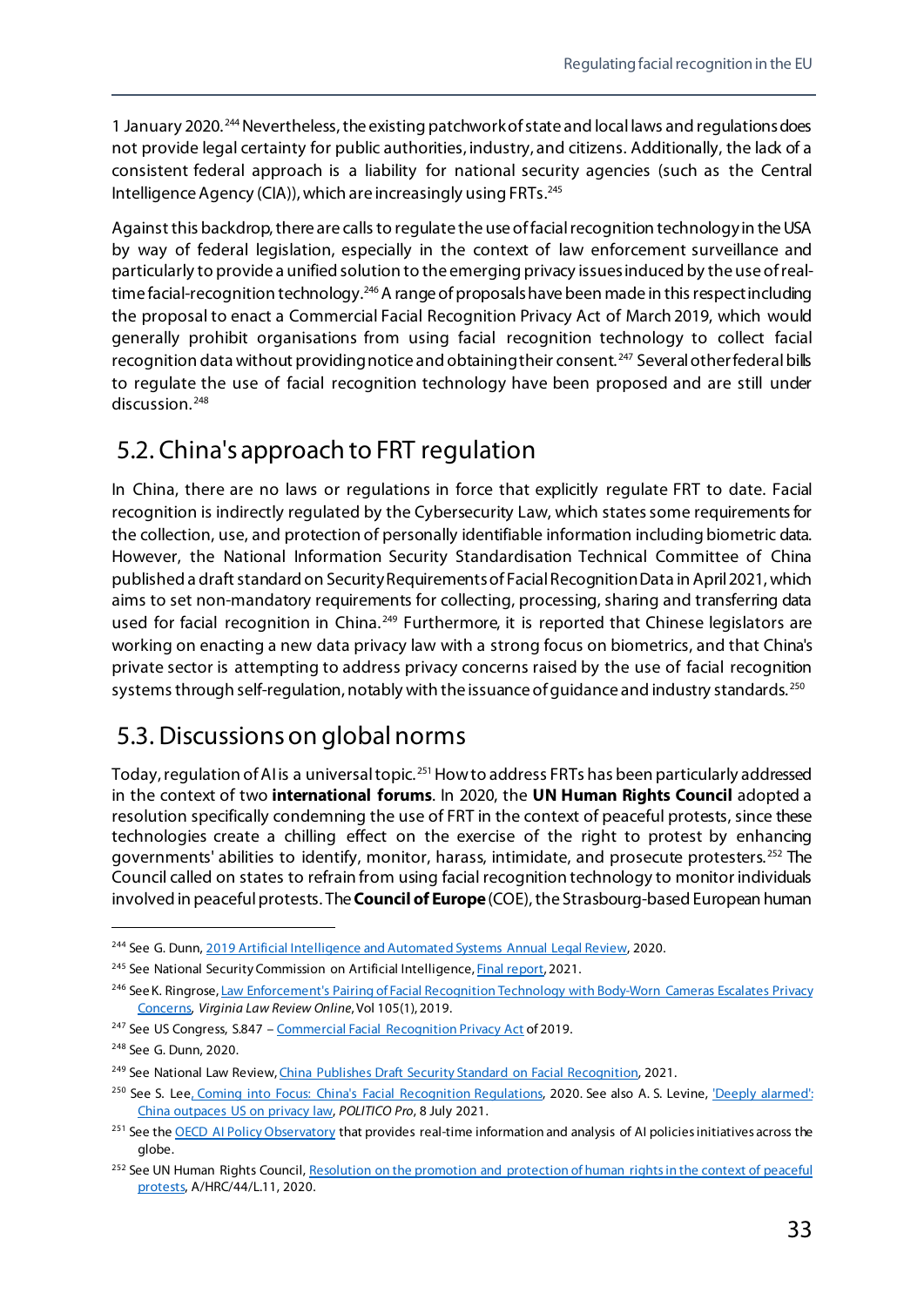rights organisation, adopted Guidelines on Facial Recognition in January 2021. [253](#page-39-2) These guidelines set out measures that governments, facial recognition developers, manufacturers, service providers and entities using FRT should follow and apply to ensure that they do not adversely affect the human rights and fundamental freedoms of any person, including the right to human dignity and to protection of personal data. The guidelines have a general scope and cover use of FRTs in the private and public sectors. They call for prohibitions on the use of particularly intrusive FRTs and suggest that safeguards should be enacted. The forthcoming work of the Council of Europe on drafting a legal framework for AI is also likely to address the norms applicable to facial recognition.<sup>[254](#page-39-3)</sup> Furthermore, **bilateral cooperation** exists with, for instance, the **Trade and Technology Council** the EU and the USA have decided to set up as a platform for transatlantic collaboration and standard-setting for emerging technologies such as artificial intelligence. [255](#page-39-4) 

## <span id="page-39-0"></span>5.4. Key findings

There is a global surge in use of facial recognition technologies and concerns about state surveillance are mounting. Outside Europe, concerns are amplified by the fact that there are, so far, limited legally binding rules applicable to FRTs, even in major jurisdictions such as the USA and China. Policy- and law-makers around the world have the opportunity to discuss – in a multilateral and possibly in a bilateral context – how to put in place more or less strict controls on the use of facial recognition systems. It is crucial for the EU, which has declared its ambition to lead on global AI standards,<sup>[256](#page-39-5)</sup> to engage in these discussions on FRT regulation.

## <span id="page-39-1"></span>6. Outlook

Academics, stakeholders and policy-makers largely share concerns over the respect of fundamental rights – especially data protection and non-discrimination – stemming from the increasing use of facial recognition technologies. However, the benefits brought by such technology that can actually improve security through more accurate authentication and heightened security are undeniable. Against this backdrop, law-makers face the challenge of encouraging legitimate uses of facialrecognition, while preventing misuse and protecting people's fundamental rights. Given the societal concerns relating to the use of these AI-powered technologies and the risk of fragmentation of the internal market should no action be taken, the Commission proposes to prescribe the specific circumstances that might justify such use and stipulate the necessary safeguards in an AI regulation. To that end, the EU approach to biometrics, and particularly to facial recognition, would rest on a distinction between 'high-risk' and 'low-risk' biometric applications that leads to the application of a more or less strict legal regime. The EU AI approach appears to complement the already applicable strict data protection and non-discrimination rules with a new layer of rules governing the placing on the market of facial recognition technologies. While stakeholders, researchers and regulators seem to agree on a need for regulation, some critics question the proposed distinction between low-risk and high-risk biometric systems and warn that the proposed legislation would enable a system of standardisation and self-regulation without proper public oversight. They call for amendments to the draft text, including with regard to the leeway afforded to the Member States

<span id="page-39-2"></span><sup>&</sup>lt;sup>253</sup> See Council of Europe[, Guidelines on Facial Recognition,](https://rm.coe.int/guidelines-on-facial-recognition/1680a134f3) 2021.

<span id="page-39-3"></span><sup>&</sup>lt;sup>254</sup> See Council of Europe, CAHAI - Ad hoc Committee on Artificial Intelligence, 131st Session of the Committee of Ministers 21 May 2021.

<span id="page-39-4"></span><sup>&</sup>lt;sup>255</sup> See European Commission, press release[, EU-US: A new transatlantic agenda for global change,](https://ec.europa.eu/commission/presscorner/detail/en/IP_20_2279) 2020.

<span id="page-39-5"></span><sup>&</sup>lt;sup>256</sup> See European Commission, [Shaping Europe's digital future –](https://ec.europa.eu/commission/presscorner/detail/en/qanda_20_264) Questions and Answers, 2020.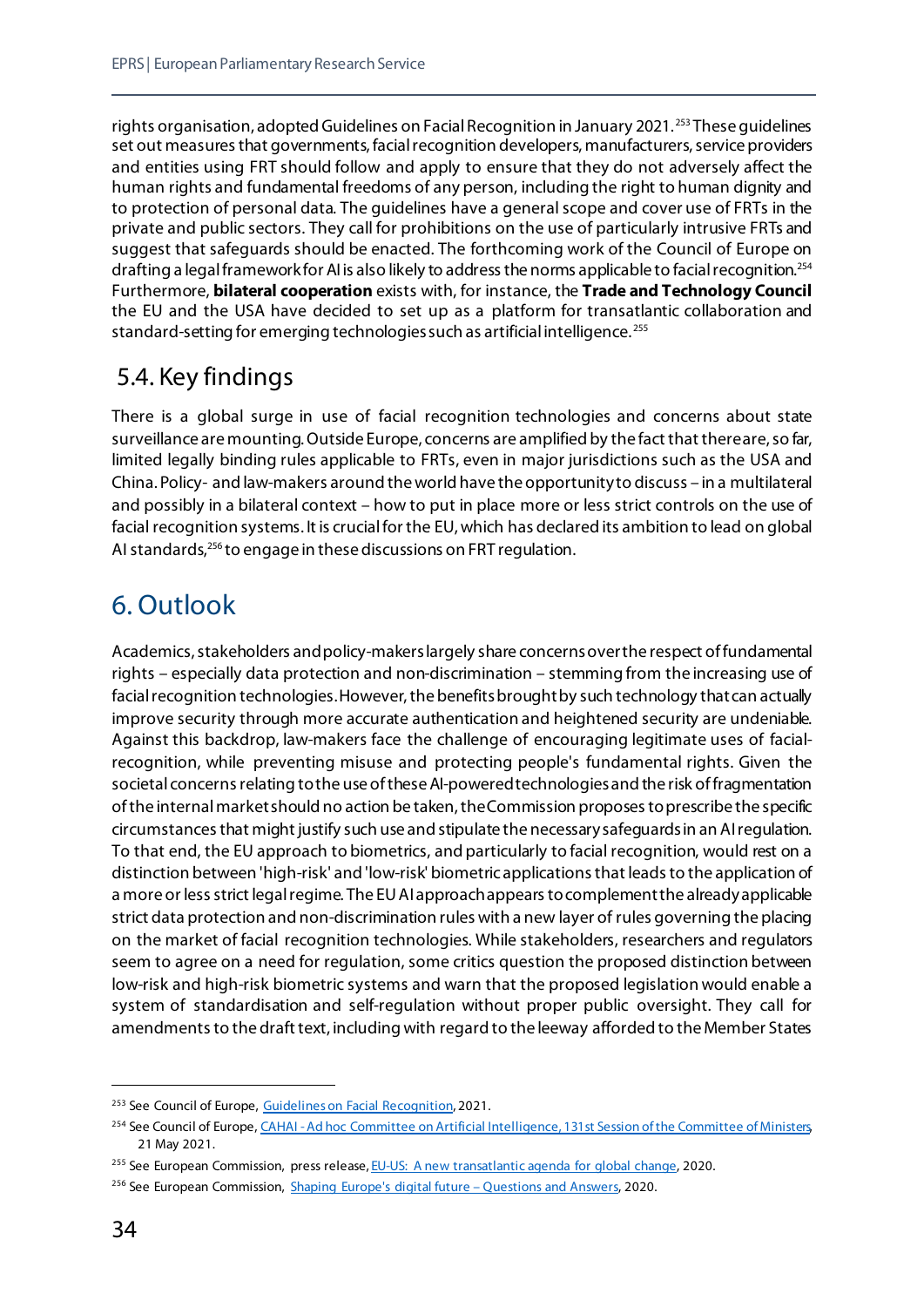in implementing the new rules. Some support stricter rules – including an outright ban on such technologies.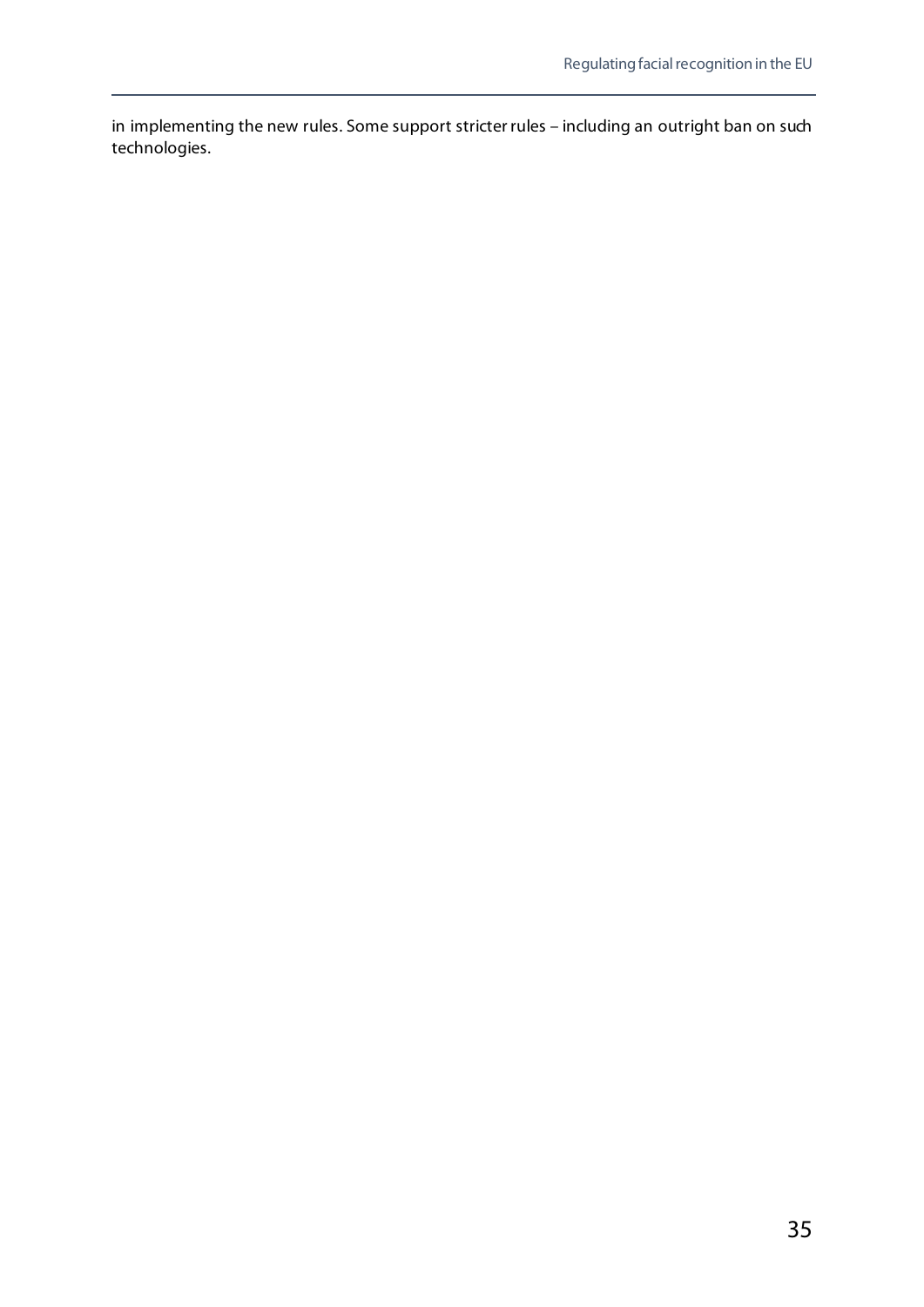## <span id="page-41-0"></span>References

Buolamwini J., and Gebru T. [Gender Shades: Intersectional Accuracy Disparities in Commercial Gender](http://proceedings.mlr.press/v81/buolamwini18a/buolamwini18a.pdf)  [Classification,](http://proceedings.mlr.press/v81/buolamwini18a/buolamwini18a.pdf) 2018.

Castelluccia C., and Le Métayer Inria D., [Impact Analysis of Facial Recognition,](https://hal.inria.fr/hal-02480647/document) *Centre for Data Ethics and Innovation*, 2020.

Christakis T., and Becuywe M.[, Pre-Market Requirements, Prior Authorisation and Lex Specialis: Novelties](https://europeanlawblog.eu/2021/05/04/pre-market-requirements-prior-authorisation-and-lex-specialis-novelties-and-logic-in-the-facial-recognition-related-provisions-of-the-draft-ai-regulation/)  and Logic in [the Facial Recognition-Related Provisions of the Draft AI Regulation,](https://europeanlawblog.eu/2021/05/04/pre-market-requirements-prior-authorisation-and-lex-specialis-novelties-and-logic-in-the-facial-recognition-related-provisions-of-the-draft-ai-regulation/) *European Law Blog*, 2021.

European Parliament, Policy Department for Citizens' Rights and Constitutional Affairs study, [Biometric](https://www.europarl.europa.eu/RegData/etudes/STUD/2021/696968/IPOL_STU(2021)696968_EN.pdf)  [Recognition and Behavioural Detection,](https://www.europarl.europa.eu/RegData/etudes/STUD/2021/696968/IPOL_STU(2021)696968_EN.pdf) 2021.

European Union Agency for Fundamental Right, [Facial recognition technology: fundamental rights](https://fra.europa.eu/sites/default/files/fra_uploads/fra-2019-facial-recognition-technology-focus-paper-1_en.pdf)  [considerations in the context of law enforcement,](https://fra.europa.eu/sites/default/files/fra_uploads/fra-2019-facial-recognition-technology-focus-paper-1_en.pdf) Publications Office of the European Union, 2020.

Gerards J., and Xenidis R.[, Algorithmic discrimination in Europe,](https://op.europa.eu/en/publication-detail/-/publication/082f1dbc-821d-11eb-9ac9-01aa75ed71a1) European Commission, 2021.

Leslie D.[, Understanding bias in facial recognition technologies,](https://zenodo.org/record/4050457#.YH7RdTHivD4) The Alan Turing Institute, 2020.

Nativi S., and De Nigris S., AI Standardisation Landscape: state of play and link to the EC proposal for an [AI regulatory framework,](https://publications.jrc.ec.europa.eu/repository/handle/JRC125952) 2021.

Rowe E.[, Regulating Facial Recognition Technology in the Private Sector,](https://law.stanford.edu/publications/regulating-facial-recognition-technology-in-the-private-sector/) *Stanford Technology Law Review,* 2021.

Smuha N., and others, How the EU Can Achieve Legally Trustworthy AI: A Response to the European [Commission's Proposal for an Artificial Intelligence Act,](https://papers.ssrn.com/sol3/papers.cfm?abstract_id=3899991) August 2021.

Xenidis R., and Senden L., [EU non-discrimination law in the era of artificial intelligence : mapping the](https://cadmus.eui.eu/handle/1814/65845)  [challenges of algorithmic discrimination,](https://cadmus.eui.eu/handle/1814/65845) in Bernitz U. et al., *General principles of EU law and the EU digital order*, Kluwer Law International, 2020.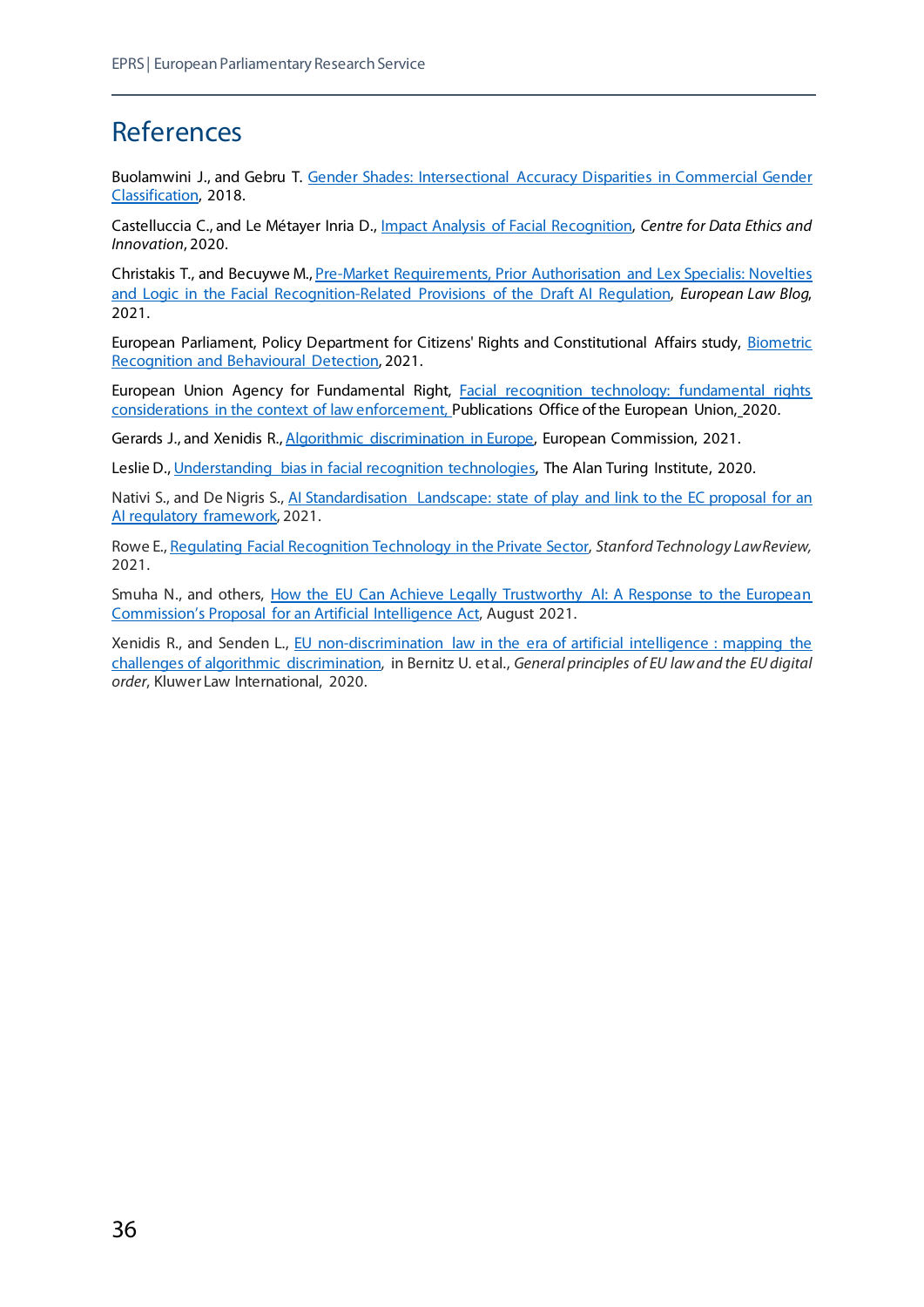## <span id="page-42-0"></span>Annex 1 – Examples of FRT use in select EU Member States<sup>257</sup>

| Country | Use cases                                                                                                                                                                                                                                                                                                                                                                                                                                                                                                                                                                                                                | Relevant case law, administrative decisions<br>and legislation                                                                                                                                                                                                                                                                                                                                                                                 |
|---------|--------------------------------------------------------------------------------------------------------------------------------------------------------------------------------------------------------------------------------------------------------------------------------------------------------------------------------------------------------------------------------------------------------------------------------------------------------------------------------------------------------------------------------------------------------------------------------------------------------------------------|------------------------------------------------------------------------------------------------------------------------------------------------------------------------------------------------------------------------------------------------------------------------------------------------------------------------------------------------------------------------------------------------------------------------------------------------|
| France  | FRT pilot projects at schools in Nice and<br><b>Marseille:</b><br>FRT was tested to help safety agents to<br>control access to two high schools, to<br>prevent intrusions and identity theft and to<br>reduce the duration of these controls.<br><b>ALICEM ID system:</b><br>In 2020, the French Ministry of Home affairs<br>launched<br>online<br><b>ALICEM</b><br>(Certified<br>mobile phones), a<br>authentication on<br>smartphone application using FRT to allow<br>individuals to prove their identity on the<br>internet in a secure manner, using their<br>smartphone and their passport or residence<br>permit. | The administrative court of Marseille annulled<br>Marseille<br>municipality<br>decision<br>the<br>to<br>authorise FRT testing in the two schools in<br>Nice and Marseille.<br>The French data protection authority (CNIL)<br>released a positive opinion on a draft decree<br>authorising the creation of the ALICEM<br>system.                                                                                                                |
| Germany | <b>Crime prevention at train station:</b><br>In 2019, the police piloted the use of FRT to<br>detect suspicious behaviour at the Südkreuz<br>train station in Berlin.                                                                                                                                                                                                                                                                                                                                                                                                                                                    |                                                                                                                                                                                                                                                                                                                                                                                                                                                |
|         | <b>Crime investigation at G20 summit:</b><br>During the 2017 G20 summit, the police<br>authorities of the city of Hamburg deployed<br>FRT for the detection and investigation of<br>crimes.                                                                                                                                                                                                                                                                                                                                                                                                                              | In the G20 context, a first instance court<br>overruled the Hamburg DPA's order to delete<br>the police database of biometric templates.<br>The Hamburg DPA has appealed. The police<br>authorities initially relied on Sections 161 and<br>163 in conjunction with Section 98c of the<br>German Criminal Procedure Code (GCPC).<br>referred<br>Subsequently,<br>they<br>to<br>Sections 161, 163<br>alternatively,<br>or,<br>Section 483 GCPC. |
|         | Zoo access control:<br>News outlets reported that the Berlin Zoo is<br>planning to introduce FRT to facilitate<br>access controls. The Berlin DPA has<br>launched an inquiry on the subject.                                                                                                                                                                                                                                                                                                                                                                                                                             |                                                                                                                                                                                                                                                                                                                                                                                                                                                |
|         | Safe city market:<br>At least 19 German cities have been<br>supplied with biometric-ready cameras.<br>The Cologne Police Headquarters deployed<br>'biometric-ready' cameras capable of live<br>facial recognition.                                                                                                                                                                                                                                                                                                                                                                                                       | In a decision of 18 January 2021, the Cologne<br>Administrative Court <b>issued</b> an injunctive<br>order against the Cologne Police to stop video<br>surveillance of Breslauer Platz and its side<br>streets in Cologne.                                                                                                                                                                                                                     |

<span id="page-42-1"></span><sup>&</sup>lt;sup>257</sup> This non-exhaustive table is only meant to give a rough impression of FRT use-cases and of the legal environment in select Member States. It is partially based on the information provide in L. Montag and others, The Rise and rise of [biometrics mass surveillance in the EU, A legal analysis of biometrics mass surveillance practices in Germany, the](https://edri.org/wp-content/uploads/2021/07/EDRI_RISE_REPORT.pdf)  [Netherlands, and Poland,](https://edri.org/wp-content/uploads/2021/07/EDRI_RISE_REPORT.pdf) EDRi – European Digital Rights, 2021.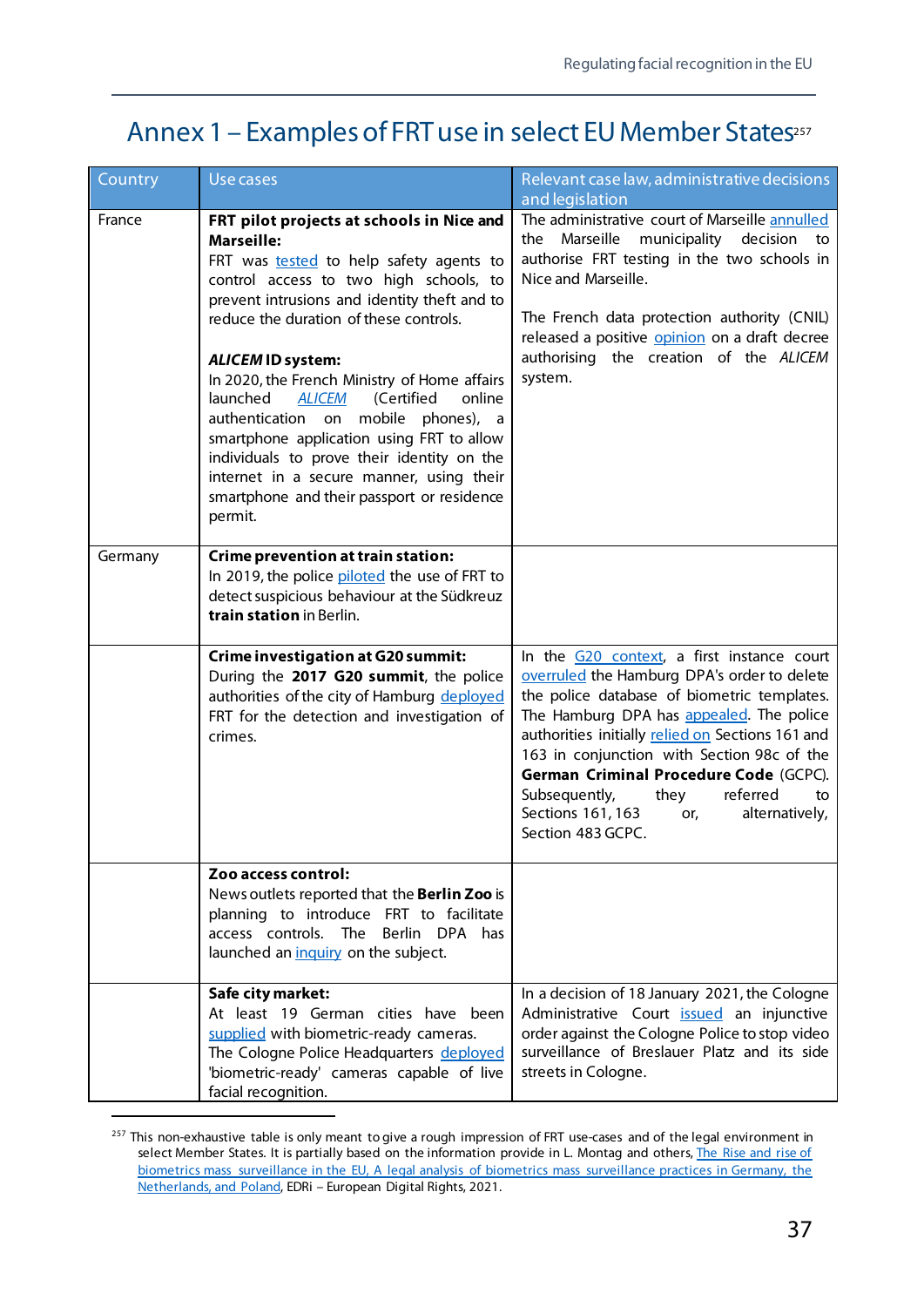| Spain       | <b>Surveillance at bus station:</b>                                                               |                                                                                           |
|-------------|---------------------------------------------------------------------------------------------------|-------------------------------------------------------------------------------------------|
|             | A live face recognition system was deployed                                                       |                                                                                           |
|             | in Madrid's South Station in 2016 to fight acts                                                   |                                                                                           |
|             | of vandalism and petty crime.                                                                     |                                                                                           |
|             |                                                                                                   |                                                                                           |
|             | Airport:                                                                                          |                                                                                           |
|             | Aena and Iberia operate a facial recognition                                                      |                                                                                           |
|             | system in the boarding process since 2019.                                                        |                                                                                           |
|             | Immigration:                                                                                      |                                                                                           |
|             | Facial recognition technology is used to                                                          |                                                                                           |
|             | improve border control and to increase                                                            |                                                                                           |
|             | security at border crossings in Ceuta.                                                            |                                                                                           |
|             |                                                                                                   |                                                                                           |
|             | <b>Supermarkets:</b><br>The Spanish supermarket chain Mercadona                                   |                                                                                           |
|             | rolled out FRT to detect people who                                                               |                                                                                           |
|             | received a restraining order or who have                                                          |                                                                                           |
|             | been banned by a court from supermarket                                                           |                                                                                           |
|             | premises.                                                                                         |                                                                                           |
|             |                                                                                                   |                                                                                           |
| Italy       | <b>Automatic Image Recognition System:</b>                                                        | On 16 April 2021, the Italian data protection                                             |
|             | An Automatic Image Recognition System                                                             | authority issued an <b>opinion</b> stating that the                                       |
|             | (SARI) is <b>used</b> by the police forces for<br>identification purposes since 2019.             | SARI system would result in a form of<br>indiscriminate/mass surveillance if used as      |
|             |                                                                                                   | designed.                                                                                 |
|             |                                                                                                   |                                                                                           |
|             |                                                                                                   | A draft bill proposed a moratorium on the use                                             |
|             |                                                                                                   | on the use of facial recognition technologies                                             |
|             |                                                                                                   | in public spaces.                                                                         |
| Ireland     | <b>Public services card:</b>                                                                      |                                                                                           |
|             | The Department of Social Protection has                                                           |                                                                                           |
|             | deployed a facial recognition system to                                                           |                                                                                           |
|             | prevent social welfare fraud.                                                                     |                                                                                           |
|             |                                                                                                   |                                                                                           |
| Netherlands | <b>Events control:</b>                                                                            | The Dutch DPA issued a Recommendation in<br>which it is critical of the current biometric |
|             | Municipalities are <i>using</i> facial recognition<br>technology during carnivals and other large | framework<br>(Wet<br><b>Biometrie</b><br>legal                                            |
|             | events.                                                                                           | Vreemdelingenketen (Wbvk)) and disapproves                                                |
|             |                                                                                                   | of the extension of its application period.                                               |
|             | <b>Police control:</b>                                                                            |                                                                                           |
|             | Since 2016, the Dutch police use a system of                                                      |                                                                                           |
|             | facial recognition technology called CATCH,                                                       |                                                                                           |
|             | aimed at identifying suspects or convicts of                                                      |                                                                                           |
|             | crimes through a criminal justice database.                                                       |                                                                                           |
|             | Police are also trialling the use of real-time                                                    |                                                                                           |
|             | facial recognition technology through                                                             |                                                                                           |
|             | smartphone pictures, body cams, and the                                                           |                                                                                           |
|             | cloud.                                                                                            |                                                                                           |